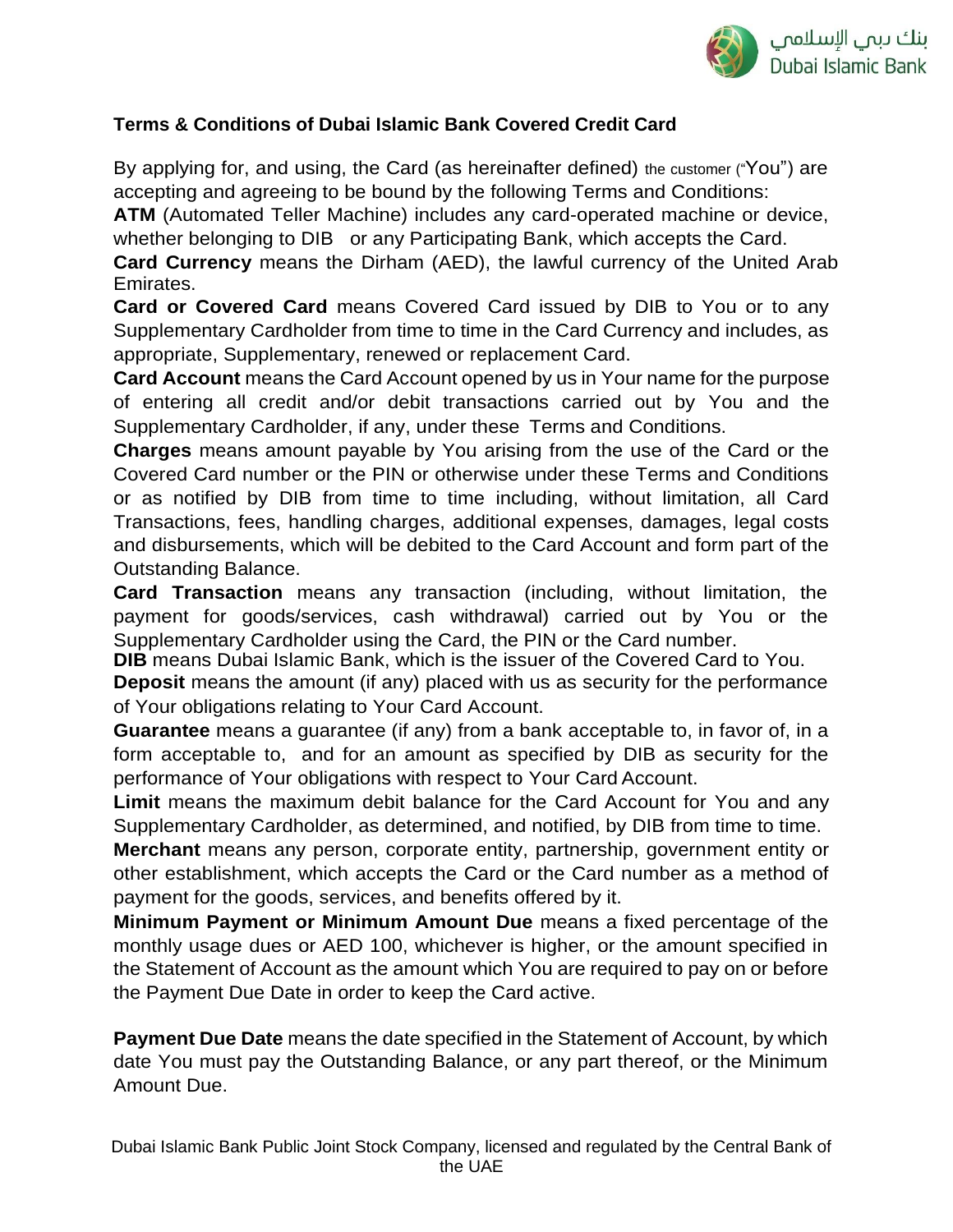

**Personal Identification Number ("PIN")** means, in relation to the Card, the PIN issued to You to enable You to use the Card for a Card Transaction at an ATM.

**Participating Bank** includes any bank or any other entity which honours VISA card transactions.

**Outstanding Balance** means the total debit balance appearing in the monthly statement.

**Security** means either the Deposit or Guarantee or both.

**Statement of Account** means the monthly or other periodic statement sent to You and/or made available to You online showing particulars of the Outstanding Balance of Your Card Account and the applicable charges. In case of a consolidated statement, the statement shall show, among others, the amount required to pay for the goods (to be purchased by the Cardholder directly or through an agent) to be delivered by the Cardholder to the Bank under the Salam contract, profit earned from the Wakala Investment and the discretionary rebate provided to the Cardholder.

**Supplementary Cardholder** means any person who You have authorized to use the Card Account and to whom we have issued a Supplementary Card.

In these Terms and Conditions "You" and "Your" mean the Cardholder ("Cardholder") including the Supplementary Cardholder and "we", "us" and "our" mean DIB.

The term notified to You from time to time means a specific notice issued to You or a general notice addressed to all Cardholders through any recognized means of communication. Use of the singular shall include the plural and vice versa and any gender includes the other genders and any references to 'person' includes natural persons, firms, partnerships, companies and corporations.

The clause headings are included for convenience only and shall not affect the interpretation of these Terms and Conditions.

All dates and periods shall be determined by reference to the Gregorian calendar. If any provision in a definition in these Terms and Conditions is a substantive provision conferring rights or imposing obligations then, notwithstanding that it is only in the definition clause of these Terms and Conditions, effect shall be given to it as if it were a substantive provision in the body of these Terms and Conditions.

**TAX**: means any tax, levy, impost, duty or other charge or withholding of a similar nature or any VAT or other similar tax.

**VAT:** means any value added or similar consumption tax in accordance with the provisions of the UAE Federal Decree Law No. (8) of 2017 and as supplemented through rules and/or regulations issued thereunder from time to time.

### 1.The Card

1.1 The Card is our property and You must return it to us immediately upon request.

Dubai Islamic Bank Public Joint Stock Company, licensed and regulated by the Central Bank of the UAE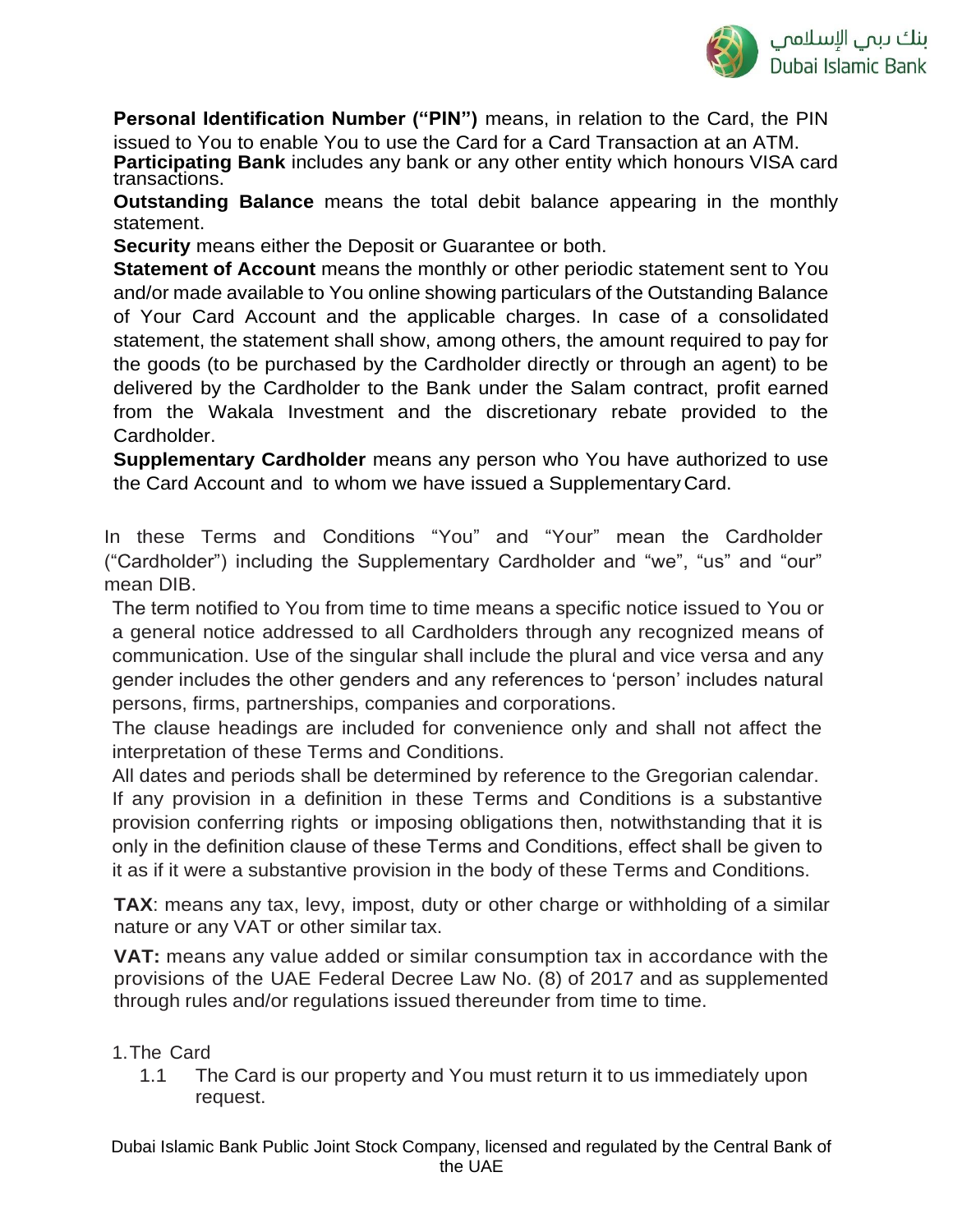

- 1.2 You may collect the Card Yourself, or we will, if so requested, deliver the Card to You by courier at Your risk. The signature of an individual at Your address is sufficient proof of delivery and shall constitute receipt of the Card.
- 1.3 Upon receipt of the Card, You should sign it immediately.
- 1.4 You must take all reasonable steps to keep the Card safe at all times.
- 1.5 You must not let anyone use the Card other than Yourself.
- 1.6 You must keep the PIN secret and must not disclose it to anyone, or let anyone else know or use the PIN.
- 1.7 You shall ensure that any Supplementary Cardholder takes the steps outlined above in relation to any Card issued to him.
- 2.Use of the Card
	- 2.1 You may only use the Card for Card Transactions within the Limit and until the expiry date embossed on its face.
	- 2.2 We shall set the Limit and shall notify You of it. We may change the Limit at any time and notify You of any changes. You are not allowed to exceed the Limit without our prior approval
	- 2.3 Any Card Transaction originated in a currency other than Your Card Currency will be converted to Your Card Currency at the prevailing rate on the day the transaction is done.You Such transactions will also be subject to a currency conversion fee as determined by us and notified to You from time to time.
	- 2.4 You must not use Your Card for any unlawful purpose, including the purchase of goods or services prohibited by Islamic Sharia or any applicable laws wherever the Card is used. Please note that the card transactions will be declined/rejected in case of Alcoholic drinking places, Nightclubs, Casinos, Betting, Racing, Musical instruments, Tobacco, Pork products, Weapons, Dancing and Dating and so on.
	- 2.5 You must not use Your Card to commit any act which is against Islamic Sharia principles.
	- 2.6 Notwithstanding that the Card's Limit has not been exhausted, we shall be entitled to, at any time, with notice, and without liability towards You, withdraw and restrict Your right to use the Card or to refuse to authorize any Card Transactions.
	- 2.7 Where applicable, the Customer agrees to be upgraded and accept to pay the Card Upgrade Fee as applicable.
- 3.Cash withdrawals using the Card
	- 3.1 You may obtain cash using the Card, in such amounts as may be determined by us from time to time, by the following means:
		- (a) By presenting the Card at any branch of a member institution of VISA

Dubai Islamic Bank Public Joint Stock Company, licensed and regulated by the Central Bank of the UAE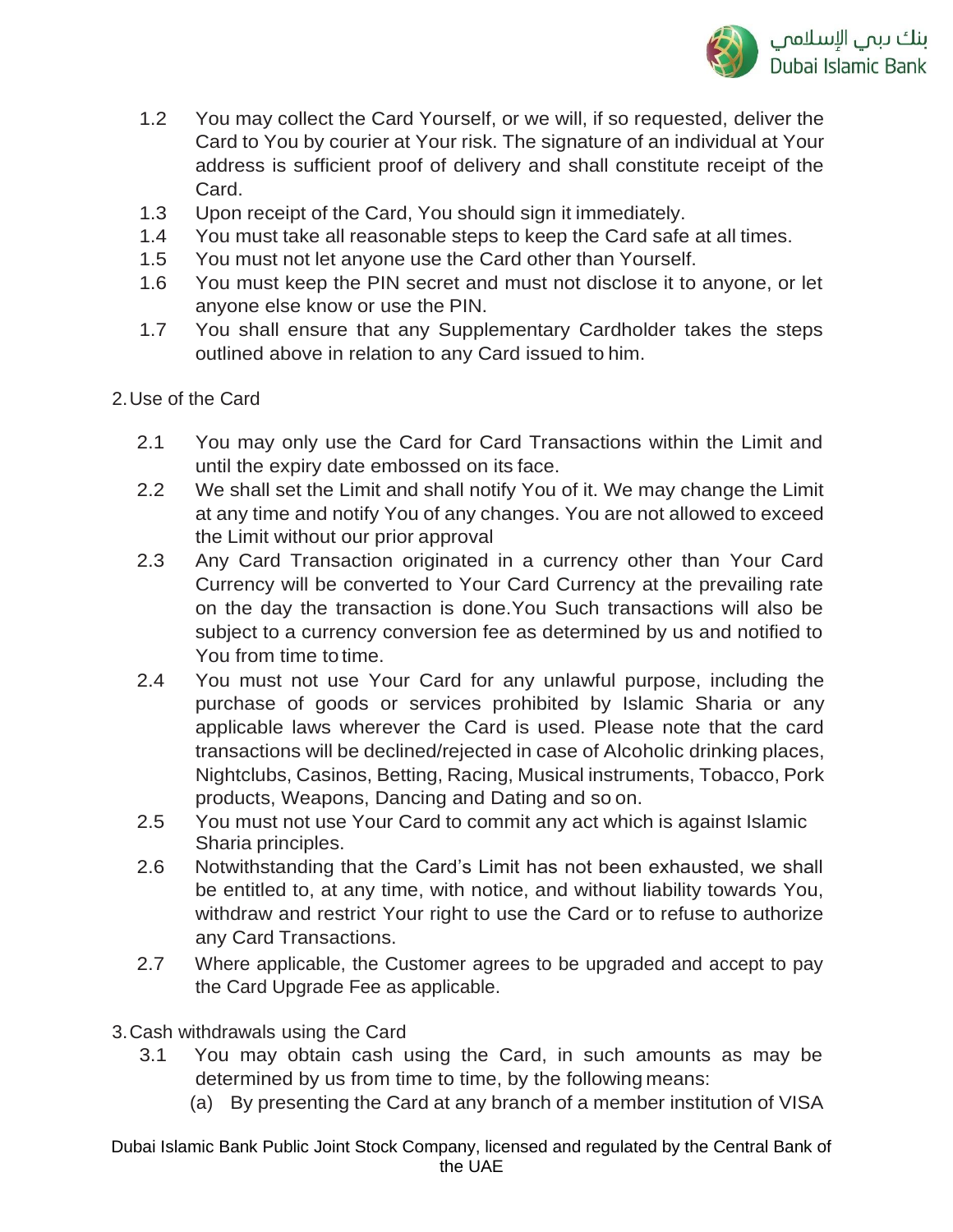

International which offers such facility, together with internationally recognized evidence of identity, and by signing the appropriate Card Transaction record; or

- (b) By using the Card at any DIB ATM or of any other Participating Bank, in which case the amount of each withdrawal will be further subject to the applicable daily withdrawal limit of the ATM used.
- 3.2 You will need to use the PIN in conjunction with the Card when effecting a Card Transaction at an ATM. Our record of any Card Transaction effected in conjunction with a PIN shall be conclusively binding on You.
- 3.3 Any transfer of funds from Your Card to a DIB transaction account (current account, investment savings account, investment time deposit account) will be treated as a cash withdrawal and will incur normal fixed transaction fees and charges.
- 3.4 You shall pay a fixed transaction fee for each cash withdrawal You get using the Card. We may, from time to time and with due notice, vary the amount of the transaction fee.

### **4.Payment**

- 4.1 You agree to pay to us, on issuance or renewal of the Card, a nonrefundable Fee in the amount we may prescribe. You shall also, at our request, pay us a handling fee for the issuance of a replacement Card. Details of all fees and charges referred to in this clause are listed in the attached Service and Price Guide, which may be amended from time to time and announced through our website and branches' notice boards.
- 4.2 We shall debit the Card Account with the amounts of all Card Transactions, Outstanding Balance, all charges and fees payable under these Terms and Conditions and any other liabilities we may incur arising out of or from the use/misuse of the Card.
- 4.3 You and any Supplementary Cardholder will be jointly and severally liable to pay all amounts debited to the Card Account.
- 4.4 We shall send and/or make available to You online a Statement of Account for the Card Account. Non-receipt of the Statement of Account and/or Your inability, except for reasons beyond Your control, to view the Statement of Account online shall not be construed to give You an excuse for non-payment of the amounts due to us.
- 4.5 You agree to pay to us the total amount of all charges and fees (Outstanding Balance) appearing in the Statement of Account not later than the Payment Due Date.
- 4.6 You may choose not to settle the Outstanding Balance in full, in which case You must pay us at least the Minimum Payment on or before the Payment Due Date. If the Outstanding Balance is less than AED 100 then the Outstanding Balance shall become due.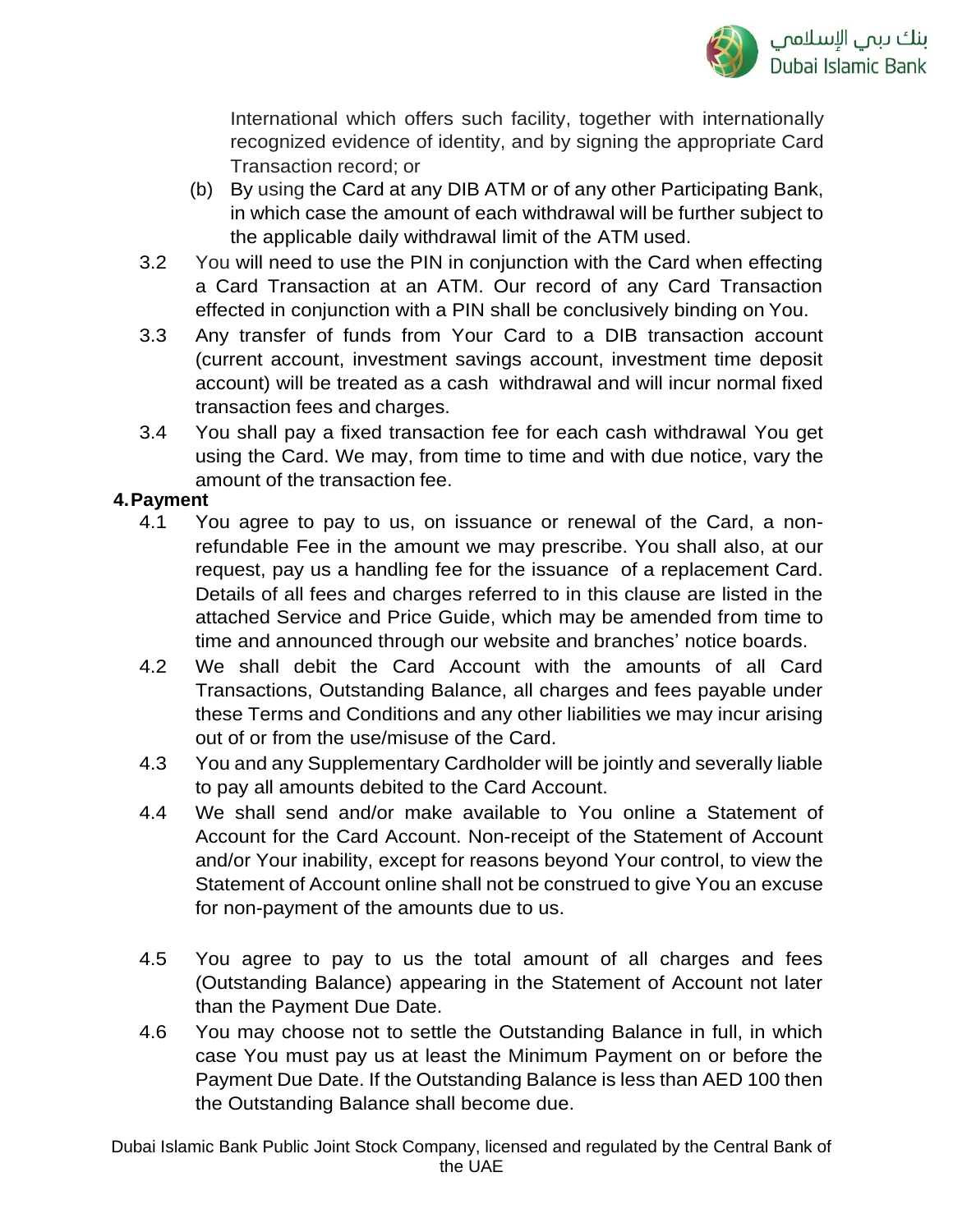

- 4.7 If You do not settle the Outstanding Balance by the Payment Due Date and it remains unsettled at the date of issue of the next Statement of Account, the unpaid amount will be added to the next Statement of Account's Minimum Payment, which shall become immediately due and payable.
- 4.8 You are not allowed to make Card Transactions that exceed the current Limit without prior approval from us. You shall immediately, upon demand by us, pay the full amount by which the Limit has been exceeded and the Minimum Payment then due. If You fail to make such payment in full, we may cancel the Card immediately without prior notice to You and the whole Outstanding Balance on the Card Account shall become immediately due and payable.
- 4.9 Any arrears and any Card Transaction made in breach of these Terms and Conditions shall become immediately payable by You.
- 4.10 We will not levy any late payment penalty on Card Transactions when the entire outstanding amount or the Minimum Payment, as the case may be, is paid on or before the Payment Due Date. However, in the event of Your failure to settle any amount due within the stipulated period, You shall undertake to donate an amount of AED 236.25 in relation to such delay to a charity designated by us (the Donation Amount).
- 4.11 You agree that a notice for payment of the Donation Amount issued by us to You shall constitute an obligation on You to immediately pay such Donation Amount in accordance with this clause.
- 4.12 The Donation Amount collected from You shall be routed to the designated charity through us (on Your behalf) under the supervision of our Internal Sharia Supervision Committee ("ISSC") after deducting of our actual collection expenses (attributable to the subject transaction) as per the approved policy by our ISSC.
- 4.13 For the purpose of this clause and subject to the provision of the notice under the clause above, You shall be considered a procrastinator by us until You prove otherwise.
- 4.14 All payments received by us from You shall be applied in the following order of payment (or such other order as we may think fit):
	- (a) All unpaid fees, cash withdrawals, charges and other costs shown on any previous Statement of Account;
	- (b) All unpaid fees, cash withdrawals, charges and other costs shown on the current Statement of Account;
	- (c) All unpaid Card Transactions (excluding cash withdrawals) shown on any previous Statement of Account;
	- (d) All unpaid Card Transactions (excluding cash withdrawals) shown on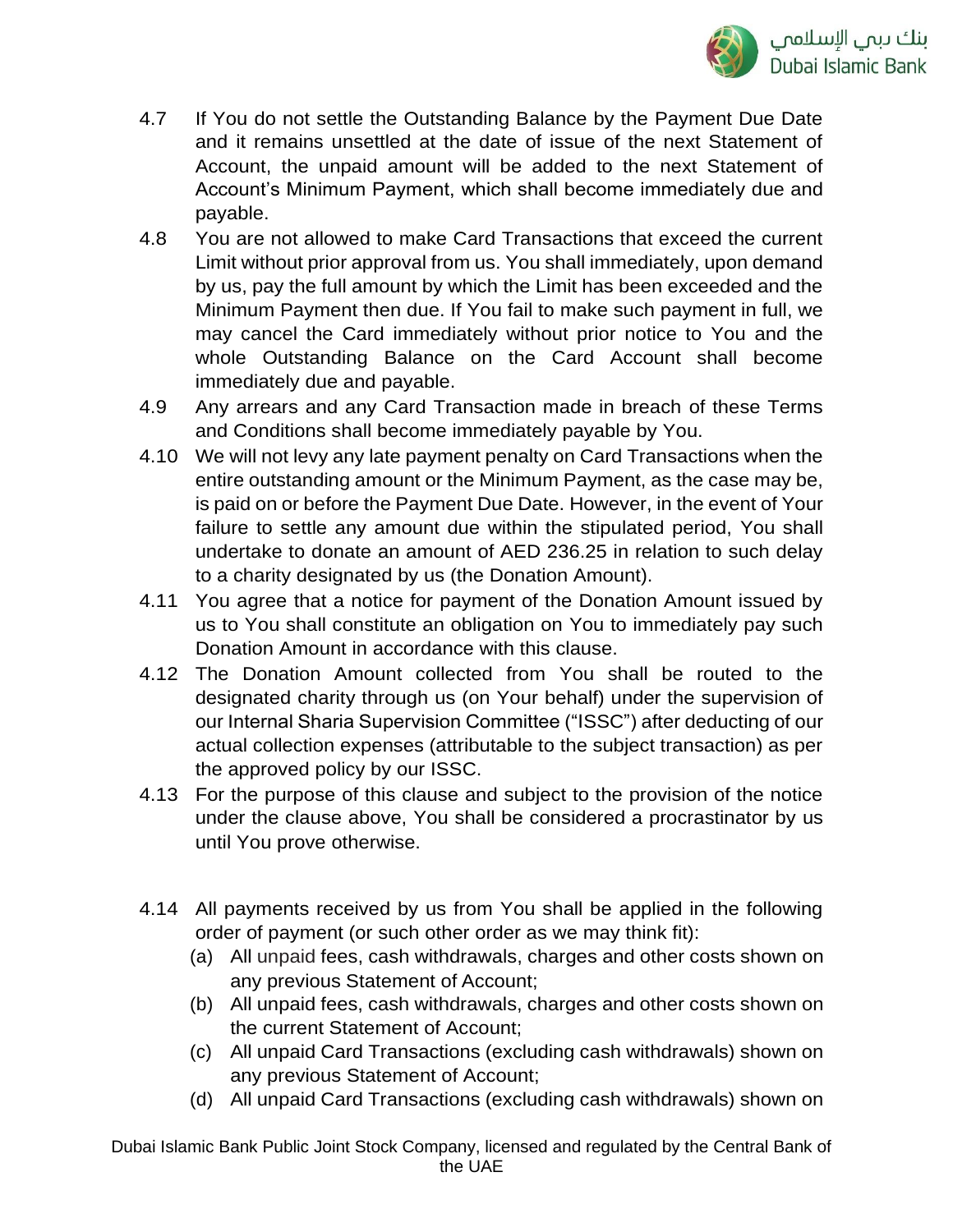

the current Statement of Account; and

- (e) All cash withdrawals and other Card Transactions not yet shown on the current Statement of Account.
- 4.15 We may charge actual cost and expense (or estimated actual cost and expense as notified from time to time) for any returned unpaid cheques drawn by You in full or partial payment of the Outstanding Balance and this shall not affect any other legal remedies available to us.
- 4.16 You shall make all payments in the Card Currency. If You make payments in any other currency, You shall pay to us all exchange, commission and other charges or losses we may incur in converting such payments to the Card Currency. Such conversion shall be effected at the prevailing bank rate on the date of exchange, which we may conclusively determine at the date of entry into the Card Account. Any payment You make in the Card Currency will be credited to the Card Account only on the date on which we receive the required funds for value in our books. Whenever a payment is received in any other currency, such a payment shall be credited after the date when the payment is converted to the Card Currency or when the relevant funds have been received for value by us in Dubai and credited to the Card Account.
- 4.17 You shall pay additional charges in the amounts, which we may prescribe immediately upon request, for the provision of copies of sales/cash withdrawal drafts, Statements of Account, which You may request, and any further service we may provide from time to time.
- 4.18 We may at our discretion vary, with prior notice, the rate, method of calculation of the Fees, handling charges, additional charges or any other charges, as well as the period of time within which these fees and charges are payable after announcing the same through our website and branches' notice boards and notice period required by the regulators. None of the fees payable to us under these Terms and Conditions are refundable.
- 4.19 If You dispute a Card Transaction and it is subsequently proven to have been originated by You, we will charge back the original amount of the Card Transaction when it took place.
- 4.20 Our acceptance of late or partial payments, cheques or money orders shall not prevent us from enforcing our rights to collect the full amount due from You or constitute an amendment to these Terms and Conditions.
- 4.21 You agree that if any sums shall become due from You to us at any time under the Card Account, or if You shall become liable to us on any banking account or any other account, current or otherwise, in any manner or if You are in default in the provisions of such accounts or in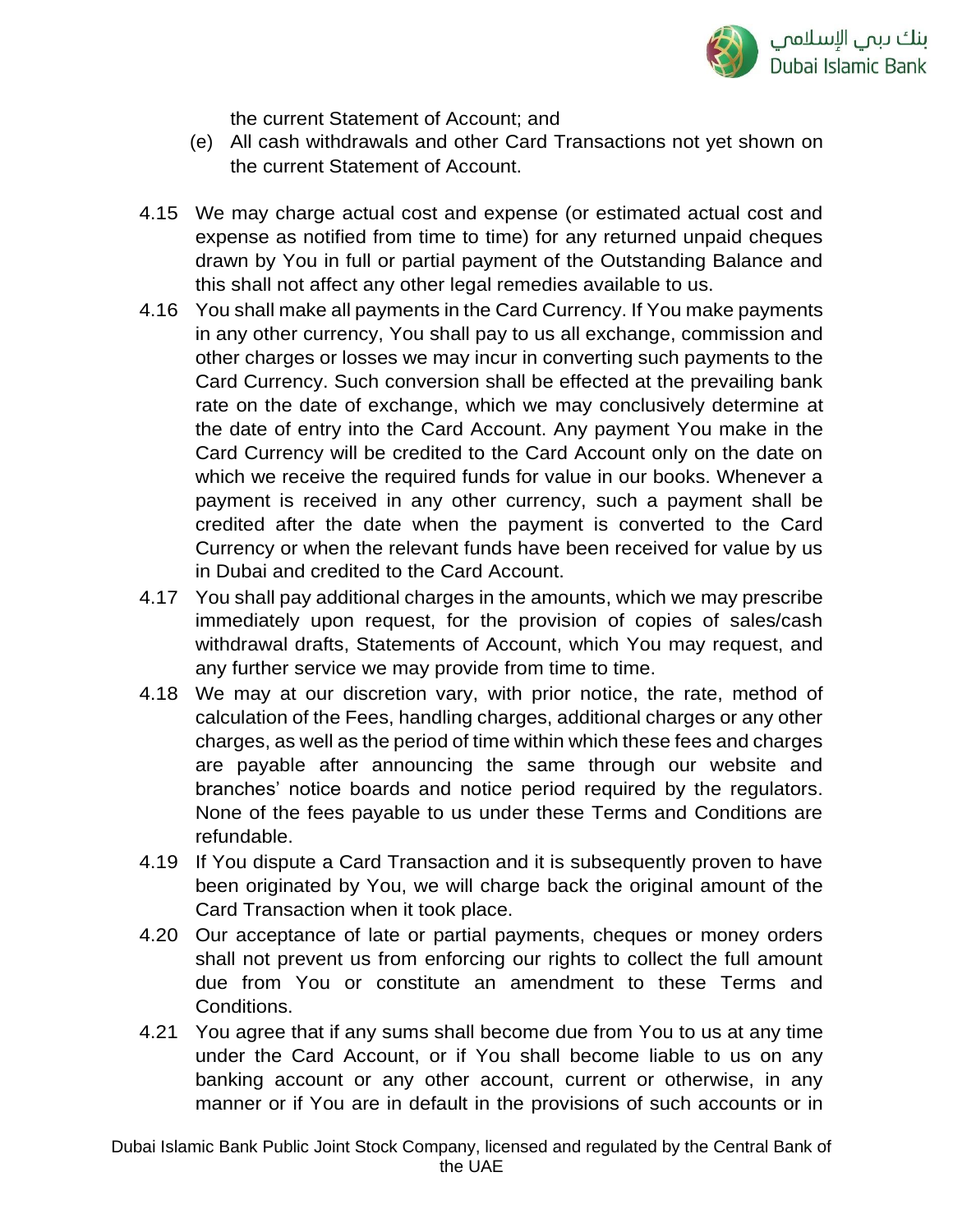

any other banking facilities granted by us to You, the whole Outstanding Balance on Your account shall become immediately due and payable.

- 4.22 Any cheque deposit shall be acceptable for collection and the proceeds shall not be available until the cheque has been cleared and the proceeds paid to us by the paying bank. Any cash deposit may only be regarded as having been received by us upon our receipt or crediting the same to the Card Account. (Any fees and charges related to cash deposits or cheque collection/clearance will be borne by You).
- 4.23 We may at any time demand that You deposit an undated cheque and/or pledge cash collateral in our favour for a specified amount not exceeding the Card Limit, even if such a cheque or cash collateral were not demanded when the Card was issued. In this case, it will be considered that You have authorised us to insert the date on the cheque and present it for payment on the inserted date against any amount due to us. In case the deposited cheque exceeds the outstanding amount and it is cashed, the surplus amount will be refunded to You.
- 4.24 If You choose to settle by way of direct debit (a facility currently available only to DIB bank customers), the percentage of the total amount due specified by You when applying for the Card will be debited to Your bank account on or immediately after the Payment Due Date. Where a sufficient credit balance is not maintained, we may cancel the Card.
- 4.25 You may choose to effect payment from Your account with us via call centre. We shall not be liable for any loss or delay caused by the use of the call centre.
- 4.26 You may not transfer funds from one Card Account to another in settlement of the debit balance of one Card Account, except with our prior approval.
- 4.27 We will credit the Card Account with the amount of any refund only upon receipt of a properly issued credit voucher from a member establishment.
- 4.28 We will not be responsible to present the purchase invoices signed by You in support of the Statement of Account. The Statements of Account sent to You by us, or made available online, showing the details of the Card Transactions carried out by You or the Supplementary Cardholder shall be sufficient proof of Your obligations to pay us the Outstanding Balance.
- 4.29 Our records of any Card Transaction or otherwise relating to Your Card Account shall constitute evidence of the Card Transactions and we may use any such information as evidence in court.
- 5.Supplementary Cardholder
	- 5.1 We may issue a Supplementary Card in the name of an individual, nominated by You and approved by us. This shall be subject to the Primary Cardholder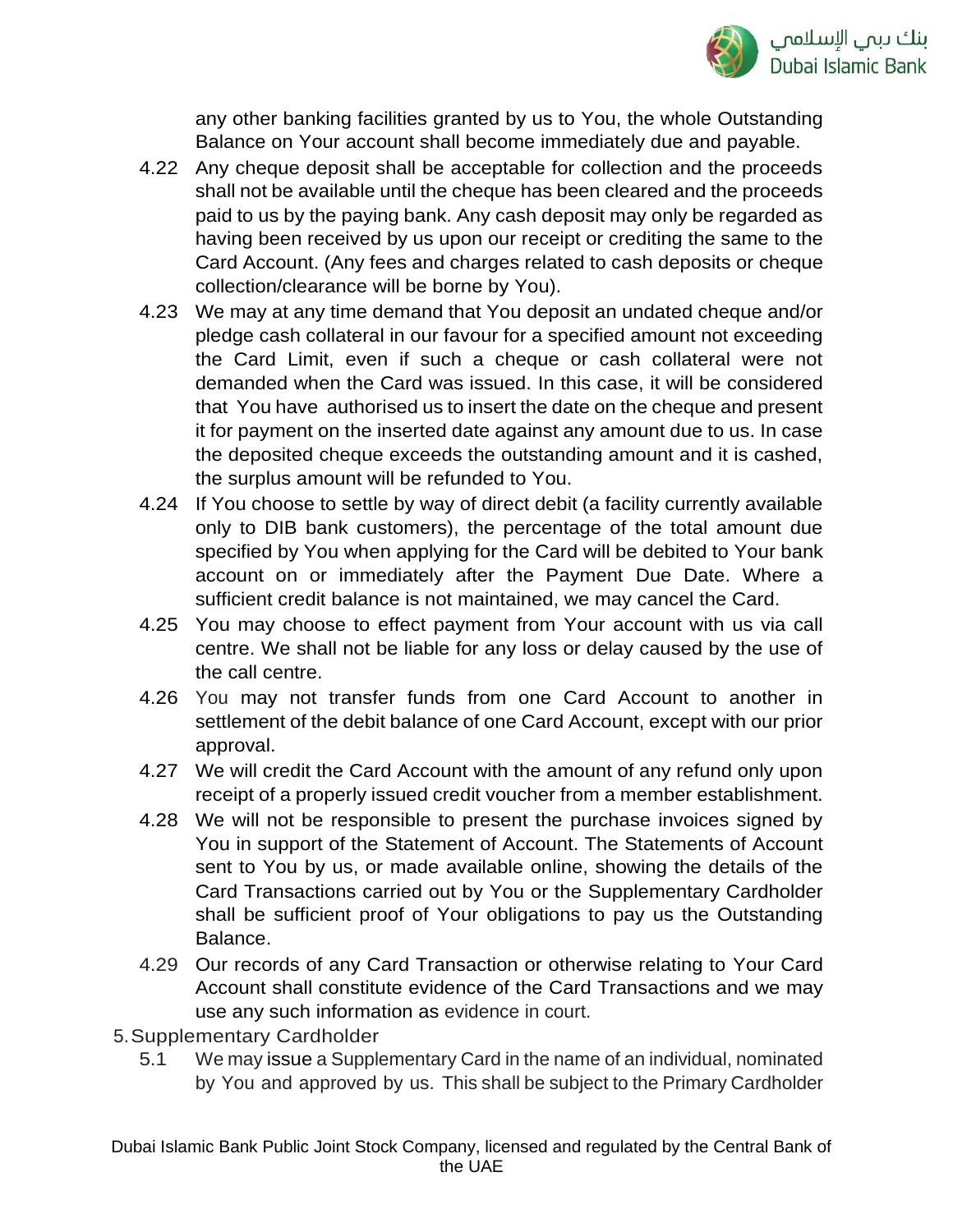

signing the relevant application form. The issuance and usage of the Supplementary Card will be under the sole responsibility of the Primary Cardholder and it is deemed to be an acceptance of the Terms and Conditions by the Primary Cardholder

- 5.2 These Terms and Conditions shall also apply to the Supplementary Cardholder. Every Supplementary Cardholder shall be jointly and severally liable with You for all charges and the Card Transactions generated by the use of the Primary as well as the Supplementary Card. We may commence an action or proceedings against You or the Supplementary Cardholder or both of You in connection with Your obligations under these Terms and Conditions.
- 5.3 The validity of the Supplementary Card is dependent on the validity of the Primary Card. The termination of the Supplementary Card for whatever reason shall not terminate the Primary Card or Your agreement with us for Your Card.
- 5.4 Your and the Supplementary Cardholder's undertakings, liabilities and obligations to us and our rights shall not be affected in any way by any dispute, counterclaim or right of set-off which You and the Supplementary Cardholder may have against each other.
- 5.5 You shall indemnify us against any loss, damage, liability, costs and expenses, whether legal or otherwise, incurred by us by reason of any acts or omissions, legal disability or incapacity of the Supplementary Cardholder or any breach of these Terms and Conditions by the Supplementary Cardholder.

Internet Card

Before You use the Internet Card from Dubai Islamic Bank (DIB) (the "Card"), please read, agree and accept the following carefully.

By using the Card and/or signing the Acknowledgement Receipt the Cardholder is accepting the Terms and Conditions set out below and will be bound by them as follows:

The Internet Card will act as a "Supplementary Card" to the Primary Covered Card and can only be used for online transactions.

The Cardholder should immediately sign and return the "Acknowledgement Receipt" delivered with the Card.

Operating Your Account

- 5.6 The Cardholder will be responsible for all credit or other facilities granted by the Bank in respect of the Card and for all related charges hereunder, notwithstanding the termination of these Terms and Conditions.
- 5.7 The Card is not intended for use in any Automated Teller Machine (ATM) or for any transaction completed in the physical presence of both the Cardholder and the Merchant where there is a requirement that the Card is swiped through any point of sale terminal or card imprinter.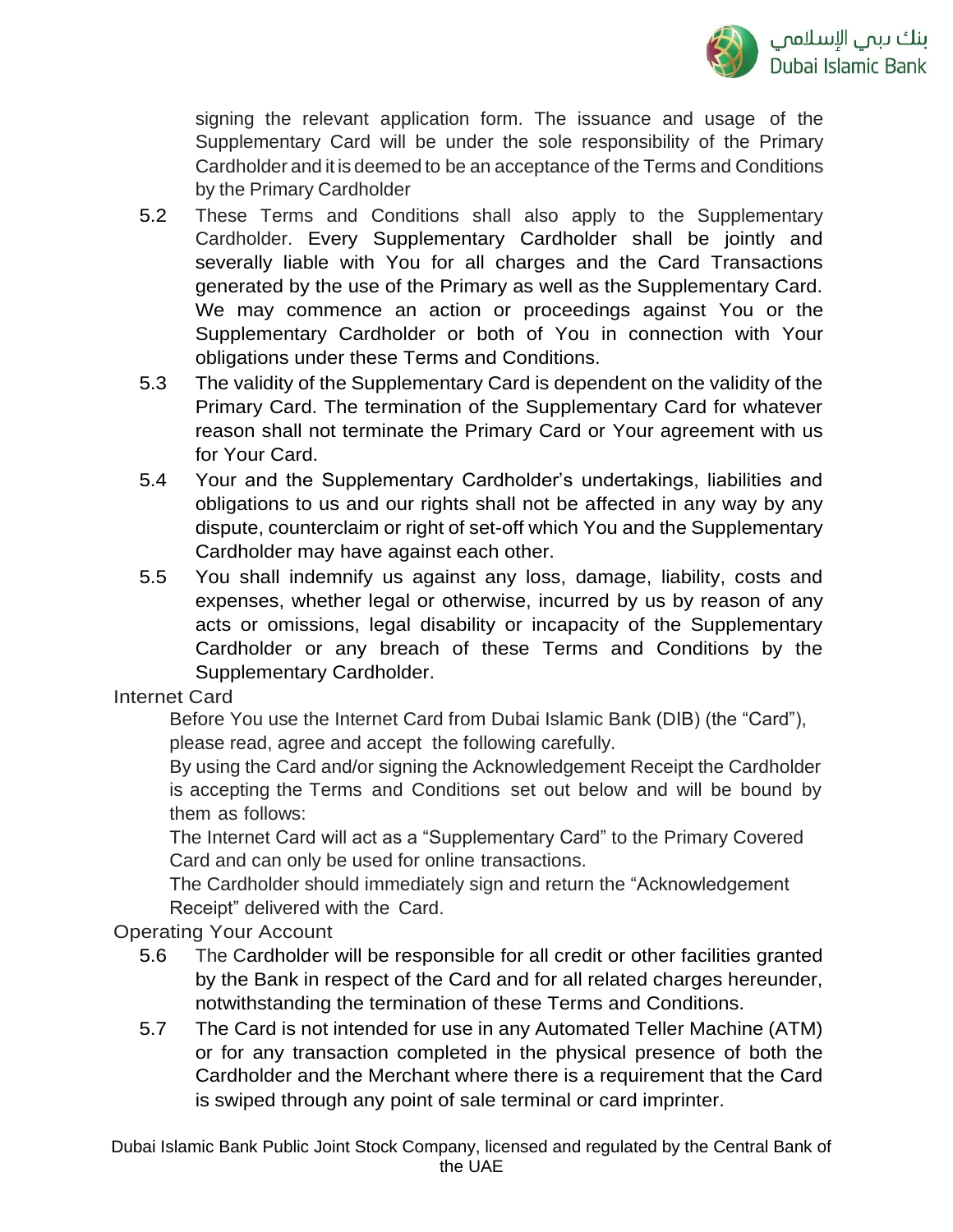

- 5.8 The Card should not be used to carry out any gambling transactions or any transaction as described in 2.3 above.
- 5.9 The value of all Card Transactions, including any transactions carried out in breach of 5.7 or 5.8 above, will be charged to the Card Account in currency of the Country (collectively referred to as the "Billing Currency") as advised by the Bank. Card Transactions which are effected in currencies other than the Billing Currency will be debited to the Card Account after conversion into the Billing Currency at a prevailing rate of exchange at the time of converting the currency.
- 5.10 The Cardholder must notify the Bank's Card Services Department in the Country at the Bank's address appearing at the beginning of these Terms and Conditions, in writing as soon as possible of any changes in the Cardholder's employment/ office/home address and telephone numbers.
- 5.11 The Bank shall not be liable for the refusal of any merchant establishment to accept or honor the Card, nor shall the Bank be responsible in any way for the goods or services supplied to the Cardholder including any failure to deliver any goods or services. Any complaint by a Cardholder must be resolved by the Cardholder with the merchant establishment. The Bank shall have no responsibility in this respect. No claim by the Cardholder against the merchant establishment may be the subject of a claim against the Bank. The Bank will credit the Cardholder's Card Account with the amount of any refund only upon receipt of a properly issued credit voucher from the merchant establishment.
- 5.12 The Cardholder must not use the Card for any unlawful purposes, including the purchase of goods and services prohibited by Sharia and the law inUAE.

### **Credit Limit**

- 5.13 The Bank will assign a Credit Limit to the Card Account which must not be exceeded without prior agreement.
- 5.14 If a Cardholder exceeds the assigned Credit Limit without prior agreement, the Bank may, at its discretion, cancel the Card immediately without notice to the Cardholder and all outstanding amounts will thereupon become immediately due and payable.

### **Fees**

The Cardholder agrees to pay a non-refundable annual fee for the Card and for any Supplementary Card(s) at a rate to be determined by the Bank and notified to the Cardholder from time to time.

### **6.Loss of Card and PIN**

6.1 If the Card is lost or stolen or the PIN is disclosed to any person or if You think someone else may know the PIN, You shall immediately notify us on Call Centre, and the Police of the country/area where such loss or theft

Dubai Islamic Bank Public Joint Stock Company, licensed and regulated by the Central Bank of the UAE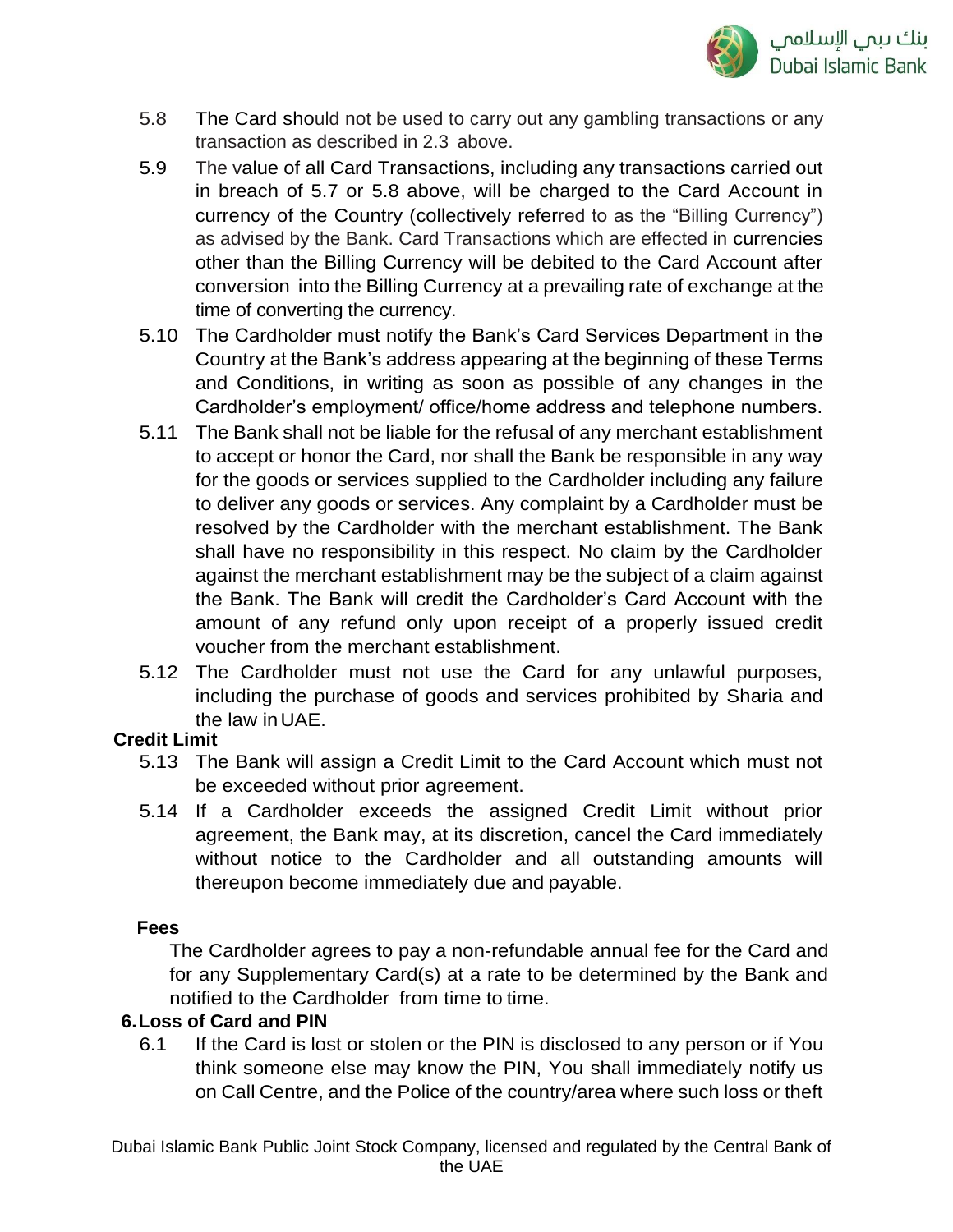

or disclosure occurred. Such notification shall be followed by a signed written confirmation or an e-mail within 48 hours of receipt of notice. Until receipt of such confirmation, You will be liable for all Card Transactions. You also undertake to take all necessary steps to assist us in recovering the missing Card.

- 6.2 You shall be, and remain, fully liable to pay to us any debit to the Card Account arising from any Card Transactions by any person whether with or without Your knowledge and irrespective of whether they were authorised by You or not.
- 6.3 We may issue a replacement for any lost or stolen Card subject to these or such other Terms and Conditions as we may consider appropriate and at a fee determined by us from time to time.
- 6.4 If You recover the lost or stolen Card, You must immediately cut it in half and return it to us without using it.
- 6.5 You may not use the PIN after notifying us of its disclosure to any person.

## **7.Termination**

- 7.1 You may at any time notify us of your intention to close the Card Account and terminate the use of all Cards issued to You and any Supplementary Cardholder by giving us notice in writing and returning to us all such Cards cut in half. The Card Account shall be closed only after You have paid in full all charges and amounts due under the Card Account. Any request to close the Card Account shall be deemed to incorporate the request to close the Wakala Investment Account, termination of the Salam contract and other related transactions which have been set up, executed or outstanding, at the time of request in relation to the Card. For the avoidance of doubt, the relevant transactions (including the Salam contract and/or the obligation to deliver the balance of the goods under the Salam contract and the Wakala Investment) in relation to the Card shall be terminated or closed in accordance with the terms of the relevant transaction documents. The Cardholder acknowledges and confirms that any proceeds standing to the credit of Wakala Investment Account shall serve as a security for Cardholder's payment obligations under the Card and Salam contract and other related documents. The Bank shall be entitled to enforce the relevant provisions of the transaction documents to recover all outstanding amounts due and payable in relation to the Card and/or any other transactions connected directly/indirectly with the Card.
- 7.2 All amounts outstanding on a Card Account, together with the amount incurred by the use of the Card but not yet charged to the Card Account,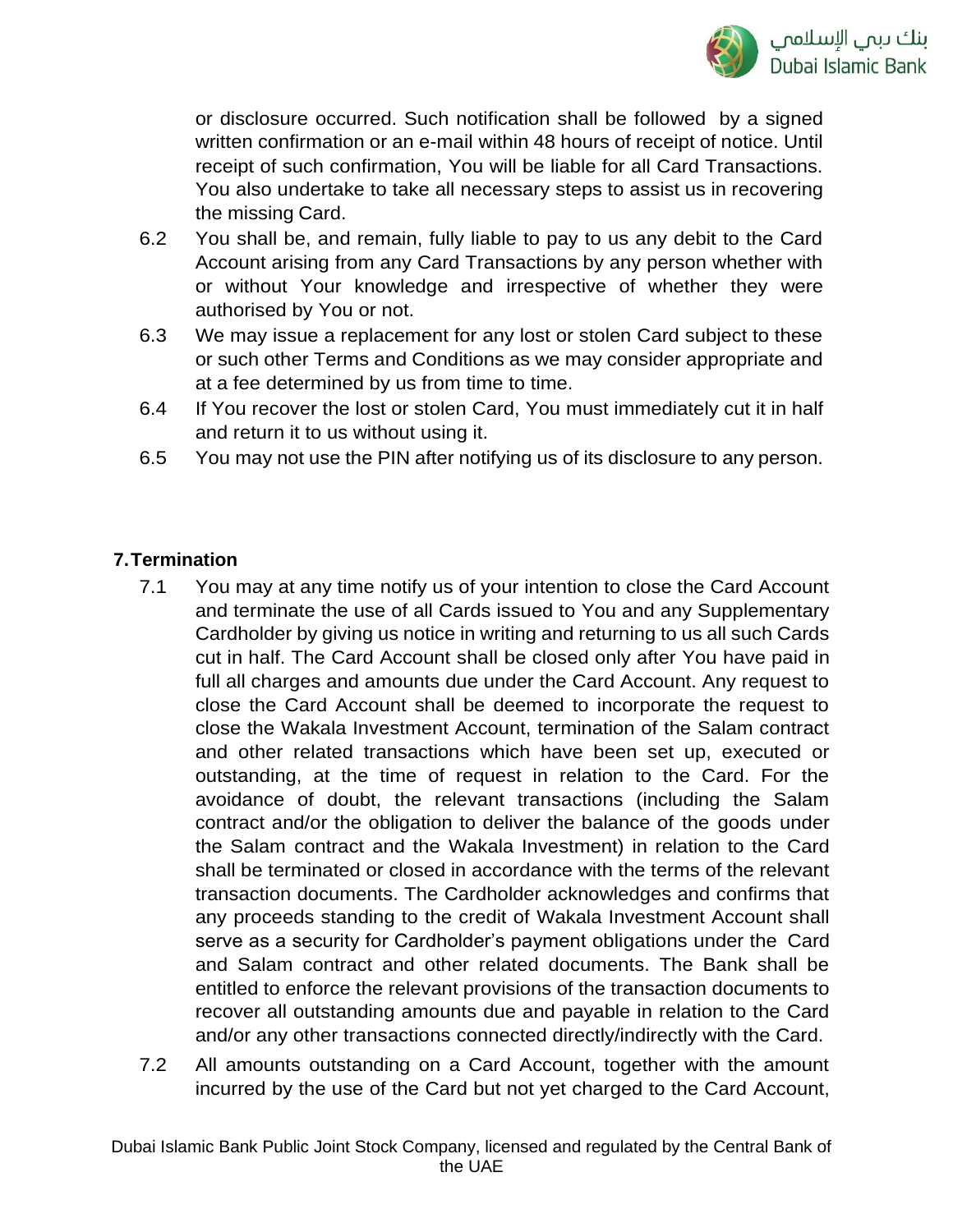

shall be payable immediately in full upon termination of the use of the Card.

- 7.3 If a Supplementary Cardholder terminates the use of the Supplementary Card, You and the Supplementary Cardholder shall be, and shall continue to be, jointly and severally liable to us for all charges and other amounts due under these Terms and Conditions except that the Supplementary Cardholder whose Card has been terminated shall not be liable for charges and other liabilities incurred by You and any other Supplementary Cardholder (if any) after our receipt of the terminated Supplementary Card cut inhalf.
- 7.4 We may at any time and without prior notice recall the Card and terminate or suspend your right to use it. You shall immediately after such recall return to us the Card cut in half and pay in full all charges and amounts due on your Card Account.
- 7.5 We shall terminate the use of the Card without notice upon Your death, bankruptcy or insolvency.
- 7.6 You and/or Your estate shall be responsible for setting off Outstanding Balances on the Card Account and shall pay us all expenses and costs that we may incur in recovering such Outstanding Balances or outstanding amount.
- 7.7 Upon cancellation of the use of the Card, any Security held by us shall be held for a period of sixty (60) days following the cancellation and/or return of the Card, whether cancelled by You or us.

## **8.Exclusion of Liability**

- 8.1 We shall not be liable for any loss or damage howsoever incurred or suffered by You by reason of us or a Merchant or any bank or financial institution or any ATM or other party refusing to allow a Card Transaction, or accept the Card or the Card number or the PIN or to extend or provide a cash withdrawal up to the Limit or at all.
- 8.2 We shall not be responsible for the refusal by any Merchant or member institution of VISA International to honor or accept the Card or for any defect or deficiency in the goods or services supplied to You by any Merchant or, where applicable, for any breach or non-performance by a Merchant of a Card Transaction.
- 8.3 If there is a dispute between You and us, a Merchant, a bank or financial institution or any other person, Your liability to us shall not in any way be affected by such dispute or any counterclaim or right of set-off which You may have against us, such Merchant, or other bank or financial institution or person.
- 8.4 We shall not be liable for any disputes brought to our notice by You after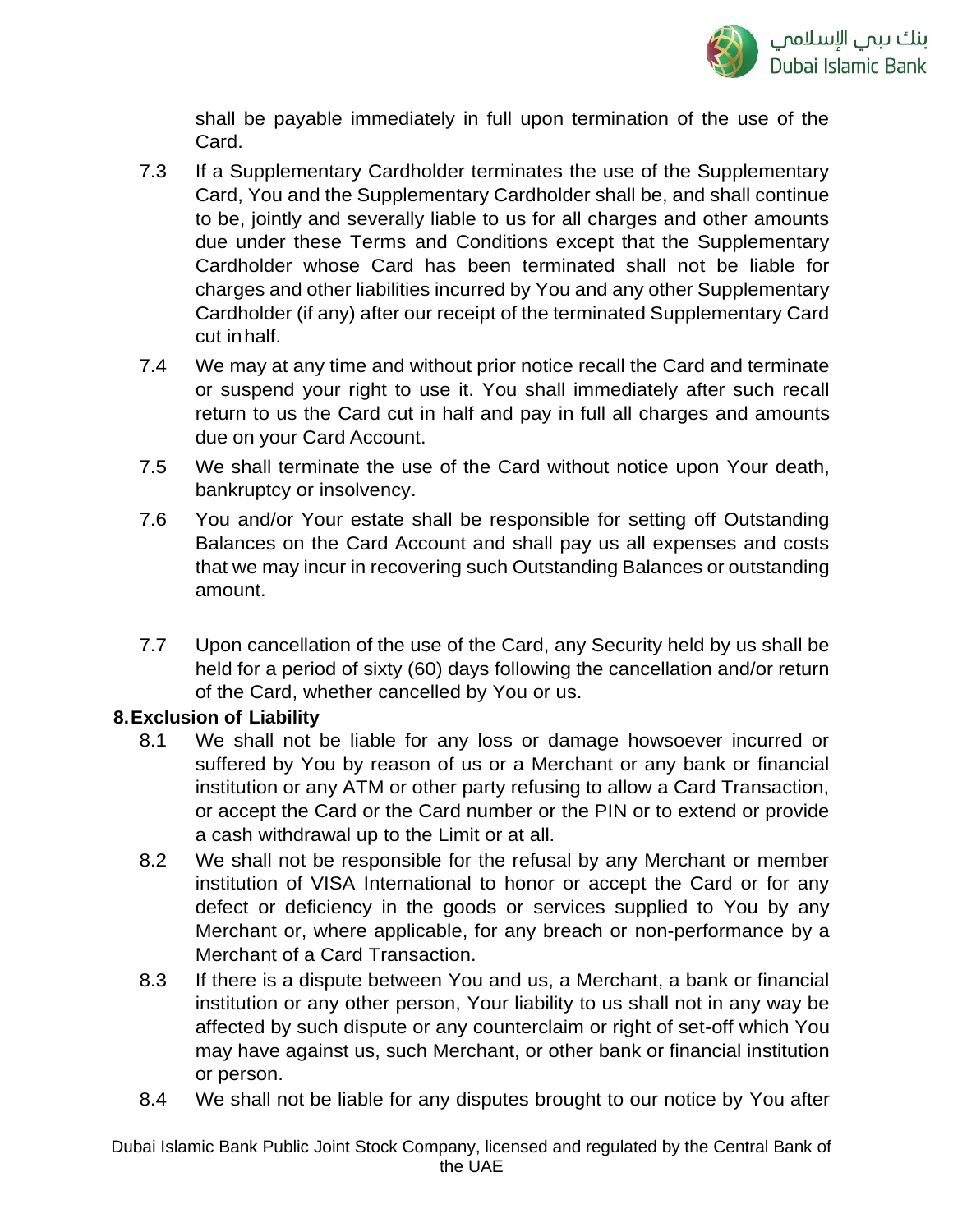

30 days from the date of the relevant statement of account.

- 8.5 The Customer shall be solely responsible for all Unauthorized Lost/Stolen Card transactions made prior to reporting the Lost/Stolen Card information to the Bank and he/she will be solely responsible to settle the said transactions with the Bank.
- 8.6 The Customer shall be solely responsible for any and all Unauthorized Card Transactions resulted from sharing the sensitive information by the Customer to others and he/she will also be responsible to settle the said transactions with the Bank.
- 8.7 Any card transaction notified to the Bank by the Customer as a potential fraud/unauthorized, will be investigated by the Bank in cooperation with a third party (If required) like Visa/Mastercard and or any other entity as deemed appropriate by the Bank. The outcome of the investigation and if required, the corresponding financial action taken by the Bank shall be notified to the Customer.
- 8.8 We shall not be liable, in any way, to You for any loss or damage of whatever nature, due to or arising from any disruption or failure or defect in any ATM or machine or terminal or communication system or facilities or data processing system or transmission link or any industrial or other dispute or anything or cause, whether beyond our control or otherwise.
- 8.9 We shall not be liable to You in the following circumstances:
	- (a) Exercise by us of our right to terminate any Card or Card Account pursuant to Clause 7.4;
	- (b) Any injury to Your credit, character and reputation due to repossession of the Card by us, or any request for its return or refusal by any person to honor or accept the Card; and
	- (c) Any error or omission in any details disclosed by us pursuant to Clause 9.

### **9.Disclosure of Information**

- 9.1 You irrevocably authorise and permit us to disclose and furnish such information that we may deem fit concerning You and Your affairs including but not limited to the Card Account to our associates, branches, assignees, agents, or other parties or person, including banks, financial institutions, regulators and service providers who provide a service to us as such.
- 9.2 We may check Your credit standing at any time as and when we deem fit without reference to You.

### **10. Notices**

10.1 You must promptly notify us in writing of any changes in Your name,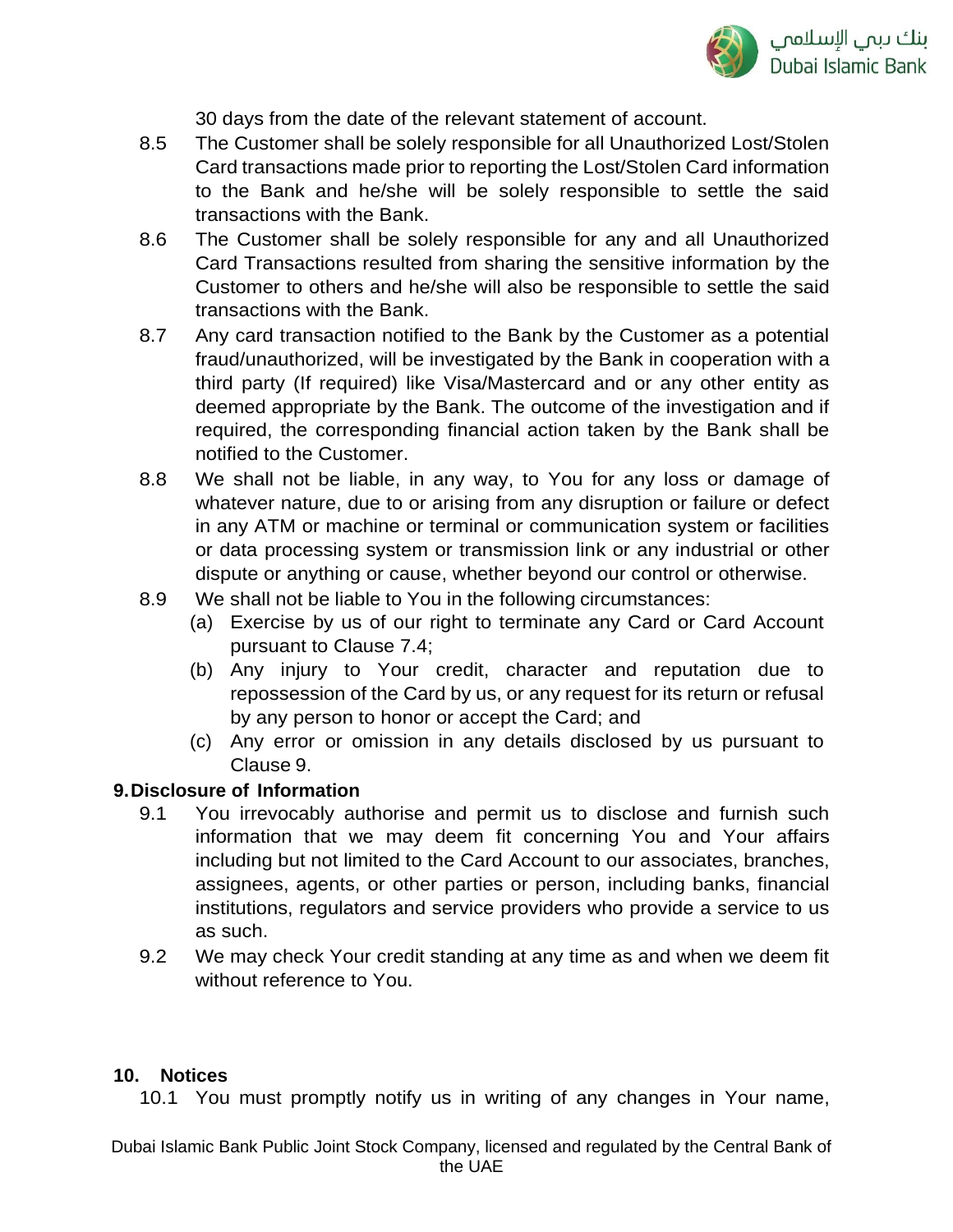

employment or business and address including phone number, e-mail, etc.

- 10.2 If You intend to be away from the UAE for more than six months, You must settle the Card Account in full seven (7) days prior to Your departure.
- 10.3 If You intend to leave the UAE to take up residence elsewhere, the Card (including any Supplementary Card) must be returned to us cut in half fourteen (14) days prior to Your departure and its/ their use shall be deemed to be terminated. You must settle the Card Account in full seven (7) days prior to Your departure.
- 10.4 All demands, notices and other communications sent under these Terms and Conditions to You and to any Supplementary Cardholder shall be deemed to have been sent to both.
- 10.5 Instructions sent to us from You by facsimile transmission or through DIB net shall be considered valid and binding on You and we may act upon the instructions received by us through those means.
- 10.6 All communications, cards, notices, statements of account, demands or other documents under these Terms and Conditions may be delivered personally to You or sent by post or e-mail to the last known address at Your sole risk. Each such communication or other material shall be deemed to have been received and served on You on the day of delivery if delivered personally or via e-mail and two business days after posting, if sent by post.
- 10.7 You hereby request DUBAI ISLAMIC BANK (hereinafter referred to as "the BANK") to act upon facsimile written instructions (hereinafter referred to as "INSTRUCTIONS") with regard to, issuance of a supplementary or internet card, application of another card product and subscription of any of the features/programs available on the card offered by the bank. Your card account documents and all other banking instructions believed

by the Bank to be issued by or originated from You, if such instructions purport to be issued by or are believed by the Bank to be received from persons authorised to operate upon the account as per the mandate given to the Bank in each case whether or not such instructions are genuine and/or authorised. So long as the Bank believes in good faith that the instructions are genuine and authorised by You, the Bank may act upon such instructions and shall not be required to obtain confirmation from You that any such instructions are Your genuine instructions. The Bank may, however, at its discretion decline to act upon instructions for whatsoever reason. The Bank has the right to stop or refuse to act upon any instruction unless and until written confirmation has been obtained from You.

You agree to indemnify, release and forever discharge the Bank, its officers and employees from any and all claims, demands, causes of action, rights, obligations, damages, whether actual or punitive, attorney's fees, costs and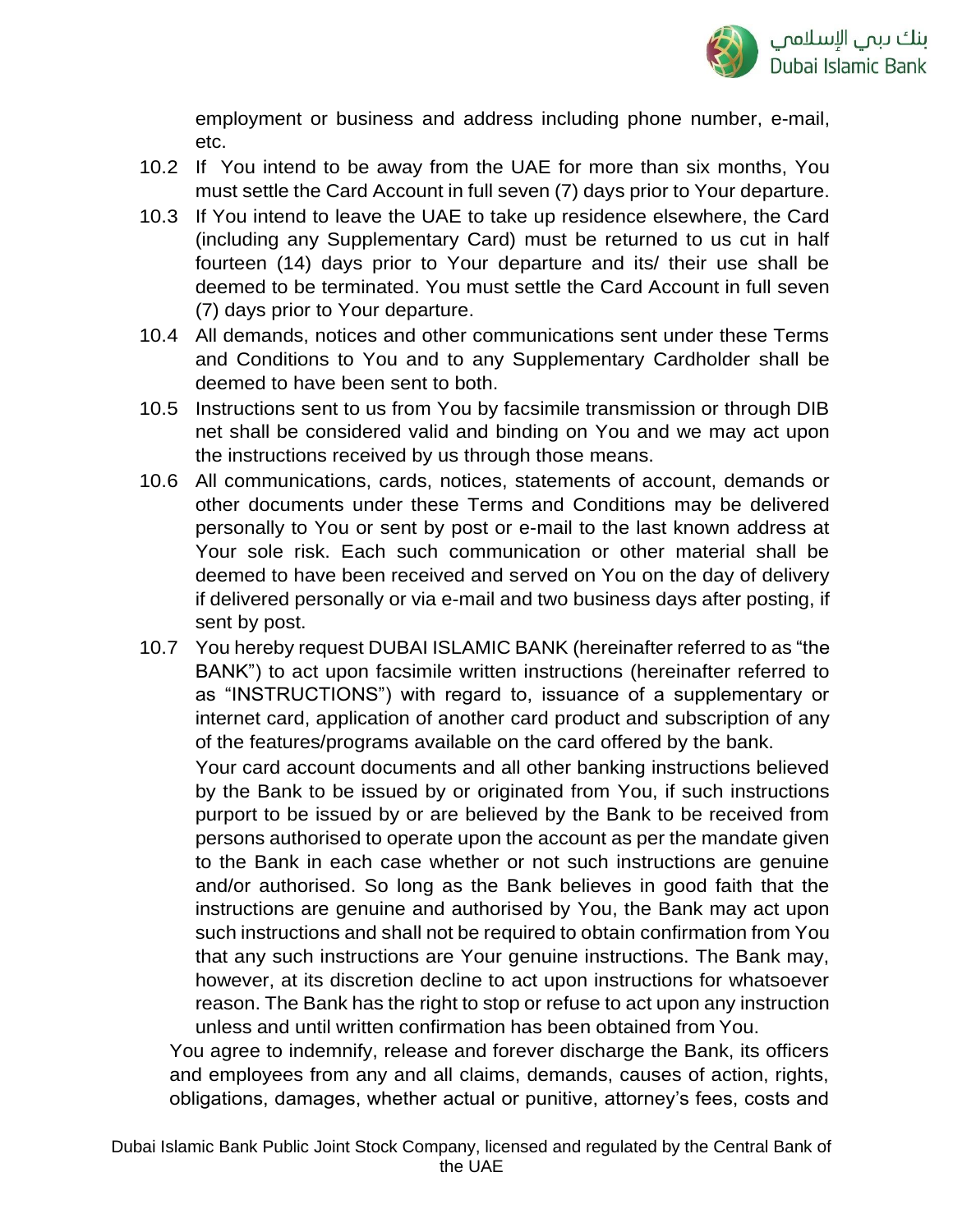

liabilities of any nature whatsoever whether or not now known whether directly or indirectly, which may arise as a result of the Bank or any such directors, officers or employees acting upon, delaying to act upon or refraining from acting upon instructions, and we acknowledge that neither the Bank nor any of its directors, officers or employees shall be under any liability to ourselves or to any other person for any loss or damage directly or indirectly caused as a result of acting upon or refraining from acting upon instructions or in constructing or processing such instructions in error including duplication of transactions/ instructions through inadvertence or oversight, negligence or through misdescription and the Bank may debit any of Your account(s) with any amount paid out pursuant to the receipt of instructions.

For the sake of good order and to complete Your file, You shall send to the Bank the originally signed applications/ instructions within five days starting from the date of sending the instruction duly stamped "faxed dated Avoid Duplication", and should these words not appear or be stamped on the original copy, You will indemnify and not seek recourse against the Bank, its officers or employees for any losses attributable to the duplication of our instructions due to the action upon both the fax and the original copy although the originally signed applications/instructions are not required to complete the transactions already executed by the Bank on the strength of the fax copies. However, it is understood that the Bank shall not accept fax copies of Promissory Notes, Cheques and any other Negotiable Instruments unless they are presented in original duly signed by the Authorised Signatories. You covenant and irrevocably undertake not to dispute or deny the correctness of Your signature on the faxed copy.

#### **11. General**

- 11.1 We shall not be liable for acting in good faith upon Your instructions.
- 11.2 You authorise us at our discretion to record any instructions on the phone and to use such records as evidence in a court of law or other legal proceedings.
- 11.3 You shall indemnify us against any consequences, claims, proceedings or losses that may arise or be incurred or sustained by us by reason of carrying out the telephonic instructions from, or purported to be from, You.
- 11.4 You undertake to pay to us the amount of any loss or damages which our directors, officers, employees or we may suffer or incur by reason of Your failure to comply with these Terms and Conditions or by reason of breach thereof by You or arising out of or in connection with the Card Account or the Card.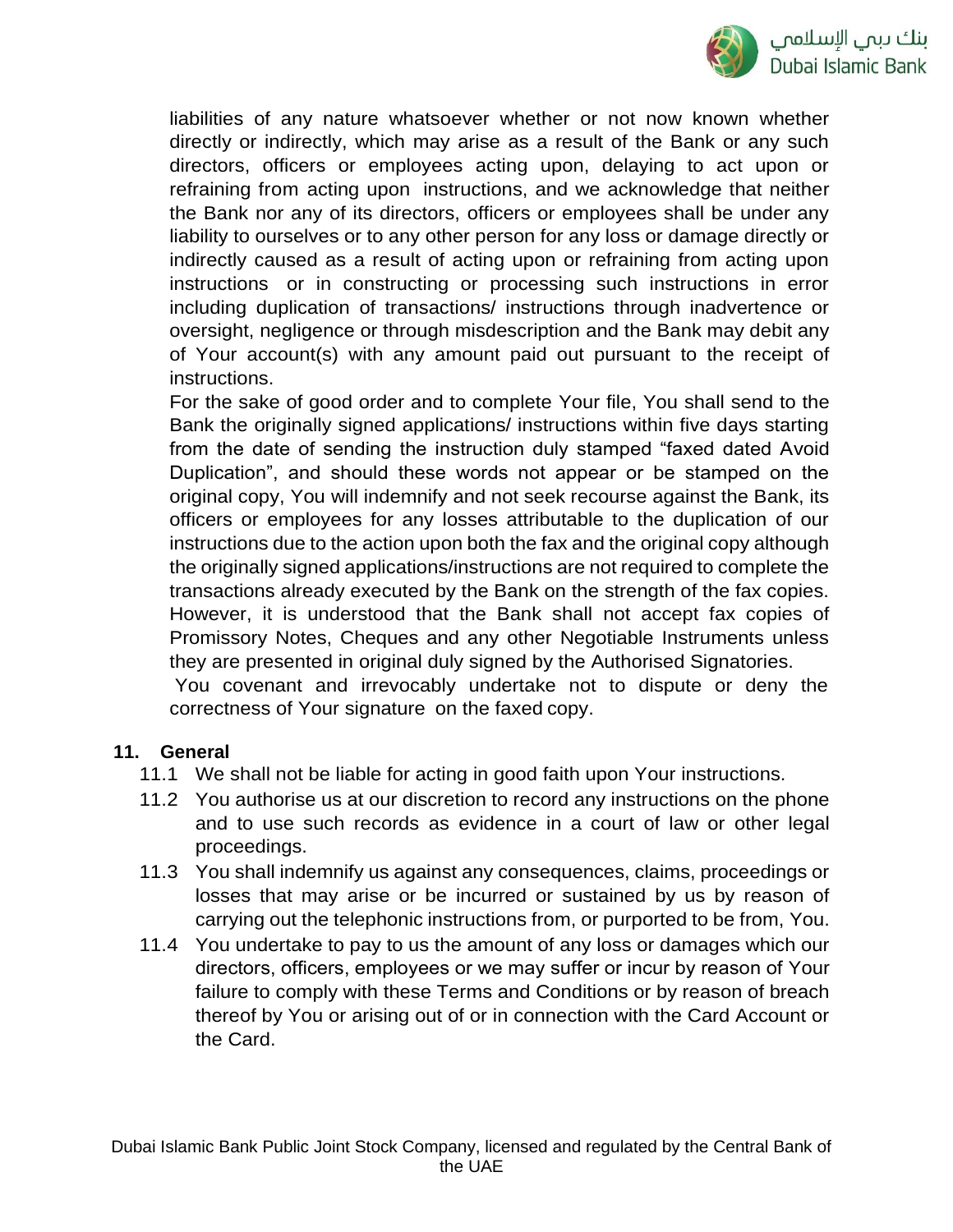

- 11.5 In addition to any other right we may have either under these Terms and Conditions or under law, we may at any time and without notice consolidate and combine all accounts which You hold with us, either individually or jointly or with a Supplementary Cardholder and set-off and transfer any sums held in any such account in satisfaction of any other sums due to us. We may do so wherever such accounts are situated and in whatever currency they are situated at our then prevailing exchange rates.
- 11.6 We may appoint an agent to collect any sum due from You to us under these Terms and Conditions.
- 11.7 These Terms and Conditions are binding on You personally and You may not assign Your rights and obligations to any other person.
- 11.8 You agree to sign and deliver to us such further documents as we may request from time to time.
- 11.9 Any delay or omission by us in exercising or enforcing (in whole or in part) any right or remedy arising under these Terms and Conditions shall not be construed as a waiver of such right or remedy. No waiver of any of these Terms and Conditions or a breach of them shall be given unless in writing and shall not operate as a waiver of any other requirements or breach of these Terms and Conditions.
- 11.10 If any of these Terms and Conditions is or becomes illegal or unenforceable, the remaining Terms and Conditions shall continue in full force and effect.
- 11.11 We may from time to time with notice to You change these Terms and Conditions. The retention or use by You of the Card shall be treated as acceptance of any such changes. If You do not accept any changes, You may close the Card Account and paragraph 7 of these Terms and Conditions shall apply.
- 11.12 We shall have no liability to You in respect of any facilities or benefits which we may make available to You, which do not form part of these Terms and Conditions. We may withdraw such facilities and benefits at any time without notice.
- 11.13 These Terms and Conditions are governed by the laws of the Emirate of Dubai and the applicable Federal laws of the UAE to the extent these laws do not contradict the principles of Sharia as set out in the AAOIFI Sharia Standards and as interpreted and determined by our ISSC, in which case the principles of Sharia shall prevail. You and we submit to the nonexclusive jurisdiction of the courts of Dubai. Such submission shall not restrict our rights to bring proceedings against You in any other jurisdiction in connection with Your obligations under these Terms and Conditions.
- 11.14 The Bank shall enroll and de-enroll a credit cardholder in the Credit Shield Takaful program on its own discretion.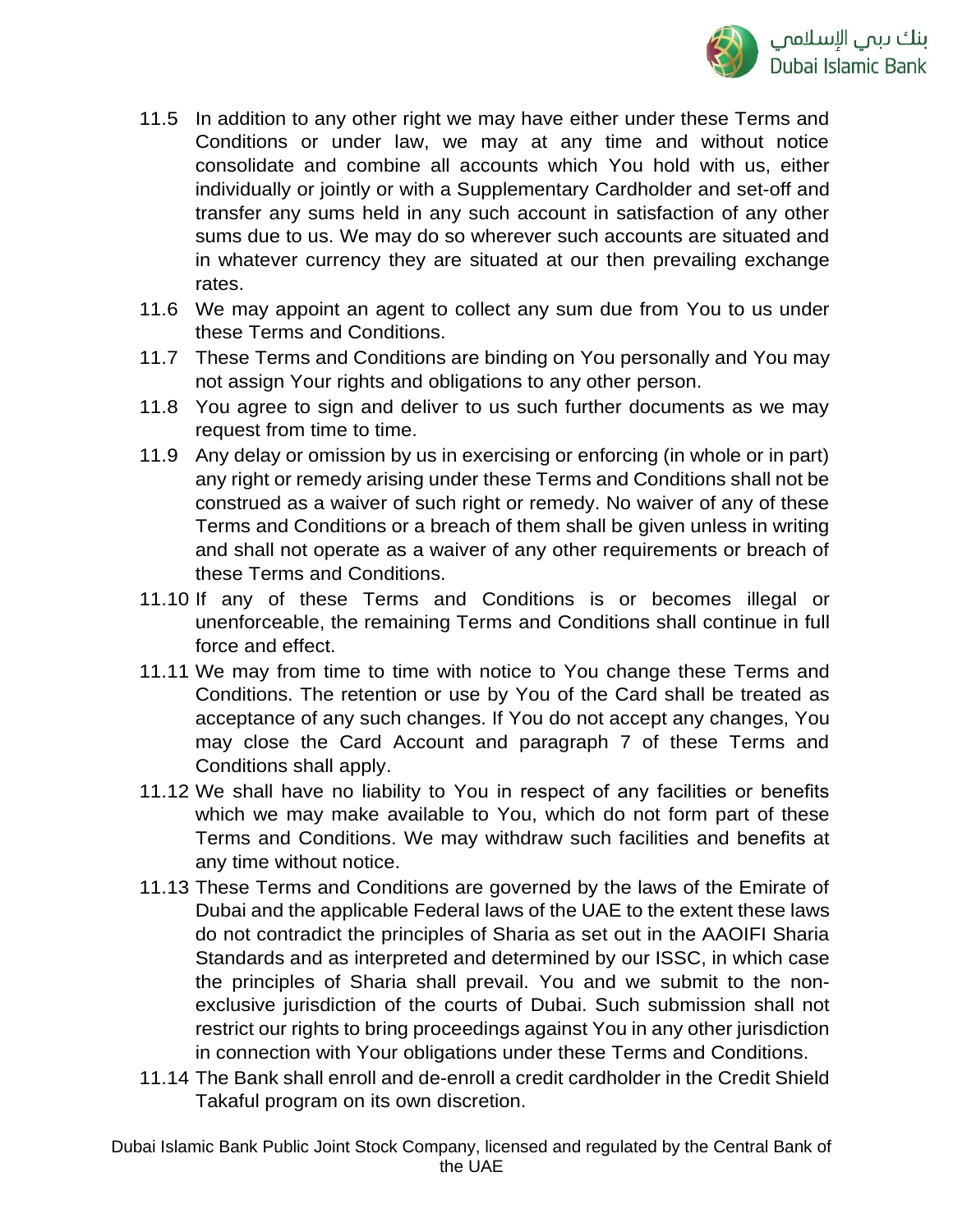

- 11.15 Cardholder enrolled in the Credit Shield Takaful program can de-enroll himself/herself by requesting the Bank in writing. Once a cardholder is deenrolled from the program, the Bank has the right to accept or reject such cardholder's subsequent Credit Shield Takaful enrollment request in future.
- 11.16 Credit Shield Takaful fee reversal shall be made to a cardholder by the Bank upon its own discretion.

### **12. Taxes Clause:**

- 12.1 All amounts set out in these Terms and Conditions. or otherwise payable by You pursuant to these Terms and Conditions, shall be made without any deduction or withholding for or on account of any Tax. If any deduction or withholding is required by any applicable law, as amended from time to time or modified by the practice of any relevant governmental revenue authority then in effect, You shall bear such deduction or withholding on its own account and shall be obliged to gross-up the payments.
- 12.2 All amounts set out in these Terms and Conditions or otherwise payable by You pursuant to these Terms and Conditions, whether the amount is paid as an advance payment, a deposit, on a fixed fee basis, or otherwise, are exclusive of Tax, including VAT. Where VAT is payable by You under these Terms and Conditions , the amount payable for the supply (VAT exclusive) will be increased by the amount of the VAT applicable at the prevailing rate.
- 12.3 To the extent already paid by us or not recovered, You shall keep us indemnified from and against any loss, cost (including any cost of enforcement), liability (as well as any tax liability incurred, including but not limited to, VAT, as applicable), claim, demand or damage, which we suffers or incur in the lawful and proper exercise of our duties under these Terms and Conditions .
- 13. In case of any difference between the Arabic and English versions, the Arabic version will prevail.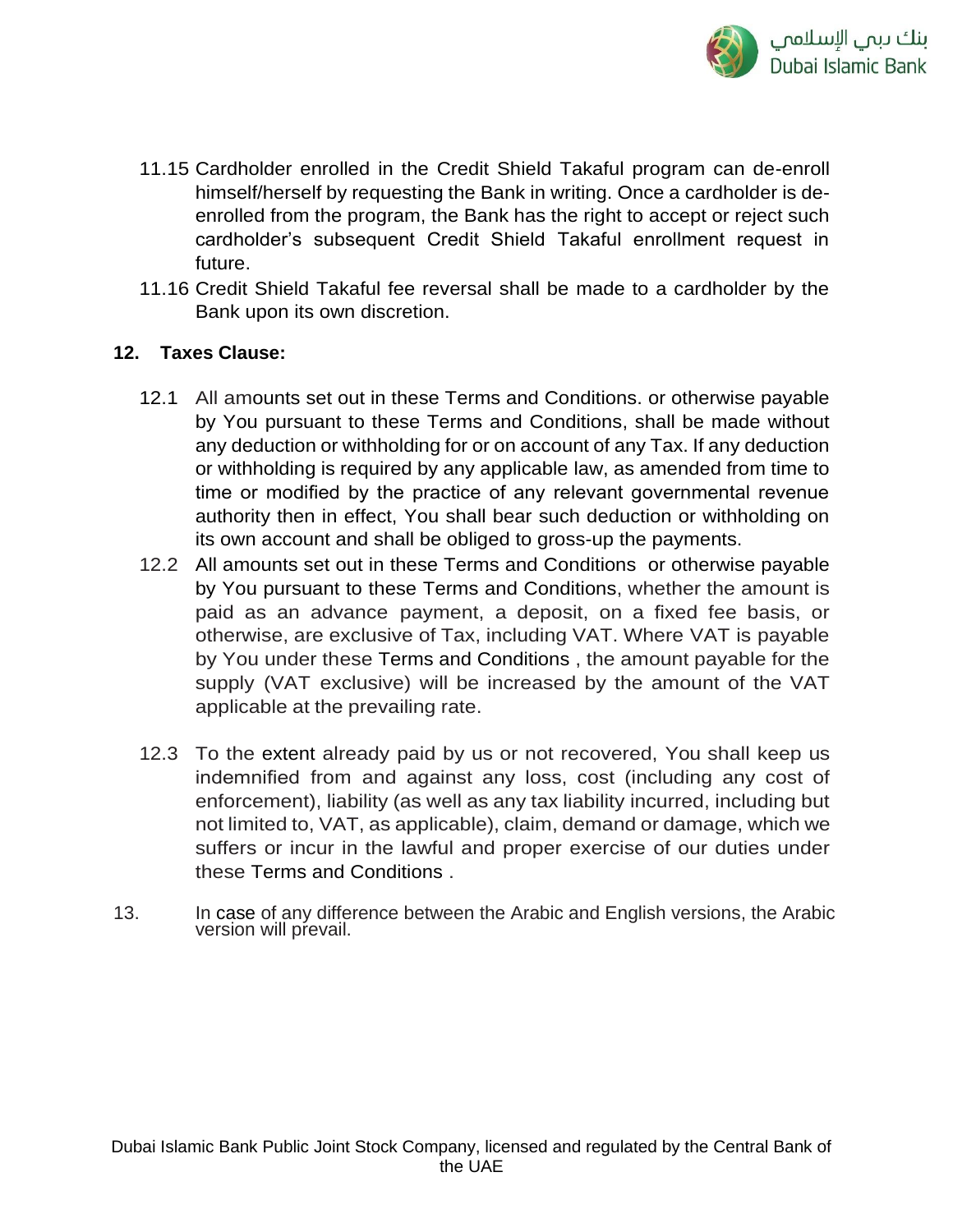

## **Terms and conditions for Wala'a Rewards**

These Wala'a Rewards conditions (the "Conditions") shall apply to all individuals that have been issued with Covered cards by Dubai Islamic Bank PJSC (the "Bank"). These conditions relate to the Wala'a Rewards Program (defined below) under which users of Covered cards, issued by the Bank, (the "Card User(s)"). Such Points, subject to these Conditions, may be redeemed for Benefits (defined below).

### **1. Definitions**

In these Conditions, the defined terms used shall have the meanings set out below

"Benefits" means such goods, services, discounts or payments of utility bills, or such other benefits determined by the Bank from time to time, that can be obtained by redeeming Points;

"Call Centre" means the call centre of the Bank;

"Card Agreement" means the terms and conditions under which the Card has been issued to a Card User;

"Card User's Account" means the record maintained by the Bank of accruals, reversals and redemption of Points;

"Credit Limit" means the credit limit assigned to a Card or a specific group of Cards;

"Points" means the points that accrue under these Conditions upon making a Spend,

"Primary Card Users" means the primary applicants of Cards, however defined in the Card Agreement;

"Spend" means any transaction executed for the purchase of goods or services using the Card;

"Supplier" means the third part supplier that the Bank has identified to provide the Benefits under the Wala'a Rewards Program; and

"Wala'a Rewards Program" means the reward program of the Bank constituted by these Conditions.

## **2. Accrual of Points**

- 2.1 The Card User will earn Points as a percentage of its Spend by using a Card.
- 2.2 The Bank shall, from time to time, issue policies and guidelines relating to the type of Spend that would accrue Points and the number of Points that can accrue for a specific type or value of Spend. The Card User is required to call the Call Centre in order to be updated regarding such policies and guidelines.
- 2.3 The Card User acknowledges that no Points will be earned on fees and charges levied by the Bank, including, but not limited to all types of monthly and annual fees levied by the Bank from time to time.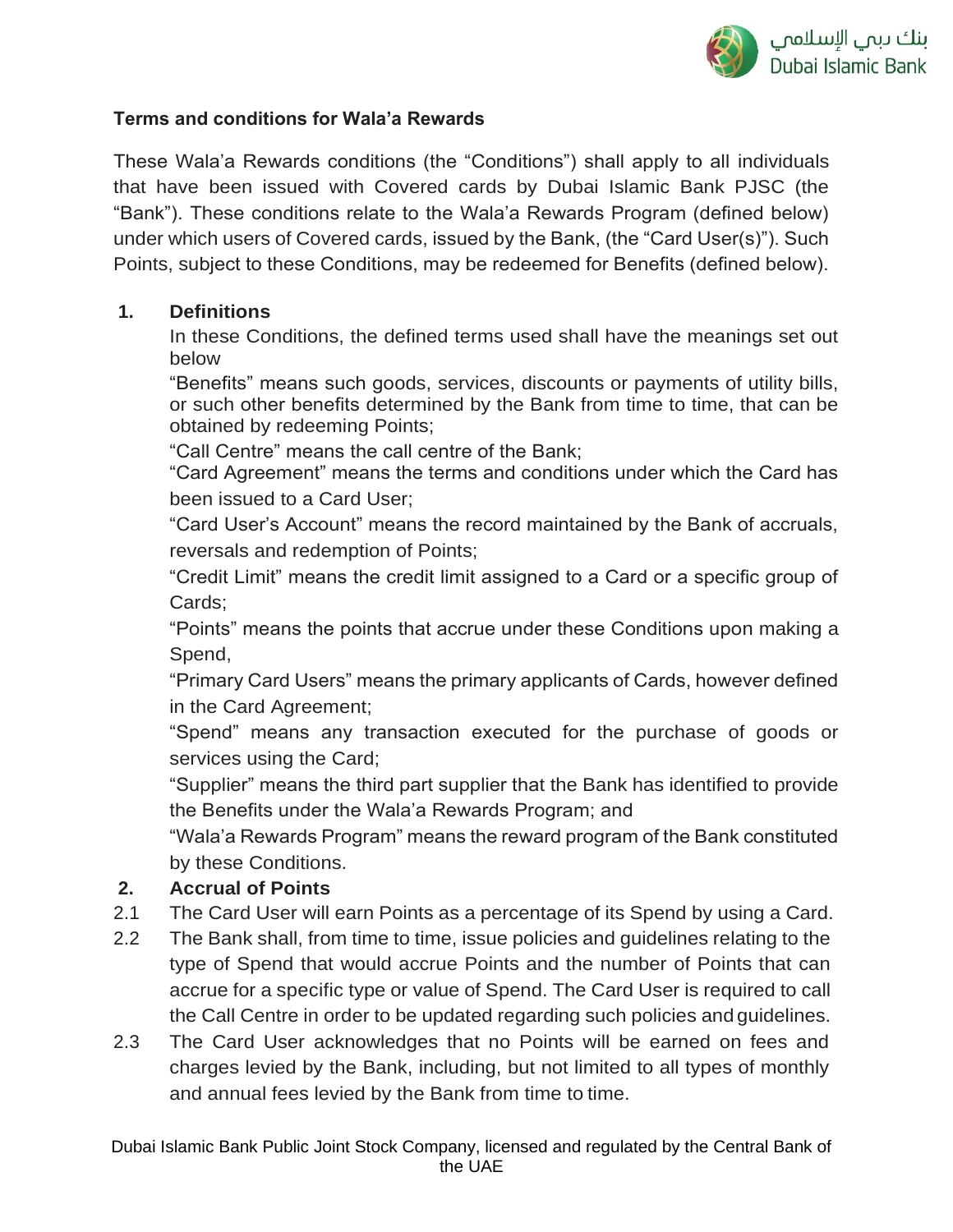

- 2.4 The Points that accrue will depend on the amount of the Spend and the nature of the product or service attributable to such Spend and the Bank's policies.
- 2.5 The method of calculating the Points shall be determined by the Bank at its sole discretion and may be amended from time to time without notice to the Card User.
- 2.6 All Points earned will reflect in the Card User's Account 24 hours after making the relevant Spend.
- 2.7 Points will be calculated up to two decimals only. Points will be truncated and rounded off to lowest value from third decimal place onwards.

# **3. Expiry and Conversion of Points**

- 3.1 The Points that are unutilized will automatically expire in two years (24 months), after accrual, if not redeemed by the relevant Card User.
- 3.2 The Card User is responsible to periodically verify its balance of Points by contacting the Call Centre
- 3.3 The Card User acknowledges that it cannot convert Points into cash or transfer the Points to any third party.

# **4. Redemption of Points**

- 4.1 The Primary Card User may redeem the Points for Benefits only.
- 4.2 The Card User acknowledges that the Benefits offered by the Bank for redemption of the Points may, at the discretion of the Bank, be amended from time to time
- 4.3 Only a Primary Card User may redeem Points. The Call Centre may request the Primary Card User to verify his/her identification details prior to redemption of Benefits.
- 4.4 Any redemption of Points can only occur after 48 hours of the said Points being credited to the Card User's Account.
- 4.5 The Benefits would be delivered approximately 7 working days after the redemption of the relevant Points. The Bank shall not be responsible for any delay that might occur in respect of the delivery of the Benefits.
- 4.6 All Benefits shall be sent to the street address of the relevant Primary Card User, available in the Bank's records, unless the said Primary Card User provides instructions to deliver the relevant Benefits to an alternate address.
- 4.7 The Benefits should be personally received by the relevant Primary Card User.
- 4.8 The Bank may send notifications relating to Benefits and Points accrued, to the Card User, by such means as it determines appropriate. If the Card User requests such notifications to be sent by text message (SMS), the Bank may subject to the availability of such service provide the same at a charge.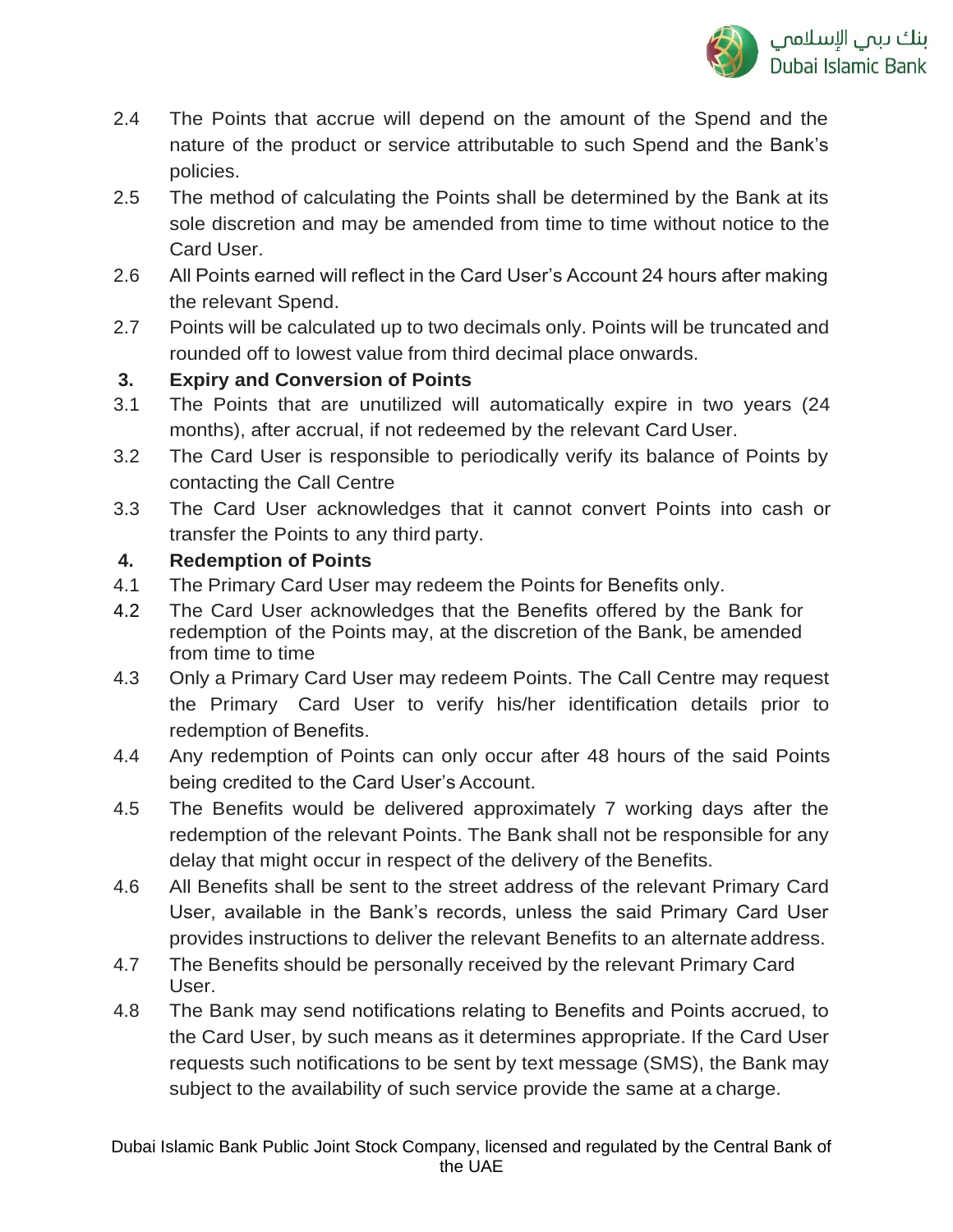

## **5. Reversal of Points**

- 5.1 Once Points are redeemed, the Card User may redeem the Points for Benefits only.
- 5.2 If the Benefits are not received by the relevant Primary Card User after making redemption, the Bank may, within a reasonable period, reinstate the relevant Points in the Card User's Account.
- 5.3 Where a specific Spend has been cancelled by the Card User, the Bank may deduct the relevant Points accrued as a result of the said Spend having occurred. In the event that a negative balance of Points is present in the Card User's Account, the Bank may assign, in accordance with the Bank's determination, a Dirham value to the said negative value of the Points and require the Card User to pay the said amount.

## **6. Misuse of the Points or Wala'a Rewards Program**

- 6.1 If, in the sole opinion of the Bank, a card User is misusing the Wala'a Rewards Program, the Bank may suspend or terminate the provision of the Points to the said Card User with immediate effect. In such cases, the Bank may also, at its discretion, cancel the Points that have already accrued to the Card User.
- 6.2 The Maximum amount of Points that can accrue over a period of one calendar month shall be limited to Points calculated based on the Credit Limit ("Accrual Limit"). The Card User acknowledges that if its Spend is beyond the Credit Limit for a particular calendar month, the Points shall stop accruing once the Accrual Limit is reached.
- 6.3 The Bank reserves the right to disqualify any Card User from further participation in the Wala'a Rewards Program, to cancel all previously accumulated Points and to seek compensation for the Points utilized if, in the Bank's sole judgement, that customer has engaged in willful misconduct, including, but not limited to the fraudulent acquisition of Points or acquisition, sale or abuse of Points or acquisition, sale or abuse of Benefits.

# **7. Termination of Wala'a Rewards Program**

- 7.1 The Bank may at any time, without giving reasons, suspend or terminate the Wala'a Rewards Program in respect of all or any specific Card User.
- 7.2 If the Bank or Card User terminates its Card Agreement, these Conditions shall also be deemed to be terminated.
- 7.3 Upon termination of the Wala'a Rewards Program in respect of any specific Card User under Clause 7.1 above or the termination of these Conditions under Clause 7.2 above, all Points accrued in the relevant Card User's Account shall stand cancelled immediately and no further redemption of Points will be possible.

# **8. Liability of Suppliers and Benefits**

8.1 Each Card User acknowledges that the Benefits are sourced by the Bank from

Dubai Islamic Bank Public Joint Stock Company, licensed and regulated by the Central Bank of the UAE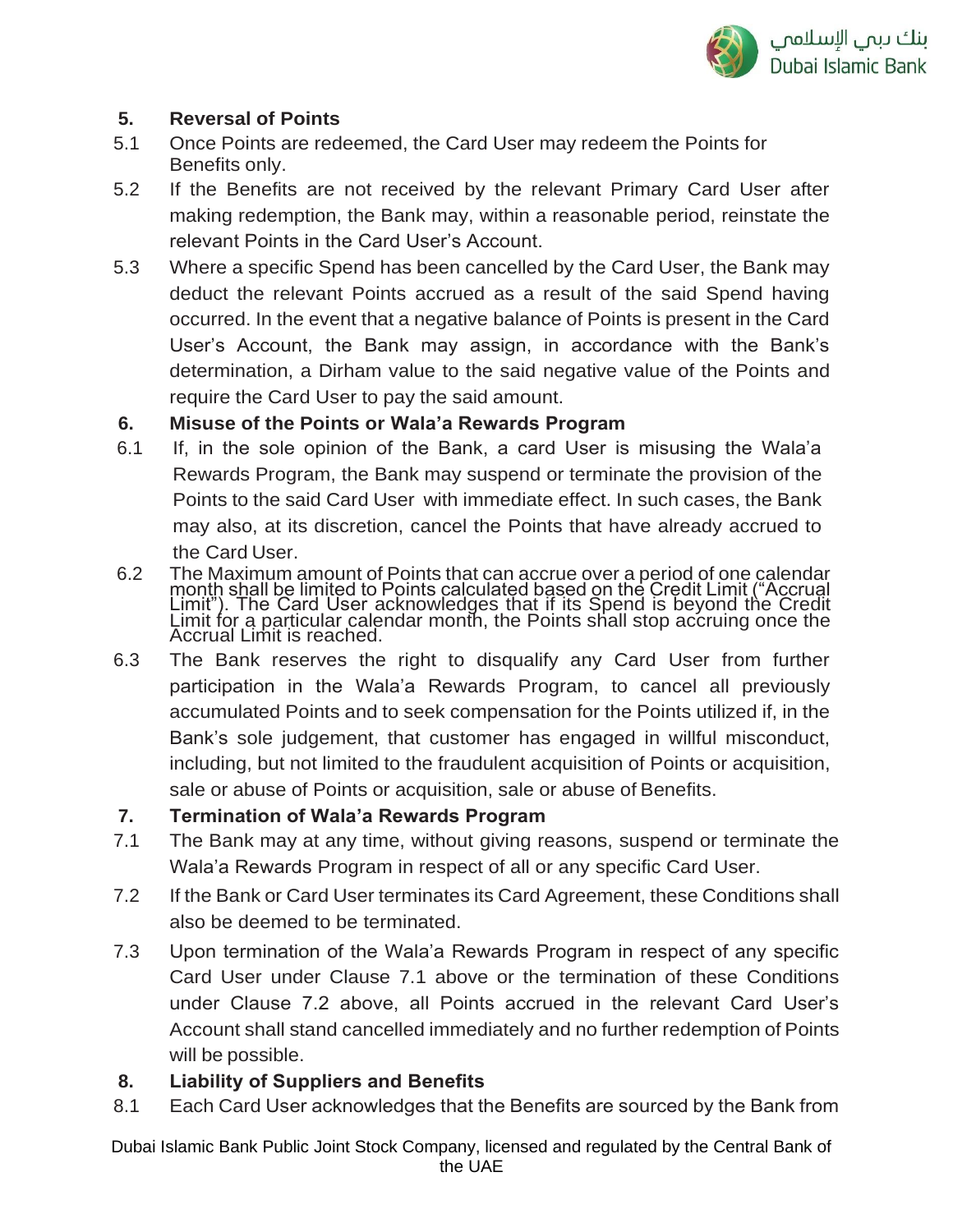

Suppliers and that the Bank is not responsible for the quality or timely delivery of the Benefits.

8.2 In the event of any defect, the Card User is required to contact the Supplier and take the relevant action against the Supplier and not the Bank.

#### 9.

The Bank may, without notice to the Card Users, amend these Conditions and the policies relating to the Wala'a Rewards Program.

### **10. Card User's Indemnity to the Bank**

Each Card User agrees to defend, indemnify and hold harmless the Bank on demand from and against any and all losses, actions, claims, proceedings, judgements, fines, damages, fees, costs and expenses (including legal fees) together with any sales or other taxes (regardless of when the same are made or incurred) (a) which may at any time be suffered or incurred (directly or indirectly) as a result of or connected with the preservation and/or enforcement of any of the rights of the Bank under these Conditions; and/or (b) which arise out of any act or omission on the part of any Card User; and/or (c) which arise out of any wrongful, misleading or other such information provided by any Card User to the Bank. Such expenses shall include without limitation any internal management and administrative costs of the Bank.

## **11. Set – Off**

The Bank may at any time whether before or after any demand under these Conditions and without notice to the Card User apply any credit balance in any currency which is at any time held by any office or branch of the Bank for the account of any Card User and in or towards satisfaction of the liability of the Card User under these Conditions.

## **12. Severability**

If at any time any provision of these Conditions is or becomes illegal, invalid or unenforceable in any respect under the law of any applicable jurisdiction, neither the legality, validity or enforceability of such provision under the law of any other jurisdiction shall in any way be affected or impaired thereby.

## **13. Card User Information**

The Card User agrees that the Bank is authorized to provide any information relating to the Card User to any third party including the Supplier, Central Bank of UAE, any credit agency, any subsidiary or affiliate.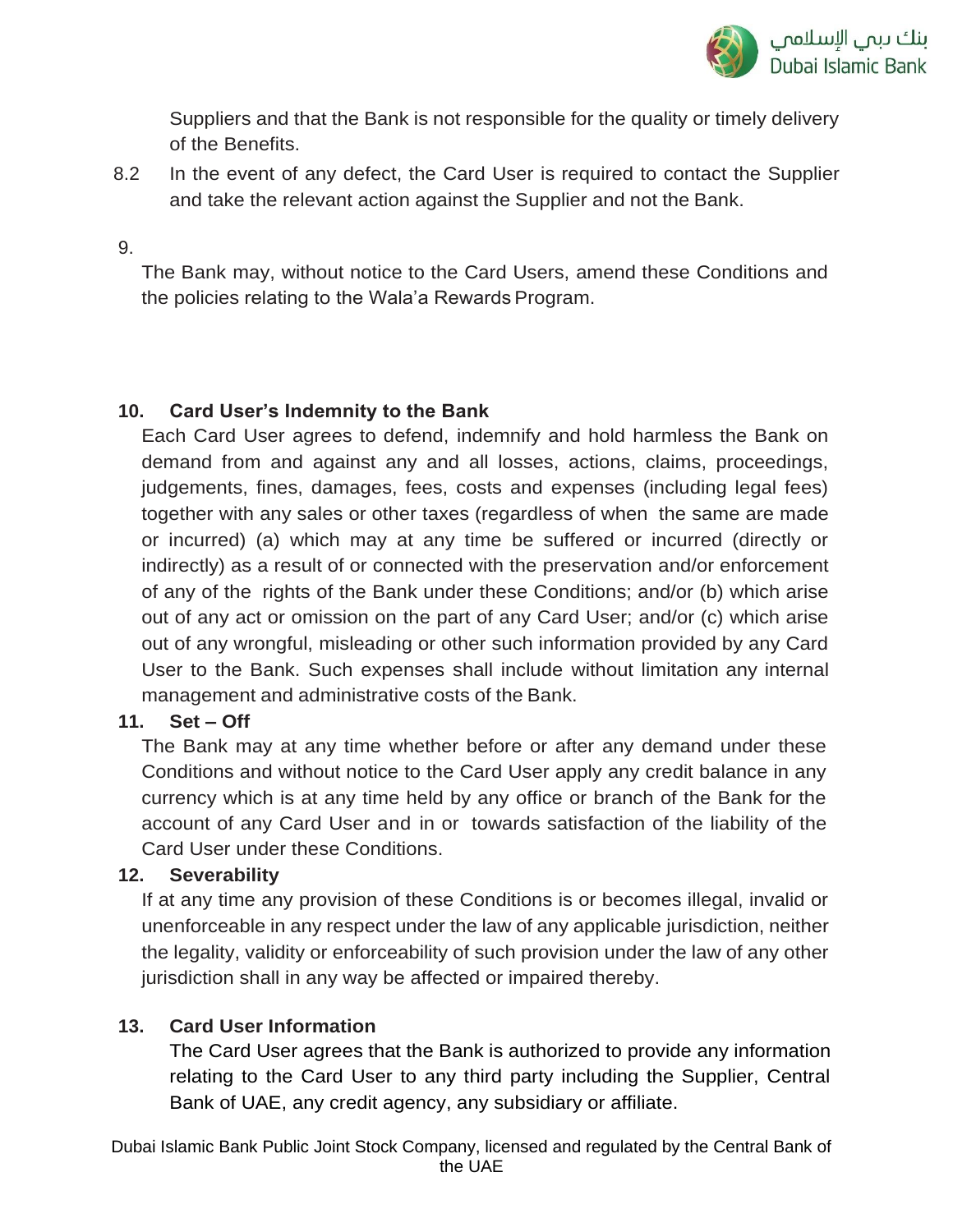

### **14. Governing Law and Jurisdiction**

- 14.1 These Conditions are governed by the law of the United Arab Emirates to the extent these laws do not contradict the principles of Sharia as set out in the AAOIFI Sharia Standards and as interpreted and determined by the Internal Sharia Supervision Committee of the Bank(ISSC), in which case the principles of Sharia shall prevail.
- 14.2 The courts in the Emirate of Dubai, have non-exclusive jurisdiction to settle any dispute arising out of or in connection with the Agreement (Including a dispute regarding the existence, validity or termination of the Agreement) (a "Dispute").
- 14.3 This Clause 14 is for the benefit of the Bank only. Notwithstanding the foregoing, the Bank shall not be prevented from taking proceedings relating to a Dispute in any other courts with jurisdiction. To the extent allowed by law, the Bank may take concurrent proceedings in any number of jurisdictions

### **15. General**

- 15.1 Each Card User hereby authorizes the Bank to record telephone conversations between the Bank's employees and the relevant Card User and such recordings may be used in court or other official proceedings.
- 15.2 By using the Card, the Card User is deemed to have consented to these Conditions.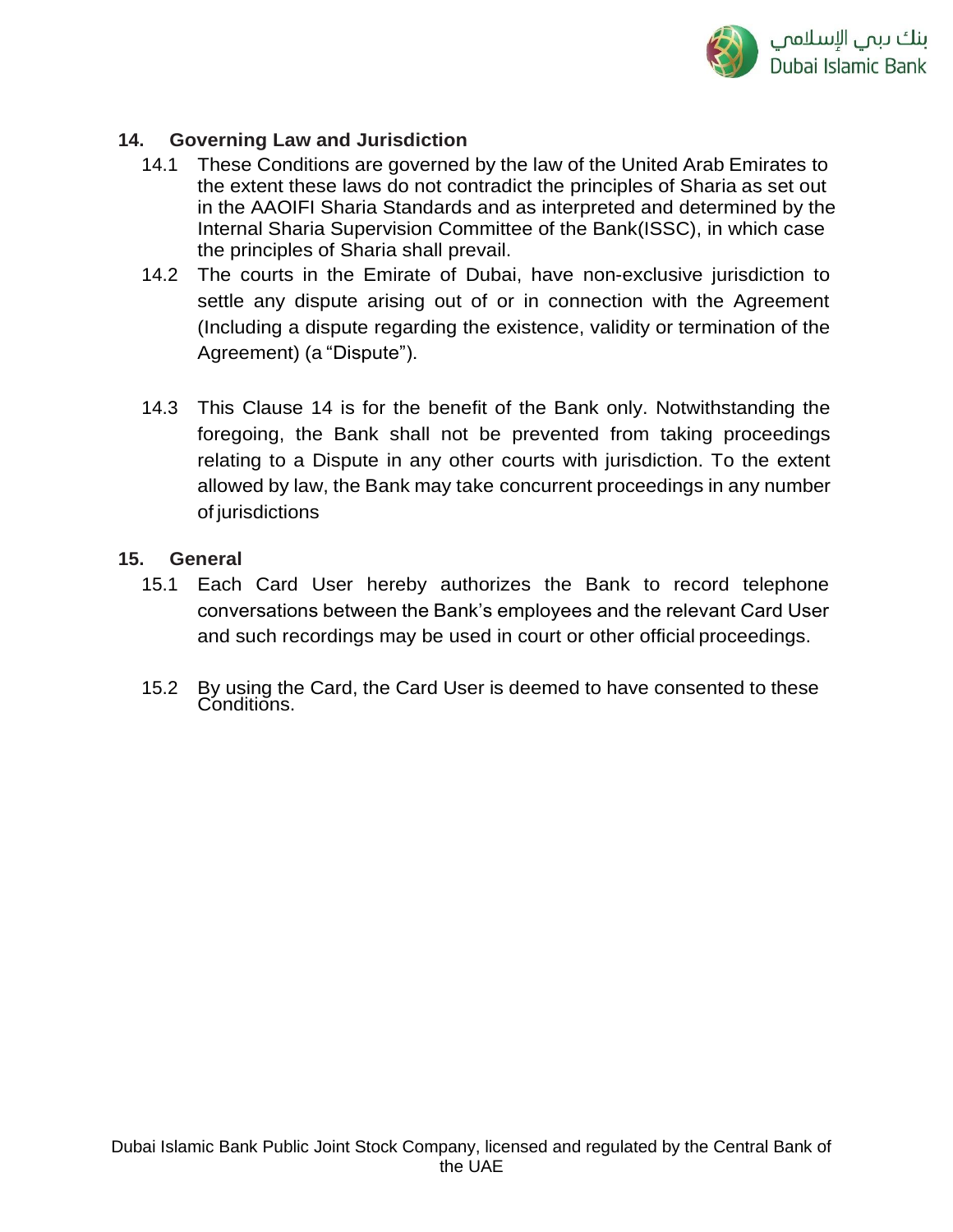

# **TERMS & CONDITIONS FOR RETAIL WAKALA DEPOSITS**

### **1. Purpose and Status of these Terms & Conditions**

The Customer wishes to appoint the Bank to act as his agent and to invest the Customer's funds in the Wakala Pool on an unrestricted Wakala basis in accordance to the Principles of Sharia and the Bank is willing to accept such appointment on the terms of the Wakala Deposit Form and these Terms & Conditions (which shall be read and construed together and shall together constitute the "**Agreement**").

#### **2. Definitions**

In the Agreement, unless the context otherwise requires, or unless defined elsewhere in the Agreement, the following words shall have the following meanings:

"**Agreement**" has the meaning given to that term in condition 1;

 "**Anticipated Profit**" means the profit that is expected to be generated from the Investment as specified in the Wakala Deposit Form;

"**Bank**" means Dubai Islamic Bank PJSC;

"**Business Day**" means a day, other than a Friday, Saturday or any public holiday, on which the Bank is open for business in the United Arab Emirates;

"**Customer**" means the customer whose details are set out in the Wakala Deposit Form;

"**Investment**" means the investment of the Customer's funds by the Bank on an unrestricted Wakala basis in the Wakala Pool of the Bank with the expectation of generating the Anticipated Profit as further detailed in the Wakala Deposit Form;

"**Investment Amount**" means the amount invested by the Bank (on behalf of the Customer) in the Investment pursuant to the Agreement as specified in the Wakala Deposit Form;

"**Investment Currency**" in relation to the Investment, means the currency in which the Investment is made as specified in the Wakala Deposit Form;

"**Investment Date**" means the date on which the Investment Amount is payable by the Customer to the Bank as specified in the Wakala Deposit Form;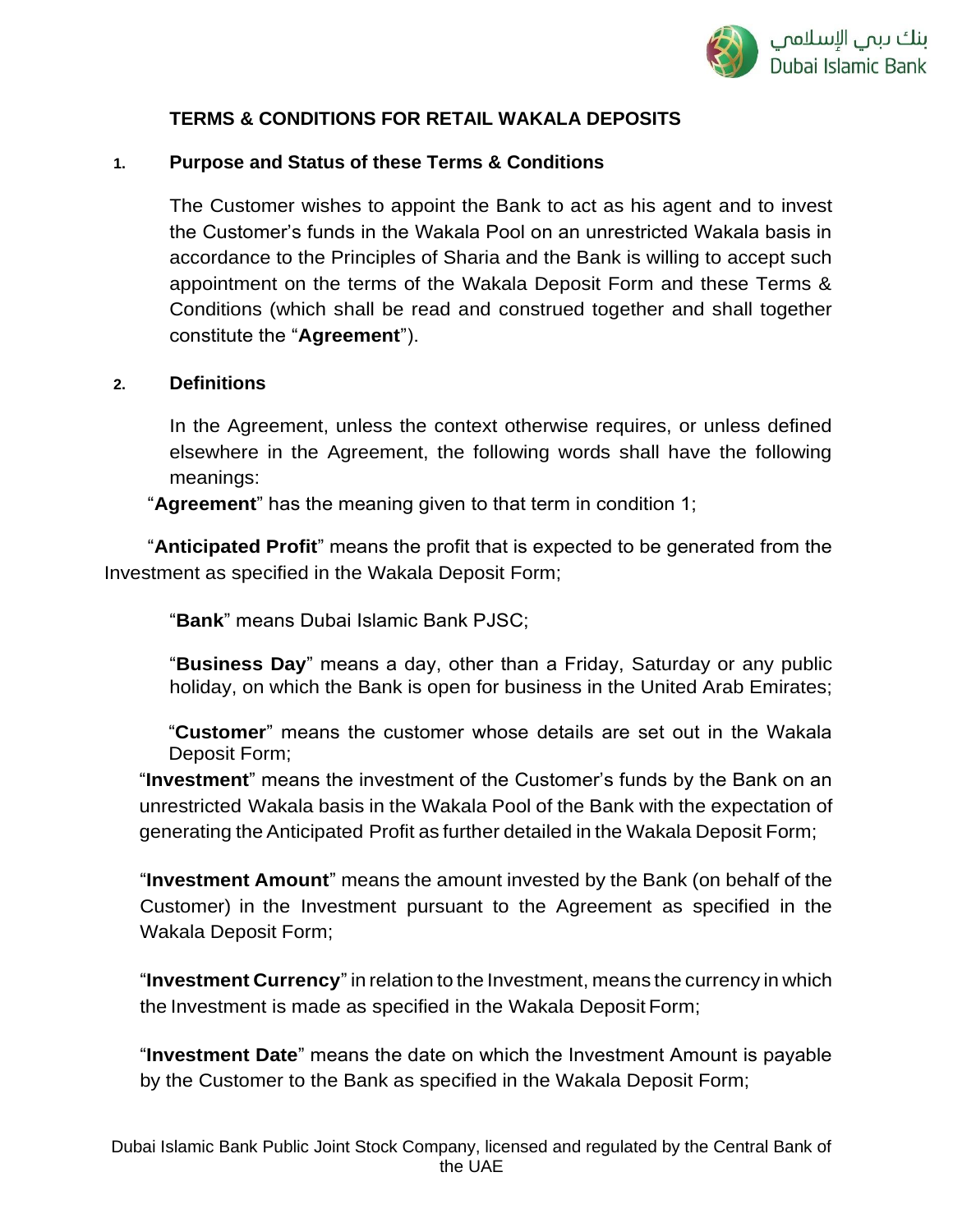

"**Investment Maturity Date(s)**" means the date or dates on which the Bank shall liquidate (on actual or constructive liquidation basis, at its discretion) and pay the Investment Maturity Proceeds (or any part of the Investment Maturity Proceeds which has been reinvested pursuant to condition 4.7) to the Customer as specified in the Wakala Deposit Form;

"**Investment Maturity Proceeds**" means an amount equal to the liquidation proceeds of the Investment (following actual or constructive liquidation of the Investment, as the case may be) payable by the Bank to the Customer for the Investment on the Investment Maturity Date(s) and which may be an amount equal to the aggregate of the Investment Amount then outstanding and the Investment Profit after deduction of any amounts owing to the Bank in accordance with the Agreement, including, if applicable, any Performance Incentive;

"**Investment Period**" means, unless the Investment is terminated earlier in accordance with the Agreement, the period from and including the Investment Date to but excluding the Investment Maturity Date;

"**Investment Profit**" means in relation to the Investment the actual realised profit derived from the Investment;

**"ISSC**" means the Internal Sharia Supervision Committee of the Bank.

"**Performance Incentive**" means the amount which is in excess of the Anticipated Profit for the Investment and which is payable to the Bank as a performance incentive for the Investment;

"**Principles of Sharia**" means the set of the rules and principles derived from *Quran*, *Sunnah* (sayings, actions, approvals and traditions of Prophet Muhammad PBUH) *Ijma'* (consensus of qualified Muslim jurists) and *Qiyas*  (analogy and juristic inference from the *Quran* and *Sunnah*) applicable to the financial transactions and as set out in the Sharia Standards published by AAOIFI (Accounting and Auditing Organization for Islamic Financial), relevant resolutions of Higher Sharia Authority of the Central Bank, and Sharia pronouncements of the ISSC. .

"**Wakala**" An agency contract where the Customer (in his capacity as principal)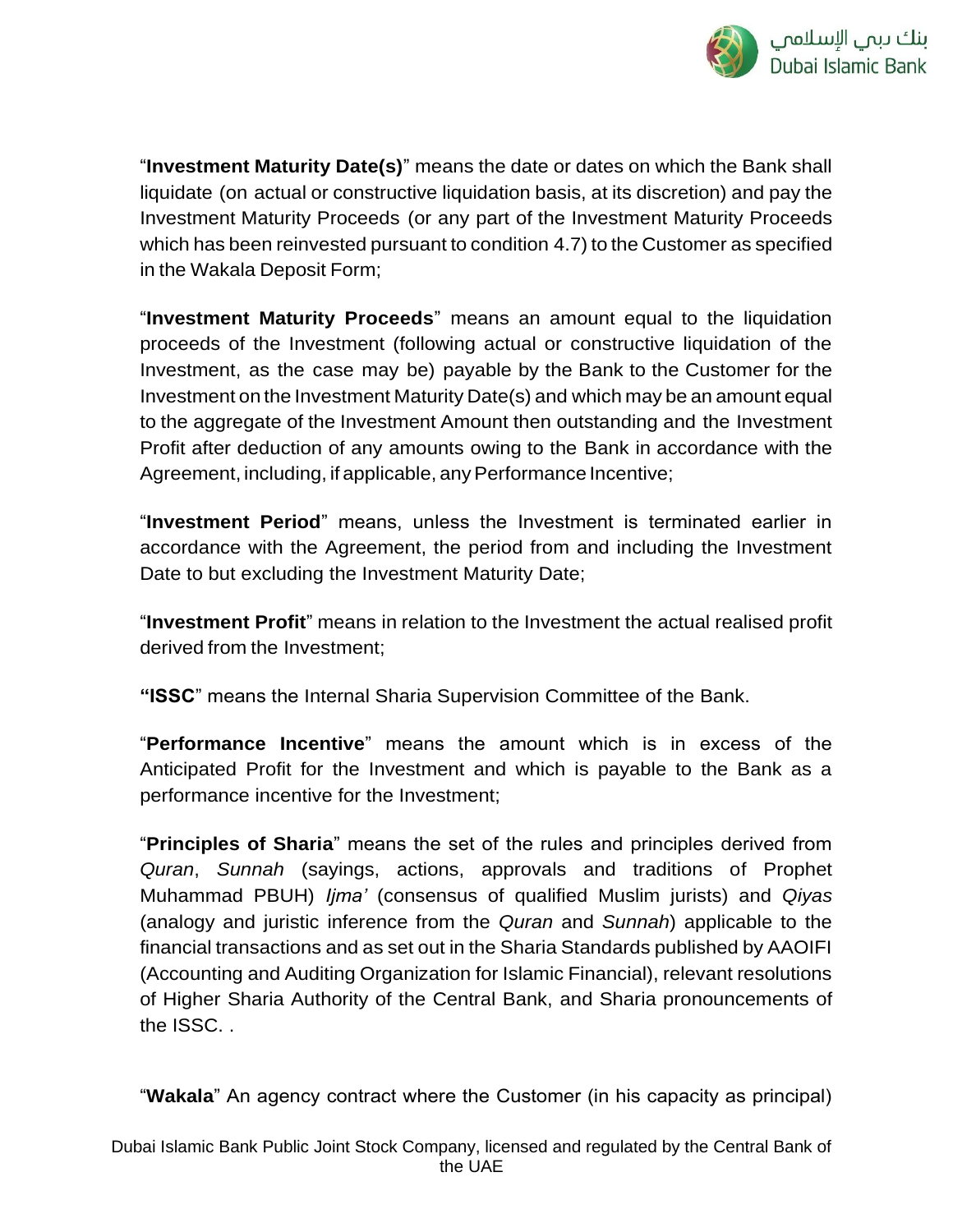appoints the Bank as his undisclosed agent to carry out an investment on his behalf or invest his fund in the Wakala Pool of the Bank either for a fixed fee and/or Performance Incentive.

"**Wakala Deposit Form**" means the form to which these Terms & Conditions are attached and which, amongst other things, details the commercial terms of the Investment.

"**Wakala Pool**" means the separate independent pool of the assets and investments constituted by the Bank for the purpose of investing the Investment Amounts.

Unless the contrary intention appears:

- (i) a reference to a gender includes the other gender and vice versa;
- (ii) a reference to singular includes plural
- (iii) a person includes any individual, company, corporation, unincorporated association or body (including a partnership, trust, fund, joint venture, government, state, agency, organization or other entity whether or not have a separate legal personality).

## **3. Appointment of Bank**

By executing the Wakala Deposit Form, the Customer appoints the Bank to be his/her agent for investment of the Customer's funds in the Wakala Pool on an unrestricted Wakala basis in accordance with the Principles of Sharia on the terms set out in the Wakala Deposit Form and in connection therewith and authorises the Bank to:

- *(a)* invest the Investment Amount by entering only into Shariah compliant transactions on behalf of the Customer and for the Customer's account. The Customer authorizes the Bank to invest the invested amount in all financing and investment activities of the Wakala Pool;
- *(b)* do all acts as fully as the Customer could do himself/herself with respect to such transactions;
- *(c)* negotiate on behalf of the Customer in relation thereto; and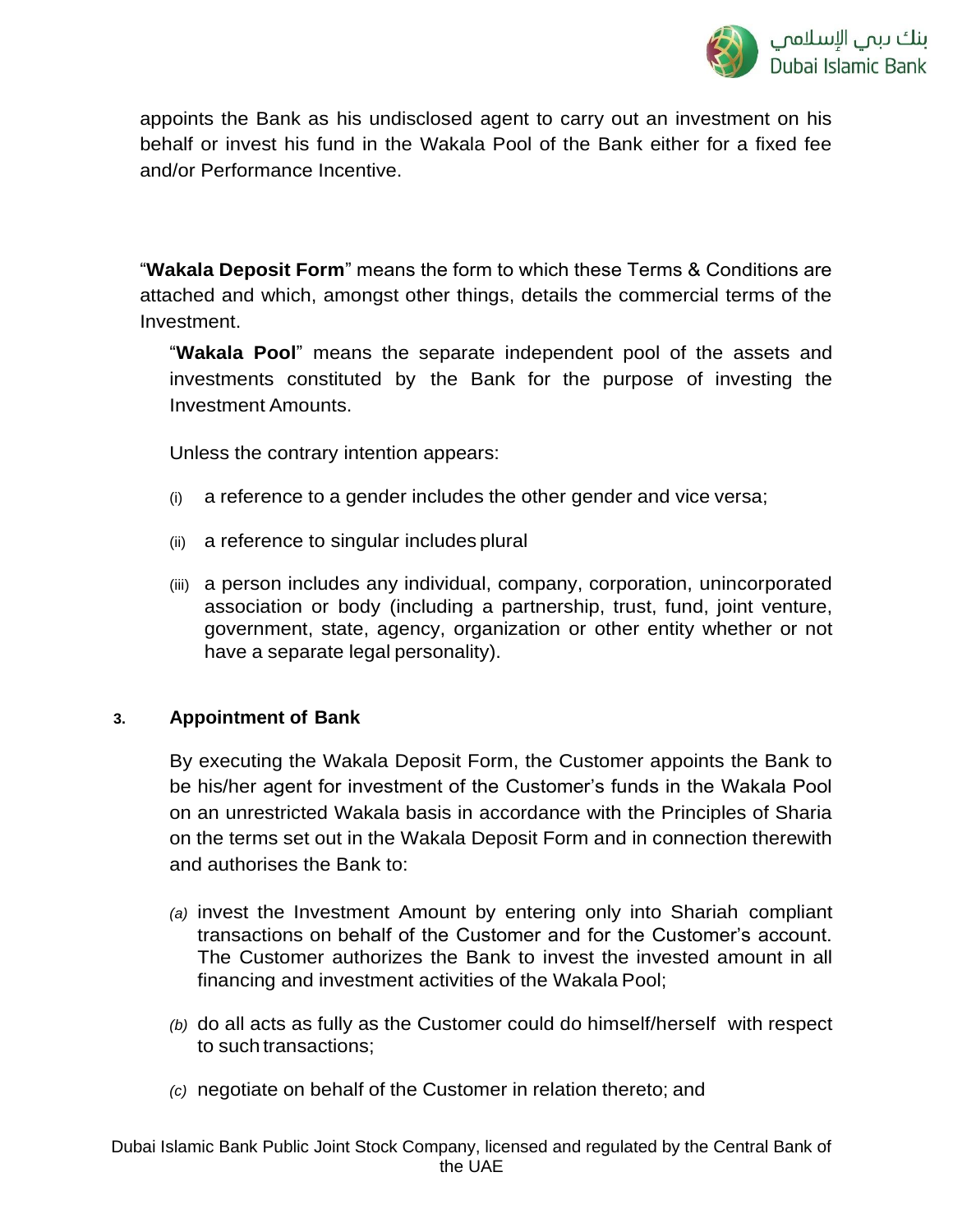

*(d)* exercise on the Customer's behalf all other related powers necessary to enable it to fulfil its obligations under the Agreement.

- 3.1 The Bank, by accepting a duly executed and completed Wakala Deposit Form, will agree to act as agent for the Customer with respect to executing the Investment as contemplated in the Agreement. Except as expressly provided for in the Agreement or where required by law, the Bank shall have no authority to represent or bind the Customer, or purport to do so. The Customer acknowledges and agrees that he shall be solely responsible for assessing, approving and accepting the Investment on the terms set out in the Agreement.
- 3.2 The Bank shall have only those duties which are expressly set out in the Agreement. Nothing in the Agreement implies any additional duties on the Bank or constitutes the Bank as the trustee or fiduciary of the Customer or any otherperson.
- 3.3 The Bank hereby undertakes that it shall, in performing its obligations under the Agreement, act in good faith and shall administer the Investment with the same degree of care as it would exercise if the Investment had been made and administered on its own account.
- 3.4 The Bank may refrain from doing anything which might, in its sole opinion, constitute a breach of any law or regulation or otherwise be actionable at the suit of any person and may do anything which, in its sole opinion, is necessary or desirable to comply with any law or regulation of any jurisdiction.
- 3.5 In consideration of the Bank acting as agent of the Customer, the Bank shall be entitle to:
	- (i) a fixed Wakala fee as set out in the Wakala Deposit Form, if applicable; and
	- (ii) the Performance Incentive.

### **4. Investment**

*4.1.* The Customer acknowledges and agrees that he/she is entering into the Agreement and the Investment for the purposes of allowing him/her to invest his/her funds on the basis of unrestricted Wakala and in a manner compliant

Dubai Islamic Bank Public Joint Stock Company, licensed and regulated by the Central Bank of the UAE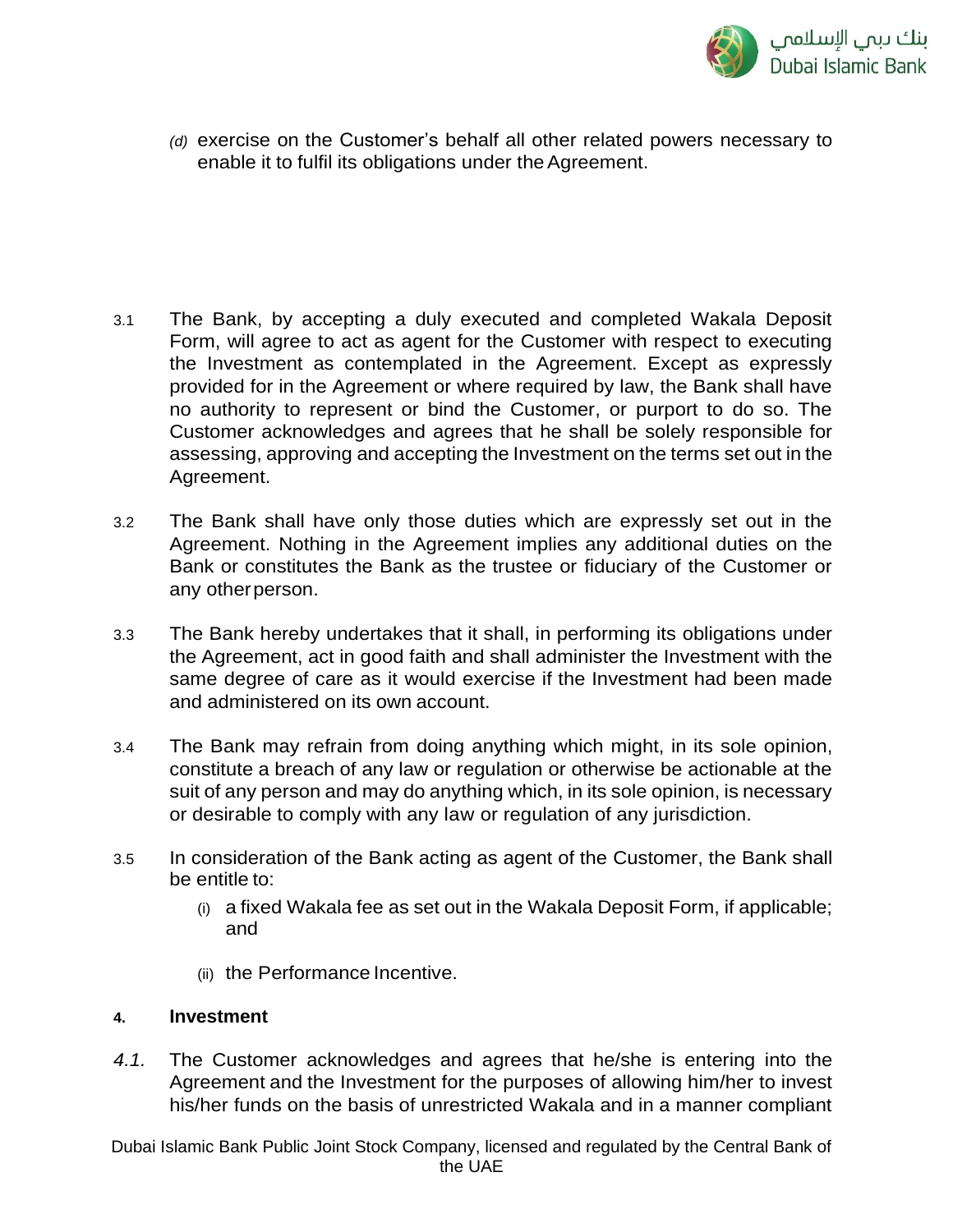

with the Principles of Shariah. The Customer undertakes to adhere to and comply with the Principles of Sharia at all times during the term of the Agreement.

- *4.2* The Customer, by completing and executing the Wakala Deposit Form, irrevocably and unconditionally instructs the Bank to enter into the Investment specified in the Wakala Deposit Form on and subject to the terms set out in the Agreement.
- *4.3* The Customer acknowledges and agrees that the Bank may, but shall be under no obligation to, segregate the Investment Amount received from the Customer from its own funds and the funds of its other customers but shall ordinarily commingle the Investment Amount with the Bank's own funds.
- *4.4* The Bank is authorised to act on the basis of the instructions provided in the Wakala Deposit Form. If the Bank requires any further instructions or clarifications from the Customer, the Bank shall be entitled to seek such information or clarification as it deems fit to allow it to fulfil its obligations under the Agreement and may refuse to act, without any liability, until it has received such instructions or clarification.
- *4.5* The Investment shall be carried out for and on behalf of the Customer but in the name of the Bank or in the name of such agent as the Bank selects. The Bank may discharge its agency functions under the Agreement by itself or through further agents and sub-agents as it may in its sole discretion choose.
- *4.6* The Customer shall bear all the risks associated with (i) the Investment (which shall include, for the avoidance of doubt, the risk of the partial or total loss of the Investment Amount); and (ii) all acts of the Bank as agent for the Customer except those risks resulting from the Bank's wilful misconduct or gross negligence or breach of its obligations under the Agreement. The Bank shall not be liable or responsible to the Customer for any risks or actual losses in relation to the Investment (including its performance) except those risks and actual losses (not to include any opportunity costs or funding costs) resulting from the Bank's wilful misconduct or gross negligence or breach of its obligation under the Agreement.
- *4.7* In the event the Investment Profit generated by the Investment is lower than the Anticipated Profit thereon, the Customer hereby acknowledges and agrees that he will only be entitled to receive the actual profit generated by the Investment (if any).
- *4.8* The Bank shall, without any liability, be entitled to terminate this Agreement at any time during the Investment Period:
	- *(a)* if any representation or warranty made by the Customer pursuant to

Dubai Islamic Bank Public Joint Stock Company, licensed and regulated by the Central Bank of the UAE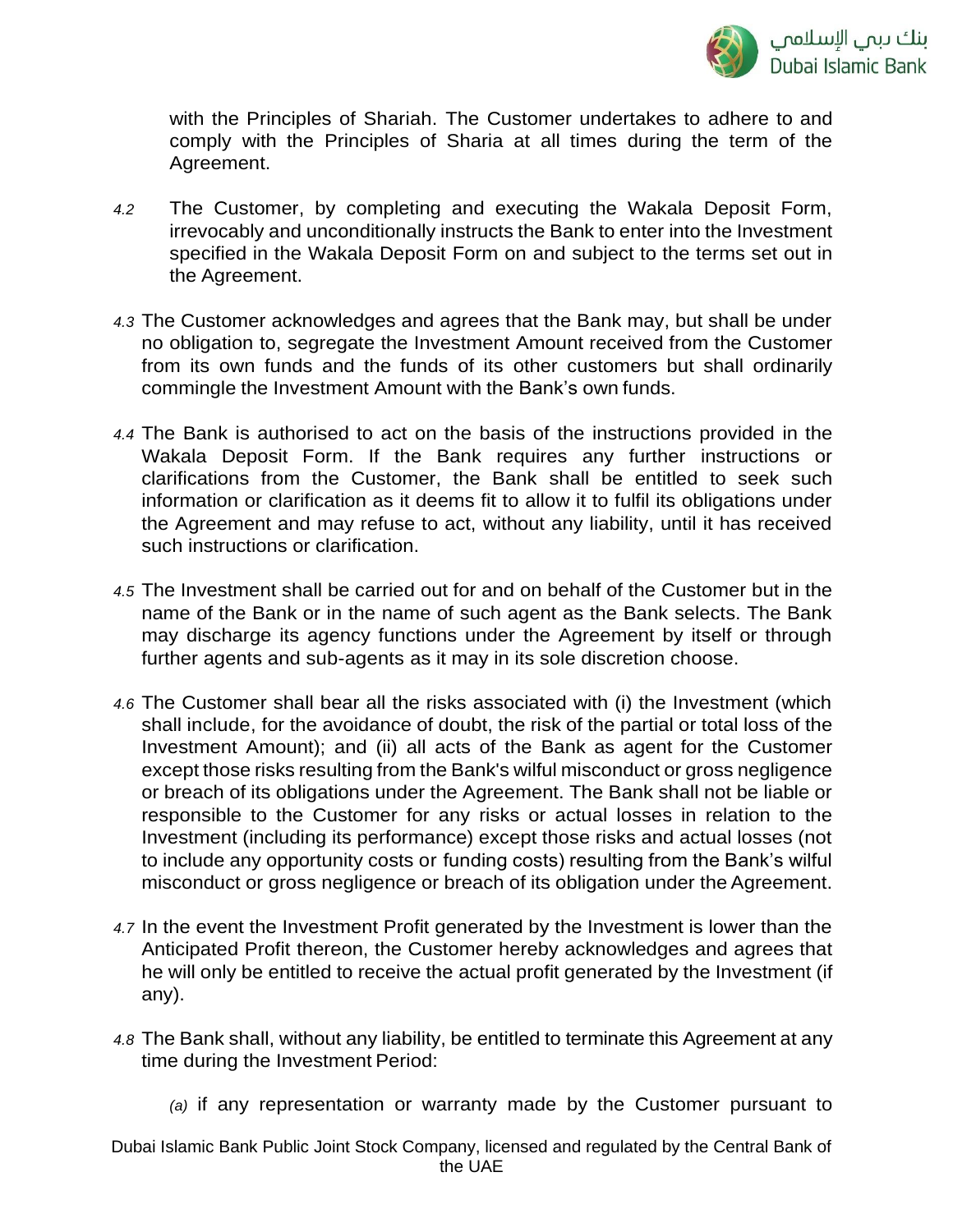

condition 6 below is not true and accurate or becomes inaccurate or if there is any other breach by the Customer of the Agreement; and

*(b)* if it becomes unlawful, in any jurisdiction, for it to continue to participate in the Investment.

*(c)*

### **5. Payments**

5.1 By executing the Agreement, the Customer irrevocably and unconditionally authorises the Bank to deposit the proceeds of the Salam equal to the Investment Amount for value not later than the Investment Date and to invest such funds in accordance with the Agreement.

5.2 Following liquidation (on actual or constructive liquidation basis), the Bank shall transfer the Investment Maturity Proceeds of the Investment, after making the deductions set out in condition 5.6 below, on the Investment Maturity Date(s) in accordance with the instructions set out in the Wakala Deposit Form. If, on an Investment Maturity Date, the Investment Profit exceeds the Anticipated Profit, the Bank shall be entitled to retain any such excess amount as a Performance Incentive.

- 5.3 The Customer may, by notice in writing to the Bank, request immediate liquidation or termination of the Investment prior to an Investment Maturity Date. Any such request shall be for the liquidation of the full amount of the Investment outstanding at that time and not part only.
- 5.4 In the event of termination or liquidation of the Investment pursuant to condition 4.8 or 5.4 above, the Bank shall, following actual or constructive liquidation as the case may be, within five (5) Business Days of such termination, transfer the Investment Maturity Proceeds along with the realised Investment Profit as at the date of termination to the Customer. The Customer acknowledges and agrees that the Bank shall be entitled to deduct from the Investment Profit and/or Investment Amount an amount equal to the actual losses suffered or the costs incurred as a result of early termination or liquidation of the Investment pursuant to condition 4.8 or 5.4 above. For the avoidance of doubt, if the Customer requests liquidation or termination of the Investment prior to the relevant Investment Maturity Date, the Bank may liquidate or terminate the Investment and in such circumstances the Bank shall be entitled, in addition to the Wakala fee, a Performance Incentive (out of actual realized Wakala Profit) calculated in accordance with terms set out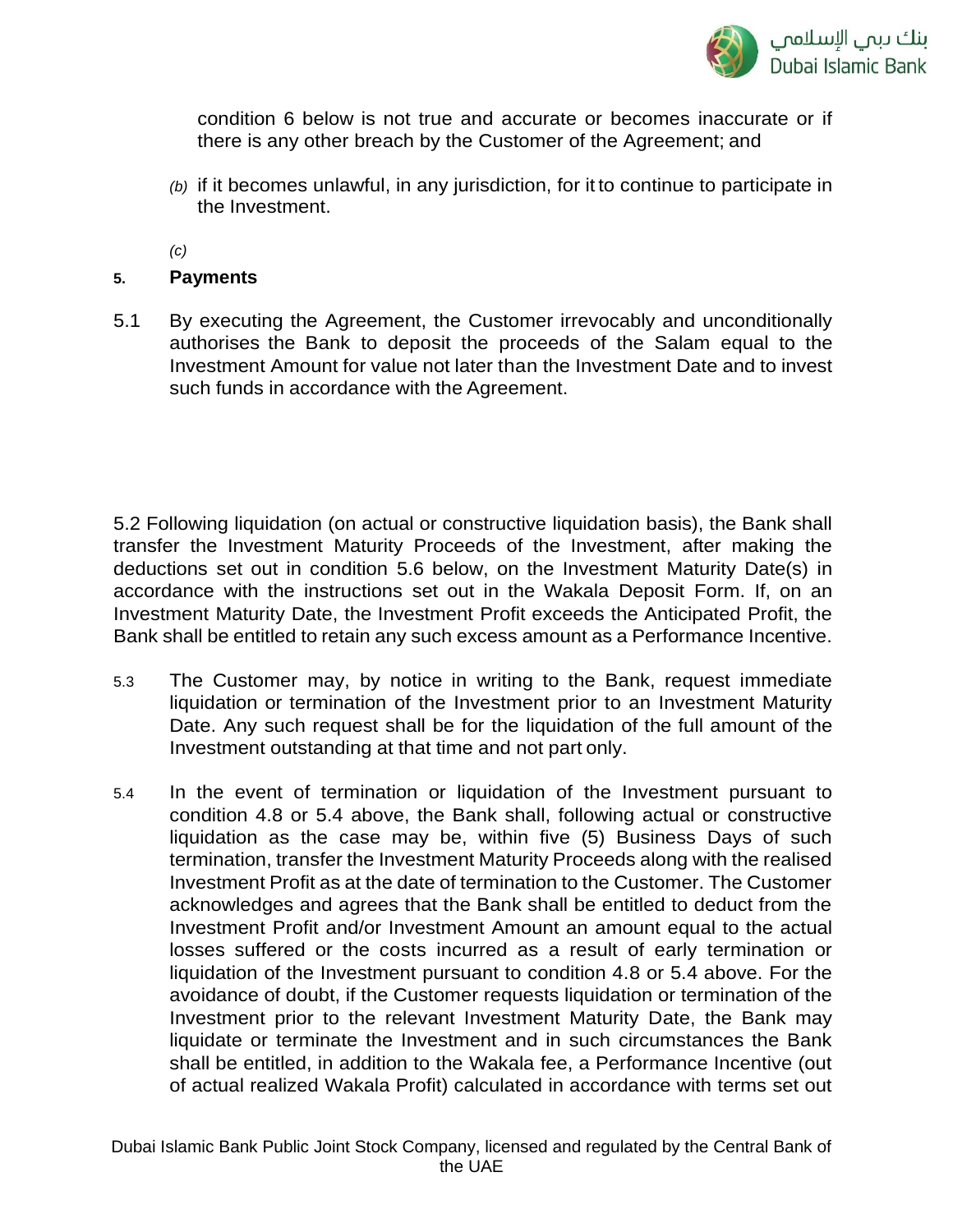

in the Wakala Deposit Form.

- 5.5 The Customer hereby authorises and instructs the Bank to, prior to paying any amount to the Customer, deduct from any Investment Maturity Proceeds:
	- (a) all actual costs, liabilities and expenses incurred by the Bank in relation to the Investment; and
	- (b) any applicable Performance Incentive.

#### **6. Representations**

- 6.1. The Customer hereby represents and warrants to the Bank that:
	- (a) it is duly incorporated and validly existing<sup>1</sup> and/or has full power and authority to enter into the Agreement and the Investment;
	- (b) the Agreement creates valid, enforceable and legally binding obligations on it/him and does not contravene any applicable law or regulation or other contractual or legal obligations (including, but not limited to its constitutional documents<sup>2</sup> ) that it has or may have;
	- (c) all acts, conditions and things required to be done, fulfilled and performed in order (i) to enable it lawfully to enter into, exercise its rights under and perform and comply with the obligations expressed to be assumed by it under the Agreement and (ii) to ensure that the obligations expressed to be assumed by it under the Agreement are legal, valid, binding and enforceable against it have been done, fulfilled or performed;
	- (d) no litigation, arbitration or administrative proceedings (including any which relate to bankruptcy, winding-up or dissolution or any analogous proceedings<sup>3</sup>) is pending, initiated or threatened against it;
	- (e) it has investigated and is satisfied as to the Sharia compliance of the Agreement and the transactions contemplated thereunder, will not raise any objection regarding the Sharia compliance of the Agreement and will not bring or make any claim against the Bank on the grounds of noncompliance of the Agreement or the transactions contemplated hereunder

 $\overline{a}$ 

<sup>1</sup> Applicable only to a legal person other than an individual.

<sup>2</sup> Applicable only to a legal person other than an individual.

<sup>&</sup>lt;sup>3</sup> Applicable only to a legal person other than an individual.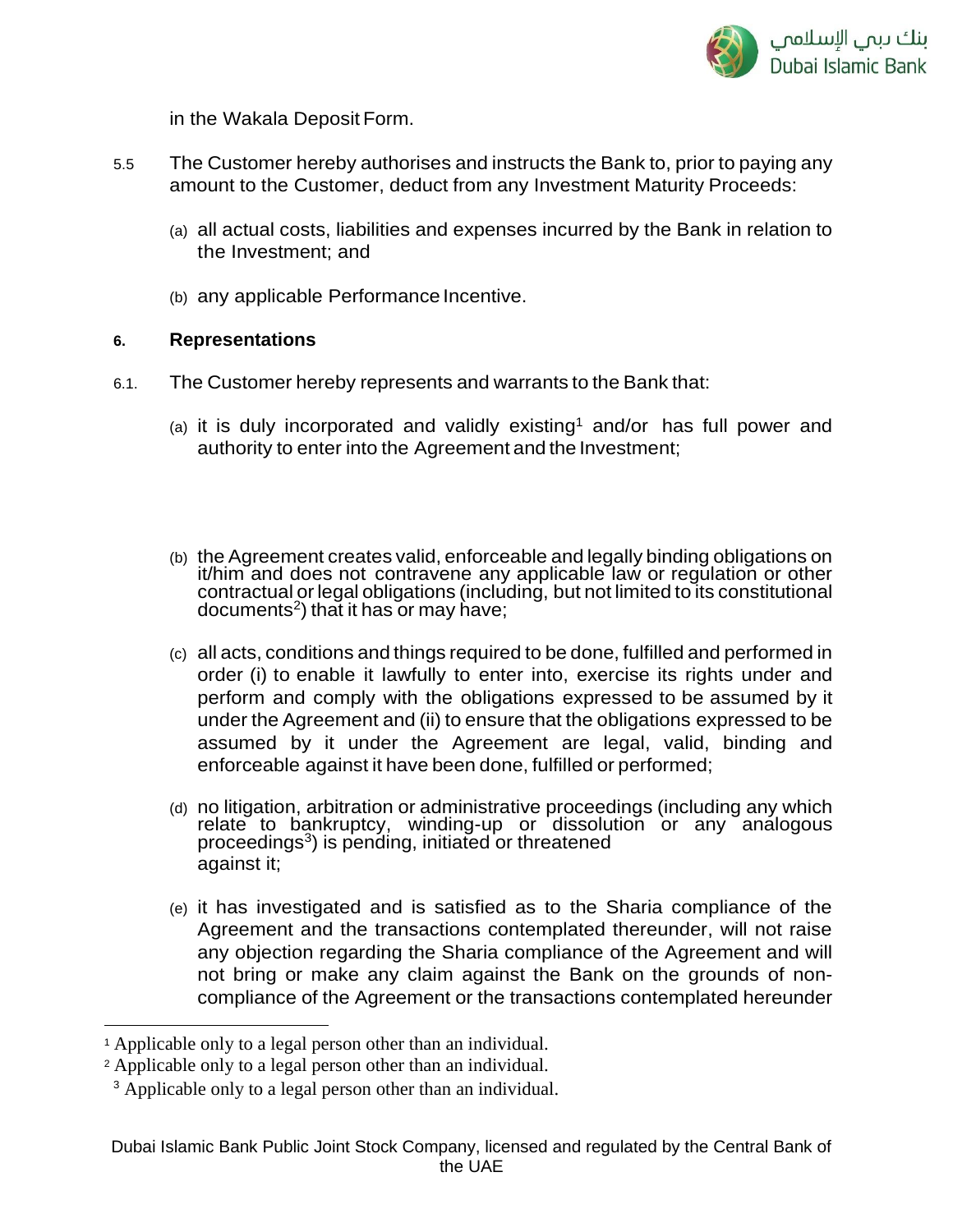

with the Principles of Sharia; and

- (f) it has not relied on the Bank or any written declaration, fatwa, opinion or other documents prepared by, on behalf of or at the request of the Bank for the purposes of a determination or confirmation that the Agreement is Shariah-compliant.
- 6.2 Each of the representations and warranties constituted by this condition 6 are made on the date the Agreement comes into force and shall be deemed to be repeated on each day of the Investment Period (including, for the avoidance of doubt, each day of any period during which amounts are reinvested pursuant to condition 4.8 above) with reference in each case to the facts and circumstances then subsisting.

### **7. Indemnity**

The Customer shall indemnify and hold harmless the Bank and its officers, employees agents and duly appointed representatives (the "**Compensated Persons**") for and against any and all actual obligations, liabilities, losses, costs (except interest, opportunity costs or funding costs), expenses, fees (including taxes together with actual legal fees and expenses incurred in connection with any enforcement of the Agreement), damages, penalties, demands, actions and judgments of every kind and nature imposed on, incurred by or asserted against any of the Compensated Persons arising out of or connected with the Agreement, the Investment or the arrangements and transactions contemplated by the Agreement.

#### **8. Currency**

- 8.1 Payments by the Customer hereunder shall be made:
	- (a) in the case of the Investment Amount, in the Investment Currency specified in the Wakala Deposit Form;
	- (b) in the case of any cost, expense or tax, in the currency in which such cost, expense ortax was incurred;
	- (c) in the case of any fee or other amount, in the currency in which such fee or other amount is expressed to be payable.
- 8.2 If any sum due from the Customer under the Agreement ("**Sum**") or any order or judgement given or made in relation to a Sum has to be converted from the currency (the "**First Currency**") in which the Sum is payable into another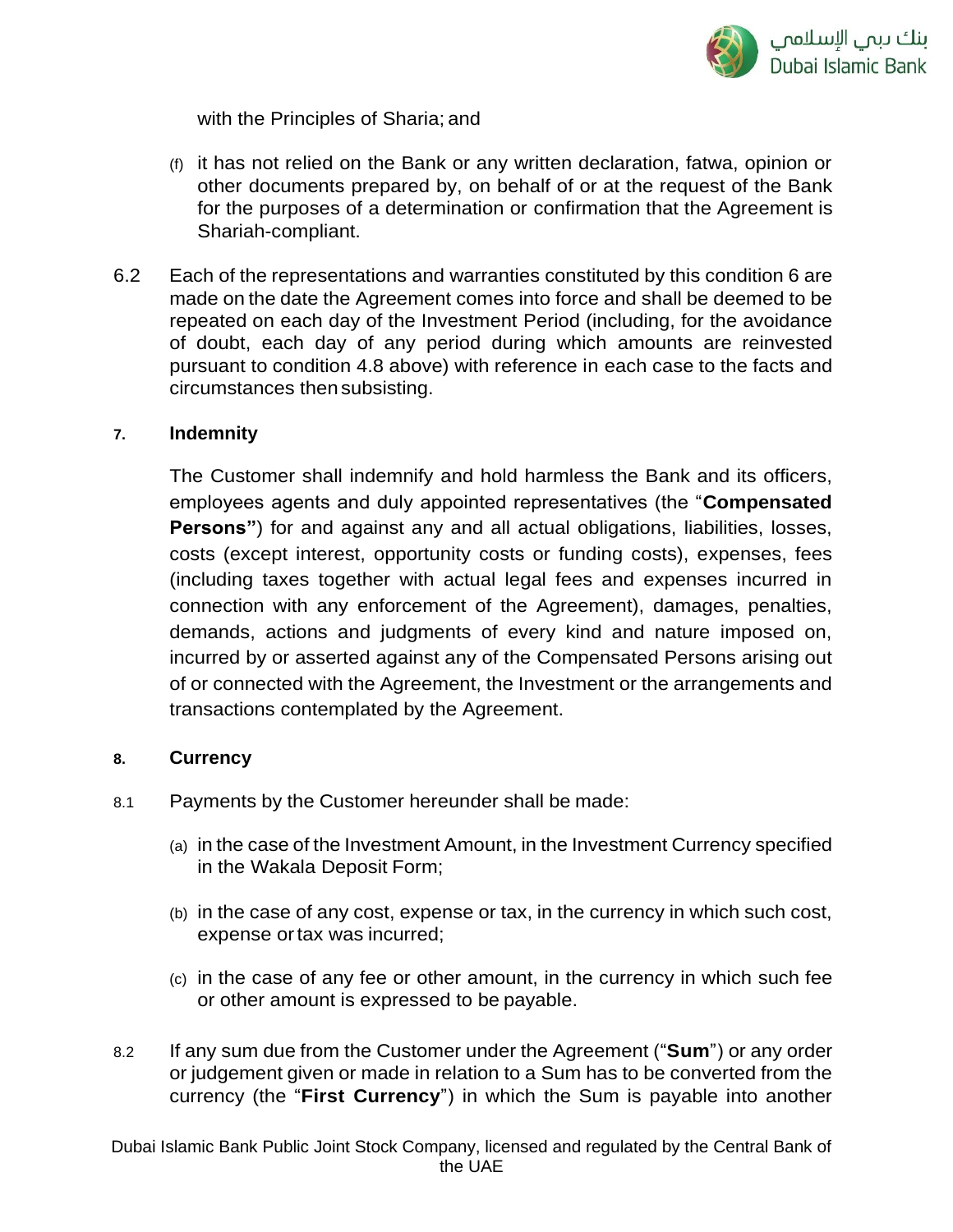

currency (the "**Second Currency**") for the purpose of (i) making or filing a claim or proof against the Customer, (ii) obtaining an order or judgement in any court or other tribunal against the Customer or (iii) enforcing any order or judgement given or made against the Customer. In each case in relation to the Agreement, the Customer shall as an independent obligation indemnify and hold harmless the Bank from and against any loss suffered as a result of any discrepancy between (a) the rate of exchange used for such purpose to convert the Sum from the First Currency into the Second Currency and (b) the rate or rates of exchange at which the Bank may in the ordinary course of business purchase the First Currency with the Second Currency upon receipt by it of the Sum.

#### **9. Termination**

- 9.1 The Agreement will be effective from the date of acceptance by the Bank of the duly completed and executed Wakala Deposit Form and shall continue until the Investment terminates in accordance with the terms of the Agreement.
- 9.2 An exercise by the Bank of its rights pursuant to condition 4.8 above or the Customer of his right pursuant to condition 5.4 above shall be deemed to terminate the Investment when all amounts paid as a result of such termination have been paid in full pursuant to condition 5.2 or 5.5 above (as the case may be).
- 9.3 Termination of the Agreement will not affect, extinguish or prejudice any right or obligation of the Bank or the Customer arising prior to termination.

#### **10. Notices**

- 10.1 All notices sent by the Bank to the Customer shall be sent to the Customer at the most recent address of the Customer provided by the Customer to the Bank. Notices from the Customer to the Bank shall be sent to Dubai Islamic Bank PJSC, P.O Box 1080, Dubai, UAE. Notices may be delivered by (i) hand (ii) facsimile message (against a machine-generated confirmation of delivery) or (iii) by registered post or courier.
- 10.2 Notices sent will be deemed to be effective as follows:
	- a) if by hand, at the time shown on the transmission report showing successful delivery, and
	- b) if by fax, at the time shown on the transmission report showing successful delivery; and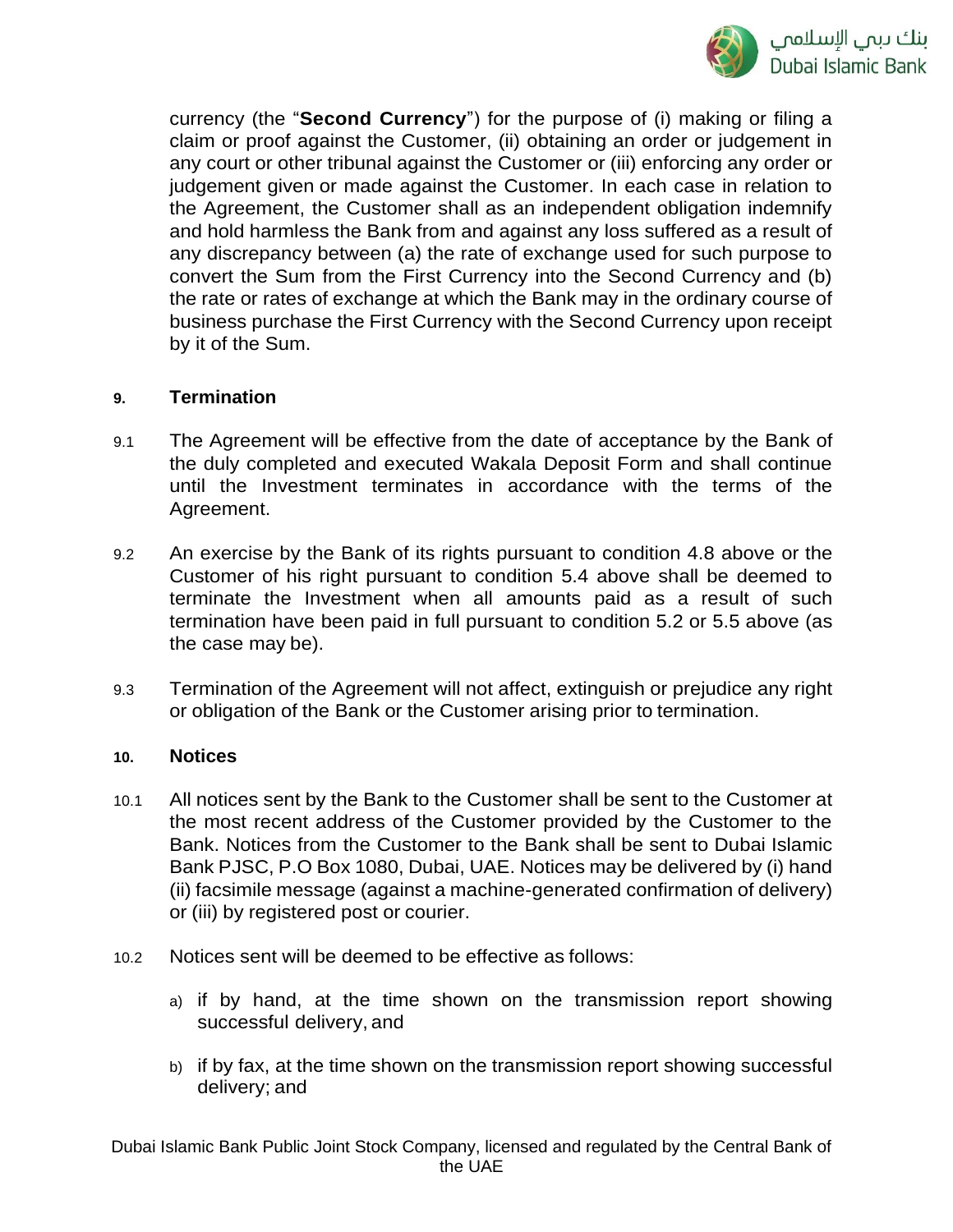

- c) if by registered post or courier, when it has been delivered to or left at the relevant address as shown on the signed proof of delivery.
- 10.3 All communications, notices or documents made or delivered pursuant to the Agreement shall be in the English language.
- 10.4 The Customer and the Bank notify each other that, in accordance with the Bank's internal rules and procedures, all telephone calls made by or to either the Bank or the Customer concerning any matter related to this Agreement may be tape recorded. Accordingly, the Customer consents to the recording of the telephone conversations and agreed that the recording may be submitted in evidence in any proceedings relating to any matter contemplated under this Agreement.

#### **11. Waivers**

- 11.1 No failure by the Bank to exercise or any delay by the Bank in exercising any right or remedy hereunder shall operate as a waiver thereof, nor shall any single or partial exercise of any right or remedy prevent any further or other exercise thereof or the exercise of any other right or remedy. The rights and remedies herein provided are cumulative and not exclusive of any rights or remedies provided by law.
- 11.2 The Customer hereby irrevocably waives generally all immunity it or its assets or revenues may otherwise have in any jurisdiction, including immunity in respect of the giving of any relief by way of injunction or order for specific performance or for the recovery of assets or revenues and the issue of any process against its assets or revenues for the enforcement of a judgment, arbitral award or, in an action in rem, for the arrest, detention or sale of any of its assets and revenues.

### **12. Entire Agreement**

The Agreement contains the whole agreement between the Bank and the Customer concerning the Investment and supersedes all previous agreements between the Bank and the Customer relating to the Investment.

#### **13. Severability**

If, at any time, any provision of the Agreement is or becomes illegal, invalid or unenforceable in any respect under the law of any jurisdiction, neither the legality, validity or enforceability of the remaining provisions of the Agreement nor the legality, validity or enforceability of such provision under the law of any other jurisdiction shall in any way be affected or impaired thereby.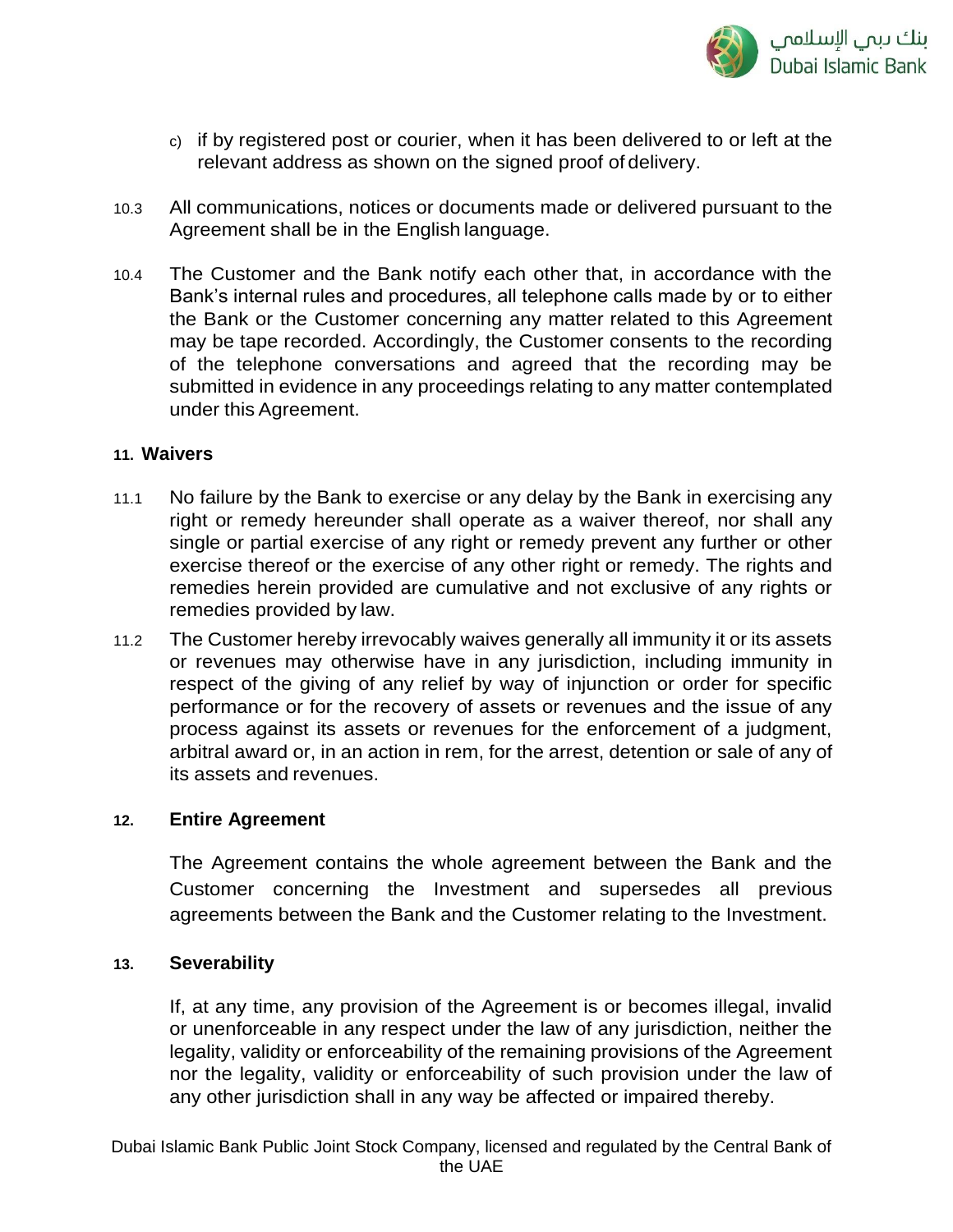#### **14. Assignment**

- 14.1 The Agreement shall be binding upon and inure to Bank and the Customer, their respective successors and permitted assigns, heirs and/or legal representatives.
- 14.2 The Customer may not assign or transfer any of his rights or obligations under the Agreement. The Bank may assign or transfer any of its rights or obligations under the Agreement to any affiliate without the consent of the Customer.

### **15. Amendments**

No amendment of or addition to the Agreement shall be of any force or effect unless effected in writing and signed by the Bank and the Customer.

#### **16. Third Parties**

A person who is not a party to the Agreement has no rights to enforce or to enjoy the benefit of any term of the Agreement.

#### **17. Governing Law And Jurisdiction**

- 17.1 The Agreement and the construction, performance and validity thereof shall be governed by and interpreted and construed in accordance with the laws of the Emirate of Dubai and the Federal laws of the UAE to the extent these laws do not contradict the principles of Sharia as set out in the AAOIFI Sharia Standards and as interpreted and determined by the ISSC, in which case the principles of Sharia shall prevail.
- 17.2 The Customer hereby irrevocably submits to the non-exclusive jurisdiction of the courts of Dubai to hear and determine any suit, action or proceeding and to settle any disputes which may arise out of or in connection with the Agreement.
- 17.3 Submission to the jurisdiction of the courts of Dubai shall not limit the right of the Bank to bring proceedings against the Customer in any other court of competent jurisdiction. The Customer acknowledges and agrees that the Bank shall be entitled to institute proceedings in any one or more jurisdictions in which the Customeris domiciled, or possesses assets, or conducts business.

#### **18. Waiver of Interest**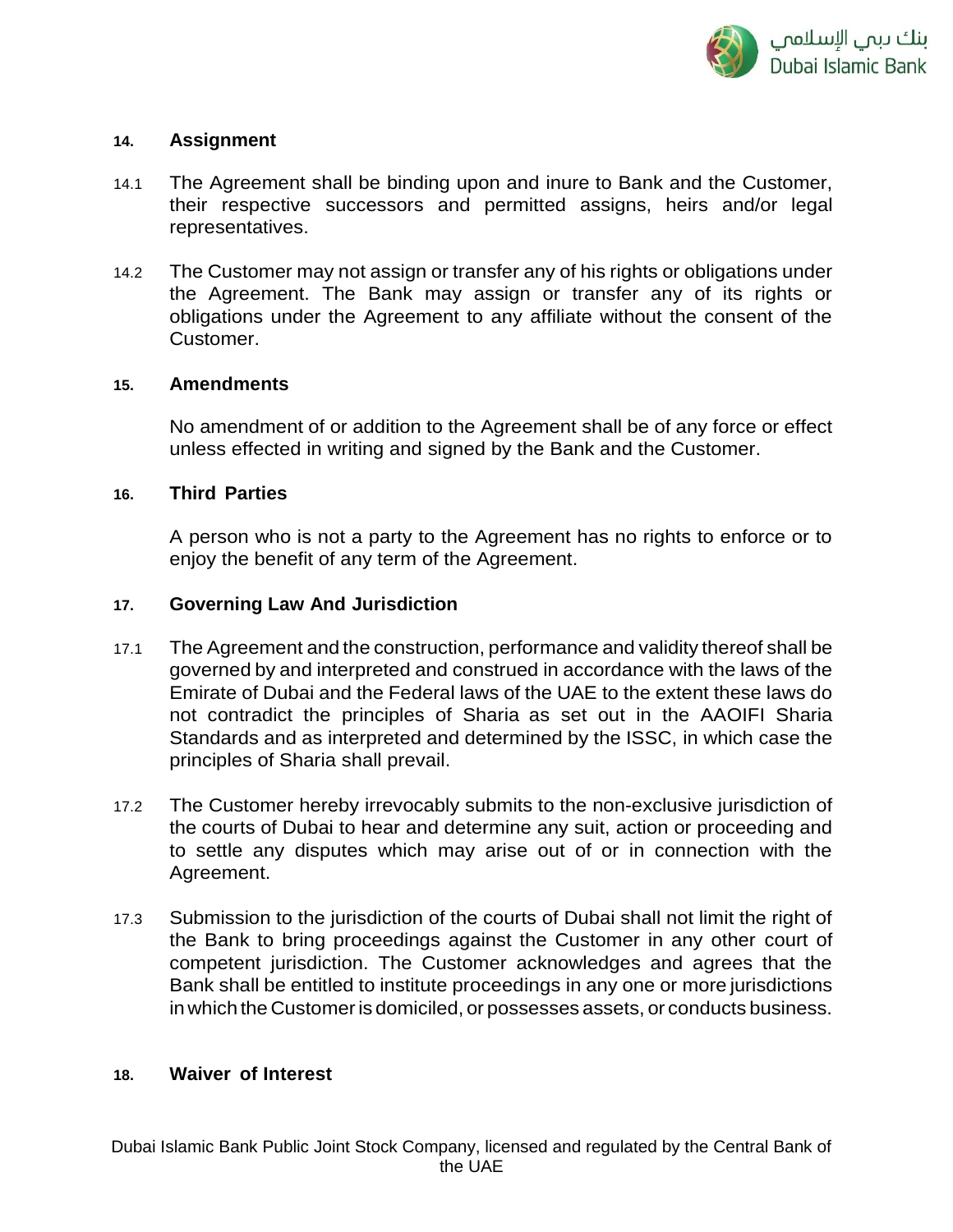

The Bank and the Customer recognise and agree that the principle of payment of interest is repugnant to the Principles of Shariah and, accordingly, to the extent that any court would impose, whether by contract or by statute any obligation to pay interest, the Bank and the Customer each hereby irrevocably and unconditionally expressly waives and rejects any entitlement to recover interest from the other.

#### **19. Confidentiality**

The Bank and the Customer each agrees to keep the information contained in the Agreement and the terms of the Investment confidential and not to disclose any such confidential information or terms to anyone other than those:

- (a) officers, directors, employees, professional advisers, auditors and partners who need to know such information for the purposes of the Agreement;
- (b) to whom information is required or requested to be disclosed by any court of competent jurisdiction or any governmental, banking, taxation or other regulatory authority or similar body or pursuant to any applicable law or regulation; or
- (c) to whom information is required to be disclosed in connection with, and for the purposes of, any litigation, arbitration, administrative or other investigation, proceeding or dispute.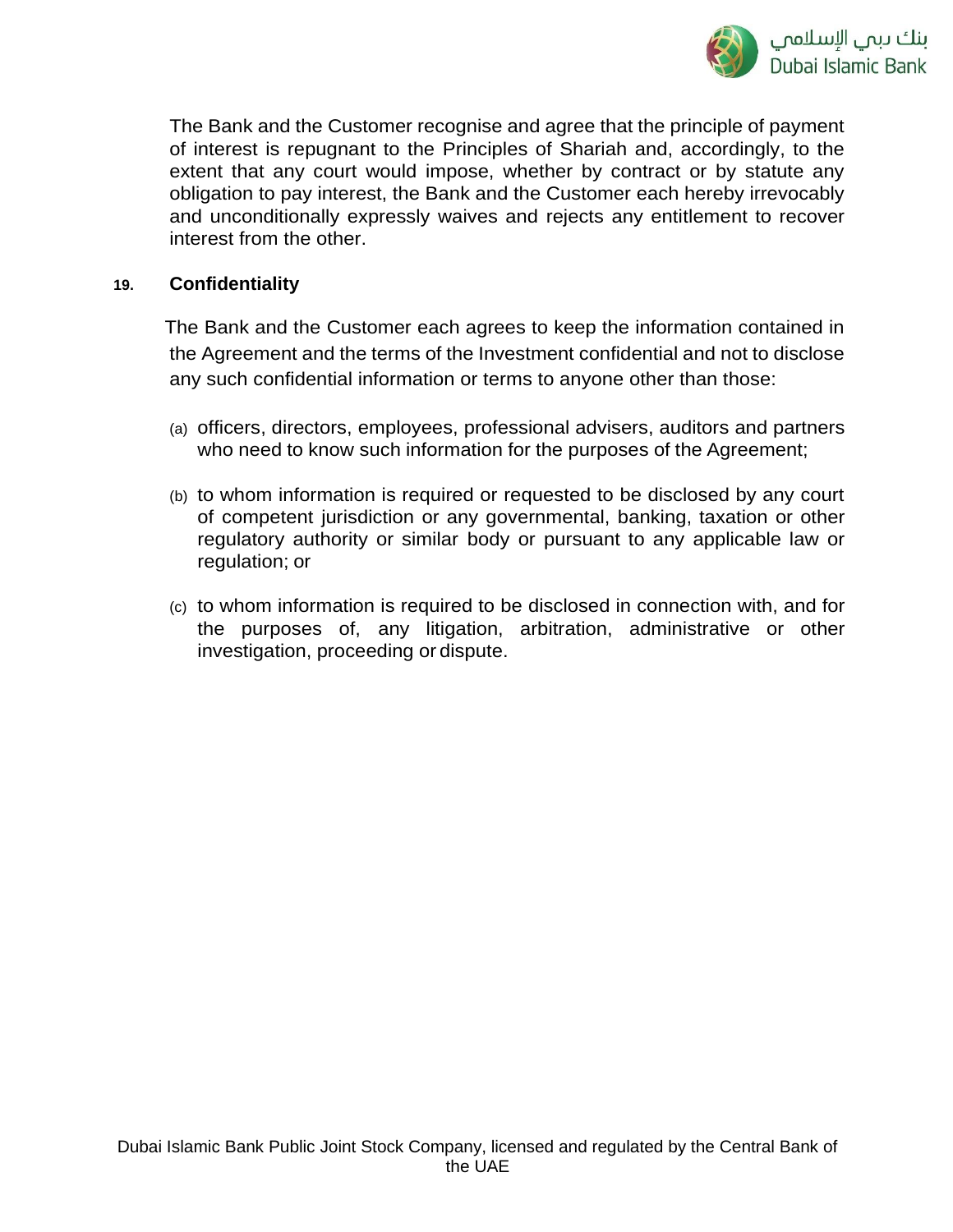

## **Salam Facility General Terms & Conditions**

The capitalized terms used in these General Terms and Conditions shall have the same meaning as the terms defined in Schedule 3 of the Salam Contract.

Pursuant to Clause 7 of Salam Contract, the Salam Contract shall remain subject to the following General Terms and Conditions:

### **1. REPRESENTATIONS AND WARRANTIES**

The Seller agrees, represents and warrants that:

- 1.1. the Seller has all necessary authority and power to enter into the Salam Contract and the Transaction Documents (as defined in the Salam Contract) and to carry out the transactions contemplated therein;
- 1.2. the Salam Contract and the Transaction Documents constitute valid and binding obligation of the Seller, enforceable against the Seller in accordance with their terms and conditions
- 1.3. The execution, delivery and performance by the Seller of the Transaction Documents do not and the performance by the Seller of the transaction contemplated in the Transaction Documents, will not:
	- a) violate any laws of the UAE or other jurisdiction applicable to the Seller or require the Seller to obtain any approval, consent or waiver of, or make any filing with, any person or entity (governmental or otherwise) that has not been obtained or made;
	- b) result in a violation or any breach of, constitute a default (or an event which with notice or lapse of time or both would become a default) under any agreement or result in the acceleration of any indebtedness or, result in any right of termination of, increase any amounts payable under, decrease any amounts receivable under, change any other rights pursuant to, or conflict with, any material contract, the Transaction Documents, lease, license, permit, franchise or other instrument or obligation to which the Seller is a party or by which it or its asset is bound; or
	- c) result in the creation or imposition of any Encumbrance or restriction upon the Commodities or any part thereof.
- 1.4. the Seller has satisfied itself as to the correctness and sufficiency of the Salam Purchase Price;
- 1.5. the Seller has obtained all necessary information as to risks, contingencies and other circumstances which may influence or effect the Seller's ability to ensure

Dubai Islamic Bank Public Joint Stock Company, licensed and regulated by the Central Bank of the UAE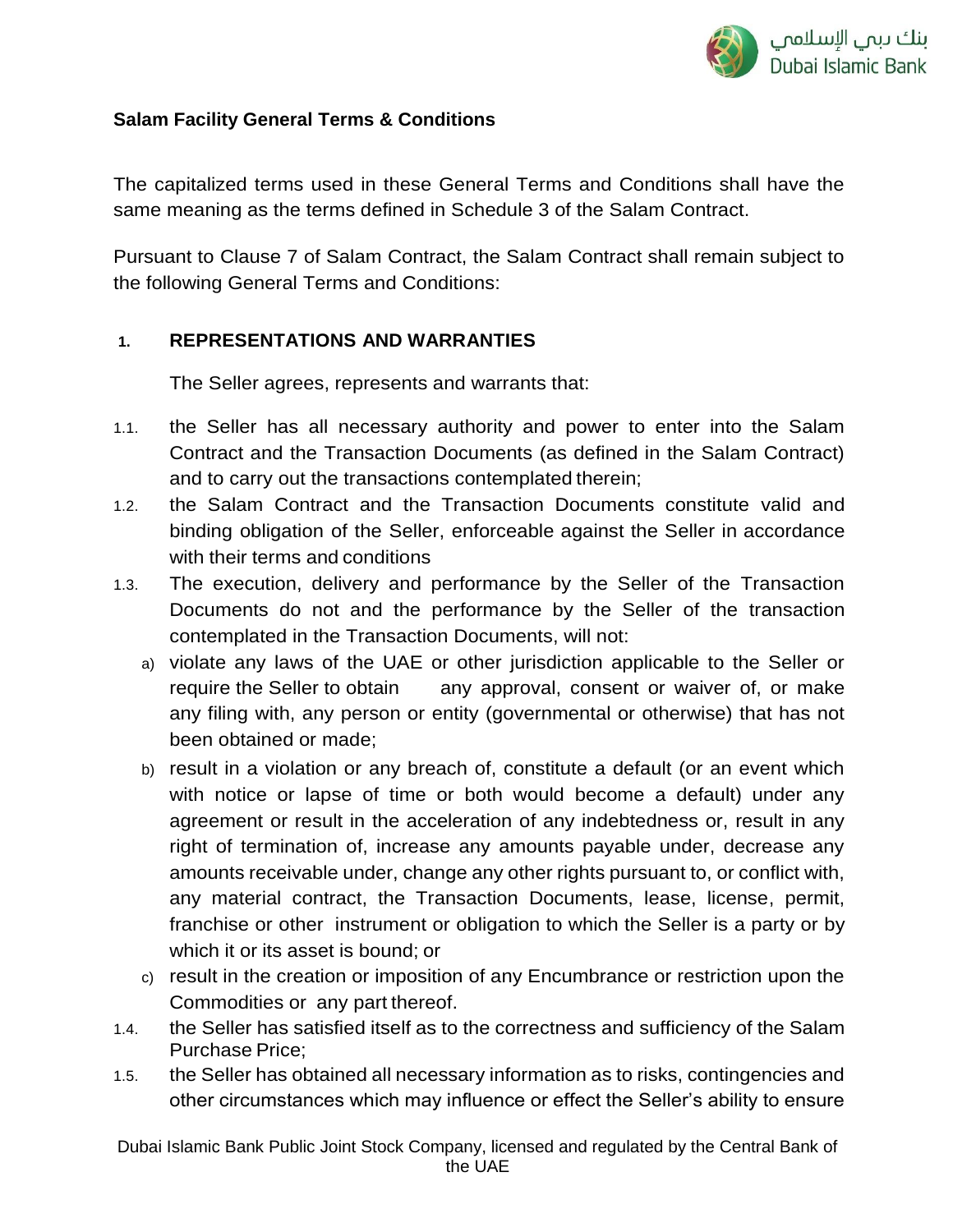

that the Commodities are produced and delivered to the Purchaser in accordance with the terms of the Salam Contract and in this connection the Seller accepts full responsibility for all unforeseen difficulties and costs of successfully ensuring that the Commodities are delivered (on or before the relevant Delivery Date(s) and at the place of delivery notified by the Purchaser) to the Purchaser as contemplated in the Salam Contract;

- 1.6. there is no legal, administrative, arbitration or other proceeding, or any governmental investigation, current or pending or, to the knowledge of the Seller, threatened against or otherwise affecting the Seller, or the Commodities or any part thereof, and the Seller is not aware of any fact that might reasonably be expected to form the basis for any such proceeding or investigation relating in any way to the Seller;
- 1.7. the Seller's obligation under Salam Contract to deliver the Commodities in accordance with the Delivery Schedule (as defined in the Salam Contract) is absolute and in no way conditional or contingent or dependent on any factor, contracts, licenses or the Seller's capability or failure, due to any reason whatsoever, to procure the Commodities referred to in Salam Contract;
- 1.8. all information supplied by the Seller to the Purchaser in connection with each Transaction Document are true, complete and accurate in all material respects and the Seller is not aware of any material facts or circumstances that have not been disclosed to the Purchaser; and
- 1.9. Each of the representations and warranties constituted by this paragraph 1 shall survive the execution of the Salam Contract and other Transaction Documents and are made on the date hereof and shall be deemed to be repeated on each Delivery Date with reference in each case to the facts and circumstances then subsisting.

## **2. INDEMNIFICATION**

### **2.1 Indemnity**

- a) The Seller undertakes to indemnify the Purchaser against any cost, claim, loss, expense (including legal fees) or liability together with any tax thereon, which it may sustain or incur as a consequence of the occurrence of any Event of Default by the Seller in the performance of any of the obligations expressed to be assumed under the Salam Contract or any of the other Transaction Documents; and
- b) The Seller shall indemnify the Purchaser on demand against any actual loss, expenses, fees or damages incurred by the Purchaser in the due performance of its obligations under the Salam Contract or any of the other Transaction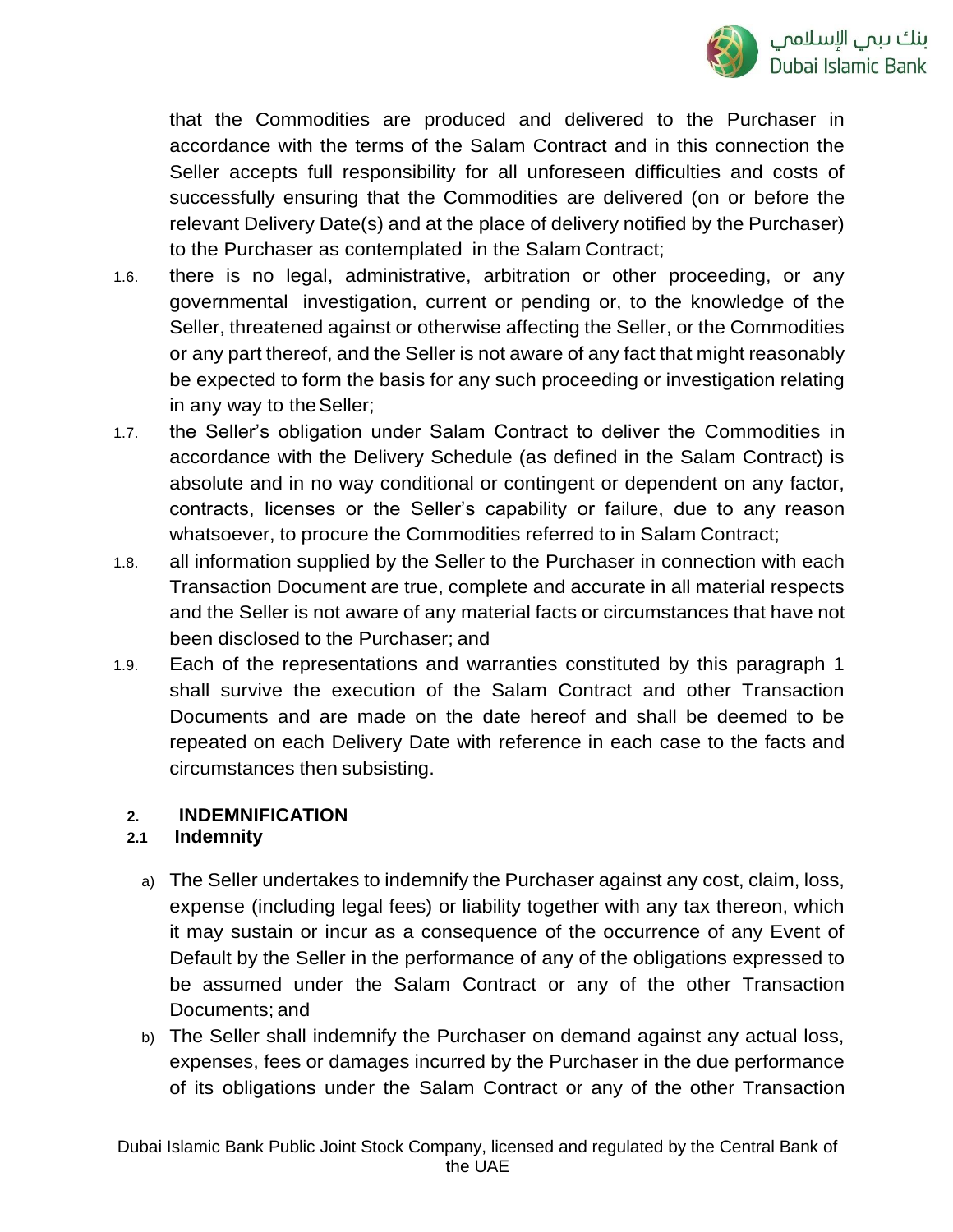

Documents.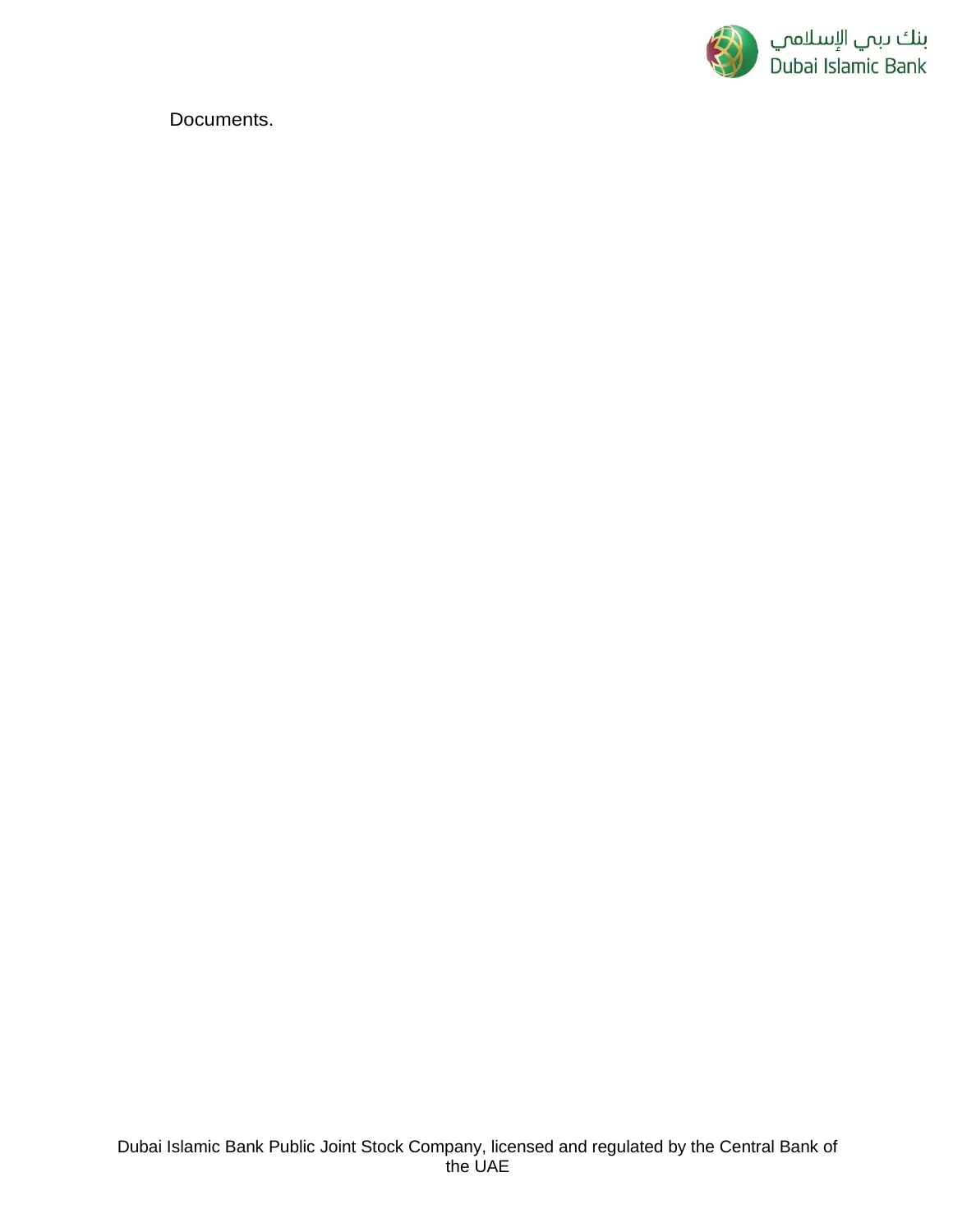

## **3. SECURITY**

- 1.1. As Security for the performance of the Seller's obligations hereunder, the Seller shall execute and provide such Security Documents as stipulated in the Application Form, in such form and substance as shall be prescribed by the Purchaser and shall:
	- a) execute such further deeds and documents as may from time to time be requested by the Purchaser for the purpose of more fully securing and or perfecting the Security created or to be created in favour of the Purchaser; and
	- b) create such other Security to secure the Seller's obligations under Salam Contract as the Purchaser may require the Seller to furnish from time to time.

## **4. COVENANTS**

The Seller shall:

- 4.1. immediately comply with any request or notice from the Purchaser requesting any information or documentation;
- 4.2. obtain, comply with the terms of and do all that is necessary to enable it lawfully to enter into and perform the Seller's obligations under each Transaction Document;
- 4.3. promptly inform the Purchaser of the occurrence of any Event of Default;
- 4.4. ensure that at all times the claims of the Purchaser against the Seller under the Transaction Documents to which the Seller is a party rank at least pari passu with the claims of all the Seller's other unsecured creditors save those whose claims are preferred by any bankruptcy, insolvency, liquidation or other similar laws of general application;
- 4.5. promptly notify the Purchaser (within a reasonable period ) prior to the relevant Delivery Date, if the Seller is facing any difficulty (ies ) in obtaining the Quantity of the Commodities;
- 4.6. notify the Purchaser of the changes of address of the Seller;
- 4.7. promptly notify the Purchaser in case of the Seller's change in occupation or business, as the case may be; reduction of salary and any other relevant information that should reasonably be provided to the Purchaser;
- 4.8. notify the purchaser at least 5 (five) Business Days of the Seller's travel (for business or whatever purposes) outside UAE;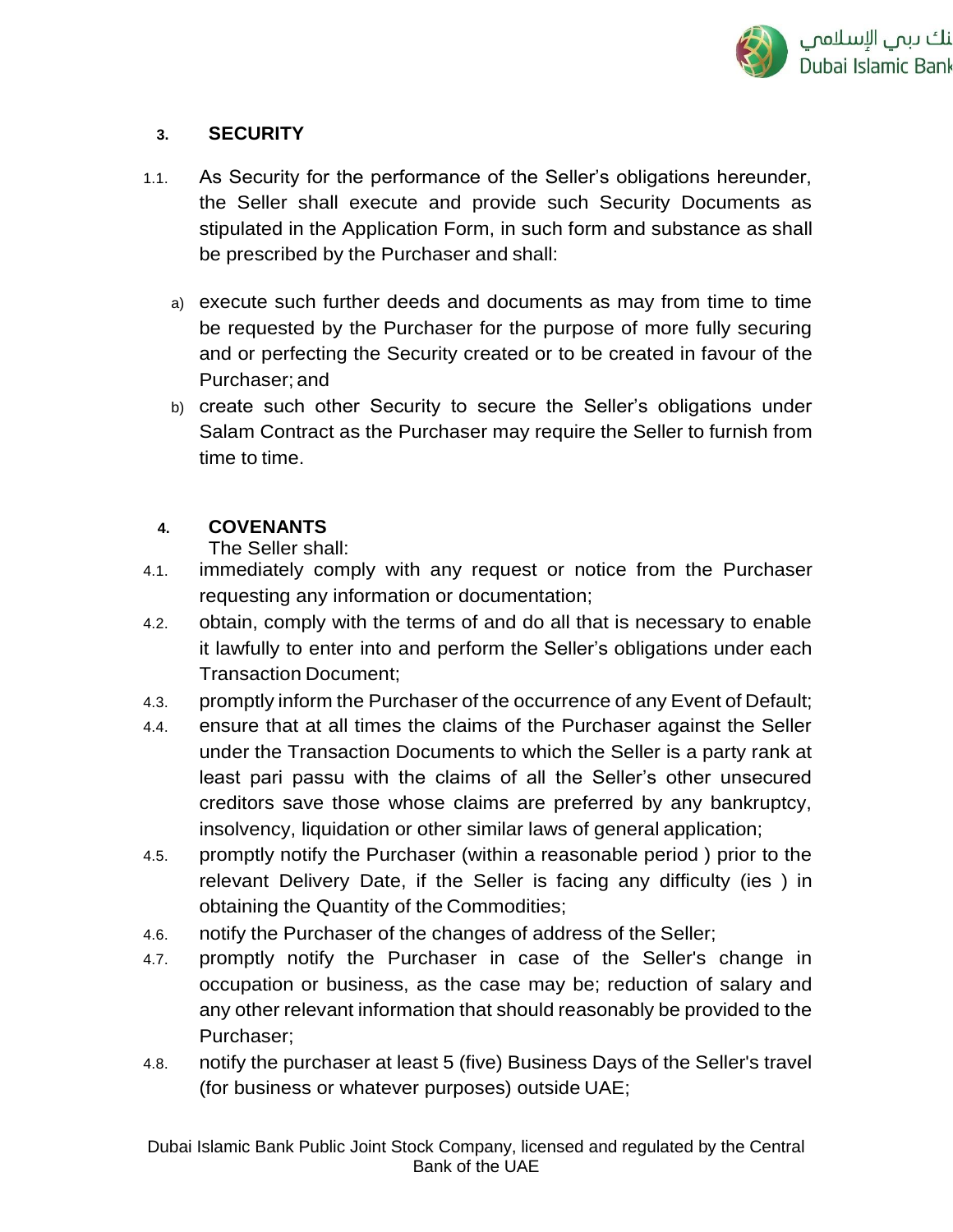

4.9. comply in all material respects with all applicable laws.

#### **5. Events of Default**

The following events shall be considered Events of Default under Salam Contract:

- 5.1. Any representation or statement made by the Seller in any Transaction Document or in any notice or other document, certificate or statement delivered by the Seller or in connection with the Transaction Document is or proves to have been incorrect or misleading in any material respect when made or deemed to be made orrepeated.
- 5.2. The Seller fails to deliver the Commodities and/or to duly perform or comply with any of the obligations expressed to be assumed by it under any of the Transaction Documents or under any other agreements or documents executed or issued thereunder or in connection herewith.
- 5.3. Any financial indebtedness of the Seller is declared to be or otherwise becomes due and payable prior to its specified maturity as a result of an event of default or acceleration event.
- 5.4. Any of the following occurs in respect of the Seller:
	- a) it is, or is deemed for the purposes of any law to be, unable to pay its debts as they fall due or insolvent;
	- b) it admits its inability to pay its debts as they fall due;
	- c) it suspends making payments on any of its debts or announces an intention to do so;
	- d) by reason of actual or anticipated financial difficulties, it begins negotiations with any creditor for the rescheduling of any of its indebtedness;
	- e) a moratorium is declared in respect of any of its indebtedness; and
	- f) if a moratorium occurs in respect of the Seller, the ending of the moratorium will not remedy any Event of Default caused by the moratorium.
- 5.5. Any person presents a petition, or files documents with a court or any registrar, for the Seller's bankruptcy or an order for its bankruptcy is made.
- 5.6. Any execution or distress is levied against, or a secured party takes possession of the whole or any part of, the property, undertaking or assets of the Seller.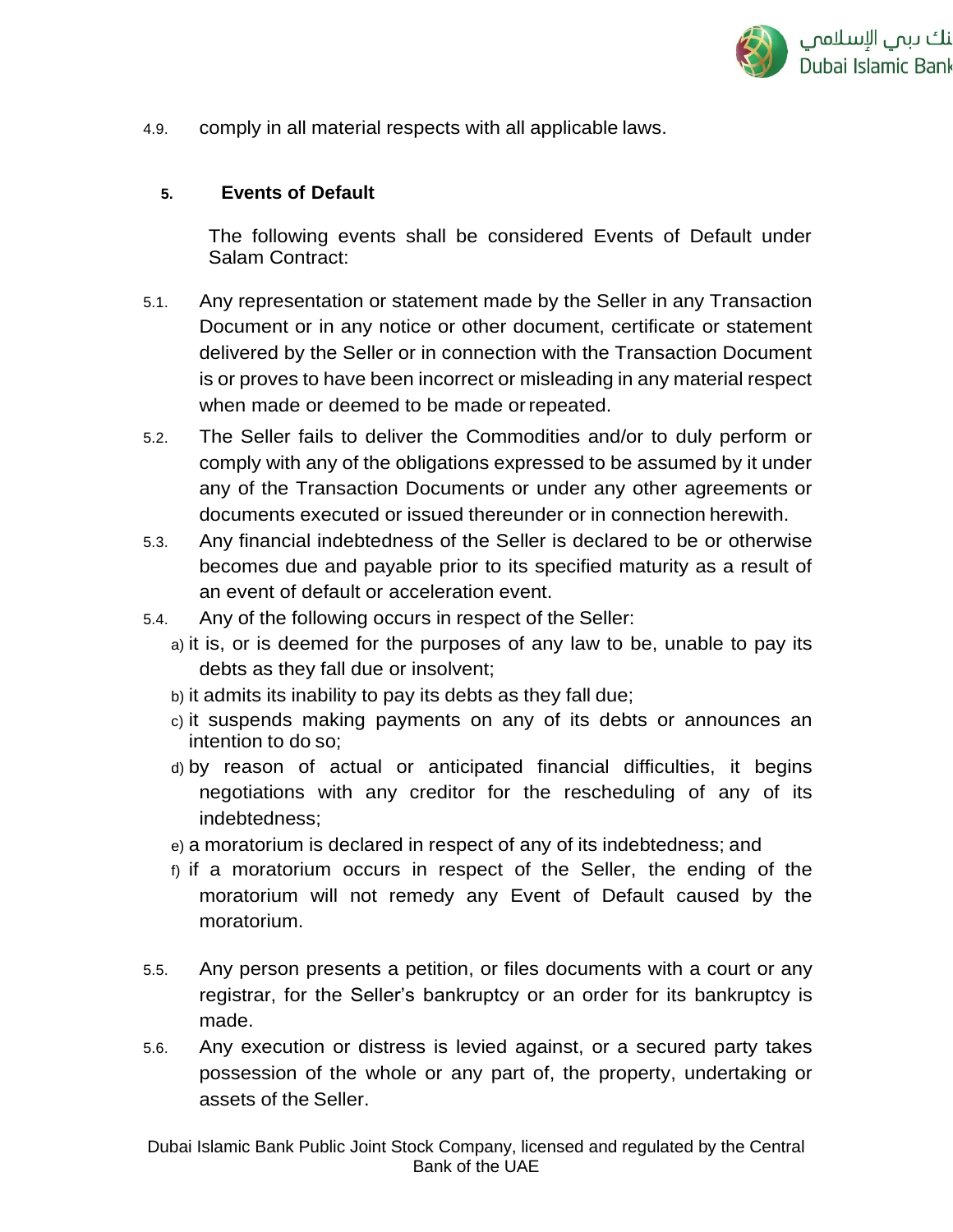

- 5.7. As applicable, the Seller ceases or threatens to cease to carry on business (identified in the Application Form), or the Seller's employment is terminated or the Seller resigns from employment, or any visa, approval or consent required in respect of the Seller's employment in the UAE is revoked, expires or is cancelled (unless the Purchaser receives, to its satisfaction), full details of the Seller's new employer, business or visa and the proposed salary/income the Seller will receive.
- 5.8. The Seller repudiates the Transaction Documents and any of the documents or contracts issued or executed thereunder or in connection herewith or the Seller does or causes to be done any act or thing evidencing an intention to repudiate any such documents or contracts.
- 5.9. At any time any act, condition or thing required to be done, fulfilled or performed in order (i) to enable the Seller to lawfully enter into, exercise its rights under and perform the obligations expressed to be assumed by it in the Transaction Documents, (ii) to ensure that the obligations expressed to be assumed by the Seller in the Transaction Documents are legal, valid and binding or (iii) to make the Transaction Documents and all other documents or contracts issued or executed hereunder or in connection herewith admissible in evidence in the UAE is not done, fulfilled or performed and, in each case, if capable of remedy, is not remedied within 15 days of notice from the Purchaser.
- 5.10. At any time it becomes unlawful for the Seller to perform or comply with any or all of its obligations, or it becomes unlawful for the Purchaser to exercise any or all of its rights under the Transaction Documents, or such obligations or rights are not or cease to be legal, valid and binding.
- 5.11. In the opinion of the Purchaser a material adverse change occurs in (i) the ability of the Seller to comply with the Seller's obligations under the Transaction Documents; or (ii) the business, financial condition or assets of the Seller taken as a whole.
- 5.12. The failure (in the opinion of the Purchaser) of the Seller to fulfill the Seller's obligations under the Transaction Documents shall be construed an act of negligence, or willful misconduct on the part of the Seller.
- 5.13. Any Security provided by the Seller ceases to remain in full force and effect.
- 5.14. The Seller dies or is incapacitated.
- 5.15. In the reasonable opinion of the Purchaser any one or more of the events listed in items (1 ) to (15 ) is / are likely to occur with the passage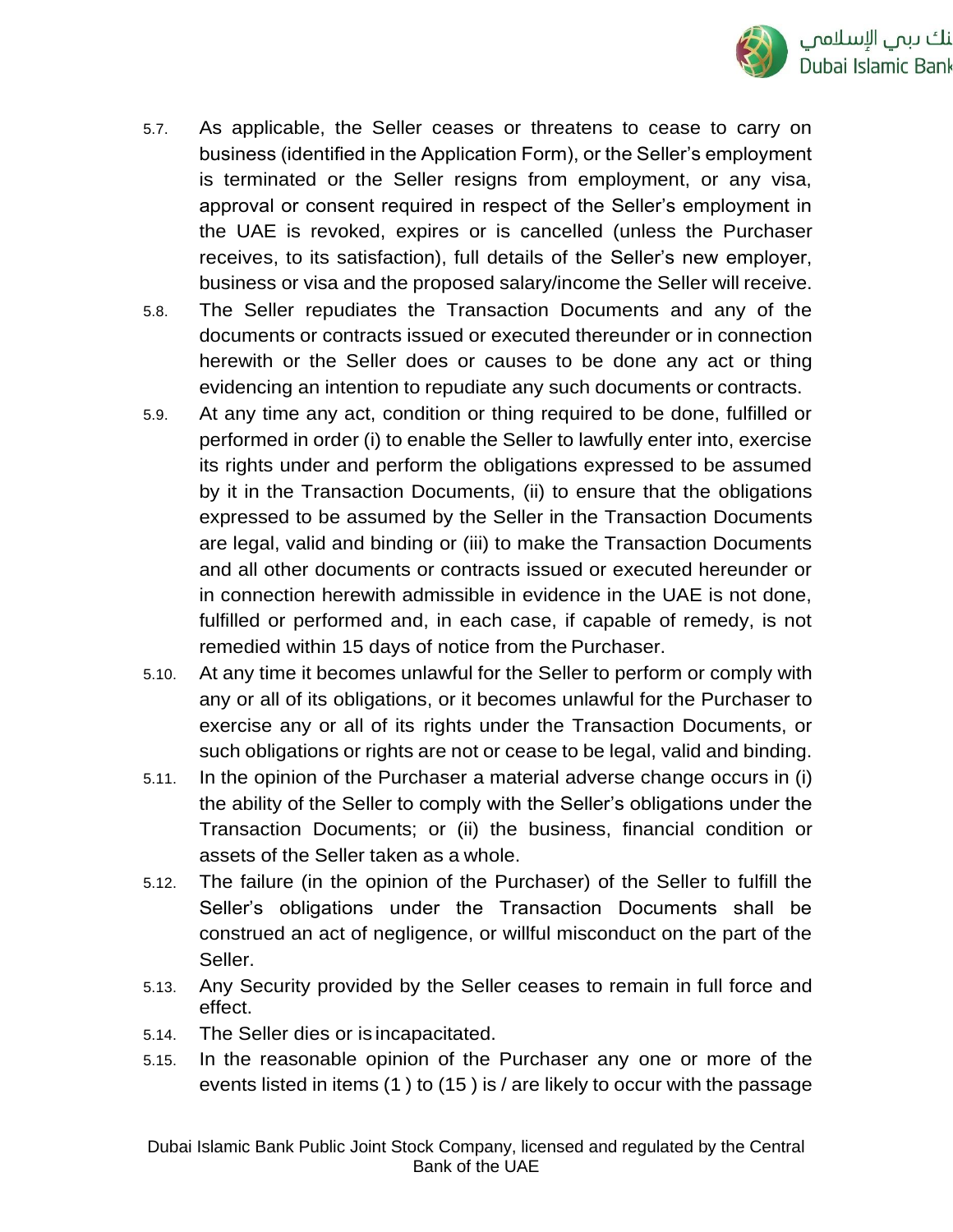

of time or by any inaction on the part of the Seller.

5.16.

### **6. NOTICES**

- 6.1. All notices and other communications under Salam Contract shall be in writing and shall be sent to the respective addresses of the Parties as stated in this Application Form or to such addresses as the Parties may specify from time to time. Notices may be delivered by email or facsimile message against a written confirmation of receipt or by registered post, email or courier.
- 6.2. Notices sent by email or fax shall be deemed to be received on the Business Day following the day they are transmitted and if sent by registered post or courier, shall be deemed to be received three ( 3 ) Business Days after the date of posting or dispatch (as the case may be) and properly addressed to the addressee.
- 6.3. All communications, notices or documents made or delivered by one Party to the other pursuant to Salam Contract shall be in the English or Arabic language.
- 6.4. The Purchaser has the absolute discretion whether or not to accept, rely or act upon any communication received via telephone, electronic mail, untested telex or facsimile transmission and shall be entitled to request verification of any such communication by any method the Purchaser deems appropriate.
- 6.5.

## **7. SET OFF**

The Seller hereby authorises the Purchaser to apply any credit balance to which the Seller is entitled or any amount which is payable by any member of the Group (as defined in the Salam Contract) to the Seller at any time in or towards partial or total satisfaction of any payment obligation which may be due or payable by the Seller to the Purchaser or any member of the Group under the Transaction Documents. In cases where an obligation is unliquidated or unascertained, the Purchaser may set-off in an amount estimated by it in good faith to be the amount of that obligation. If obligations are in different currencies, the Purchaser may convert either obligation at a market rate of exchange in its usual course of business for the purpose of the set-off.

### **8. WAIVER**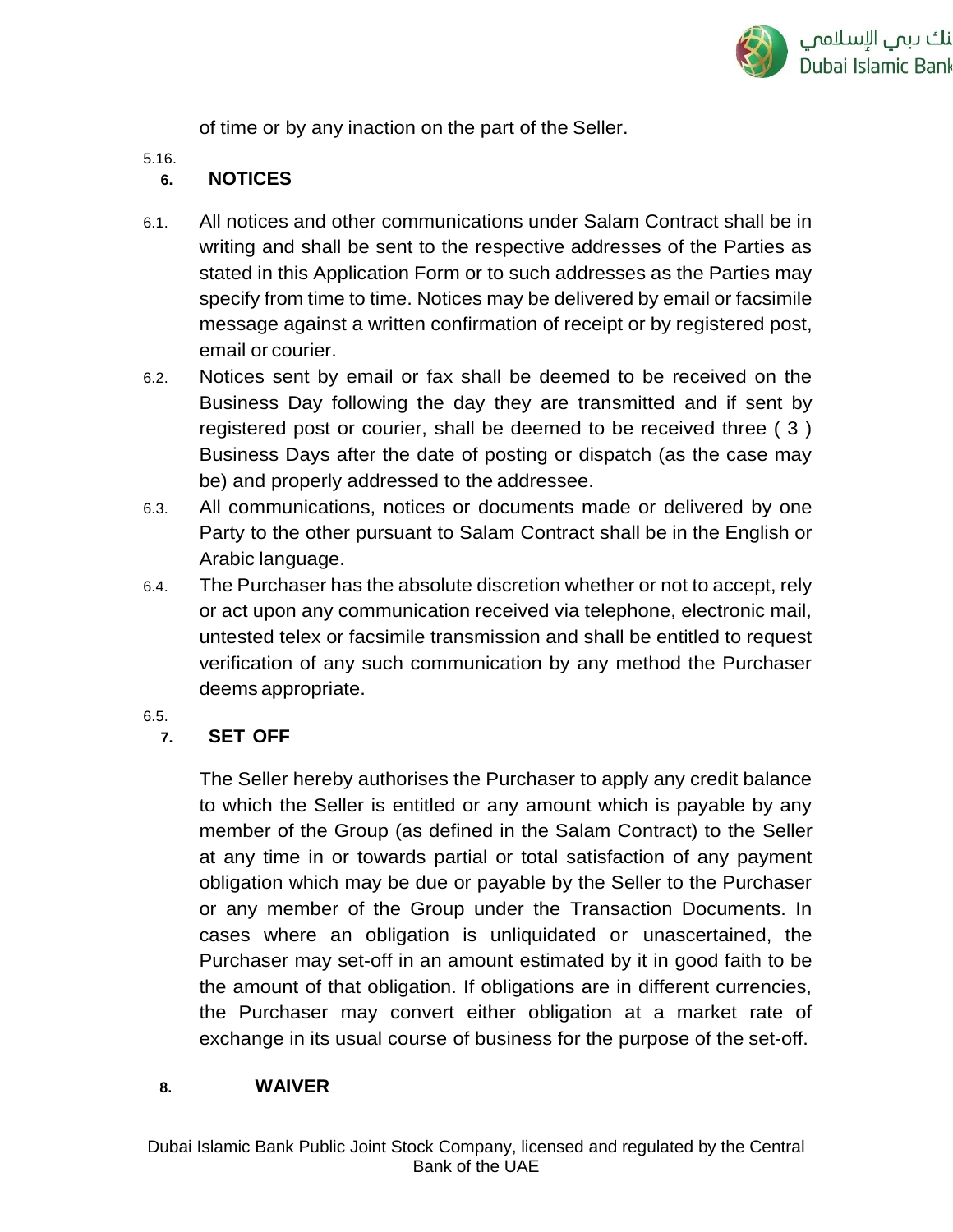

No failure by the Purchaser to exercise or any delay by the Purchaser in exercising any right or remedy hereunder shall operate as a waiver thereof, nor shall any single or partial exercise of any right or remedy prevent any further or other exercise thereof or the exercise of any other right or remedy. The rights and remedies herein provided are cumulative and not exclusive of any rights or remedies provided by law.

### **9. SEVERABILITY**

If, at any time, any provision of a Transaction Document is or becomes illegal, invalid or unenforceable in any respect under the law of any jurisdiction, neither the legality, validity or enforceability of the remaining provisions of the Transaction Documents nor the legality, validity or enforceability of such provision under the law of any other jurisdiction shall in any way be affected or impaired thereby.

### **10. ASSIGNMENT**

- 10.1. The Transaction Documents shall be binding on the Parties hereto, their respective successors and permitted assigns, heirs and / or legal representatives.
- 10.2. The Seller may not assign or transfer any of its rights or obligations under the Transaction Documents without the prior written consent of the Purchaser.
- 10.3. The Purchaser may, at any time, transfer or assign any of its rights or obligations under the Transaction Documents provided that such assignments are made in accordance with the principles of Sharia.
- 10.4. The Purchaser may disclose to a potential assignee or transferee or to any other person who may propose entering into contractual relations with the Purchaser in relation to the Transaction Documents such information about the Seller as the Purchaser may consider appropriate.

### **11. DISCLOSURE OF SELLER'S INFORMATION**

The Purchaser may at its discretion disclose information relating to this Salam Facility and the Transaction Documents to any third party.

### **12. AMENDMENTS**